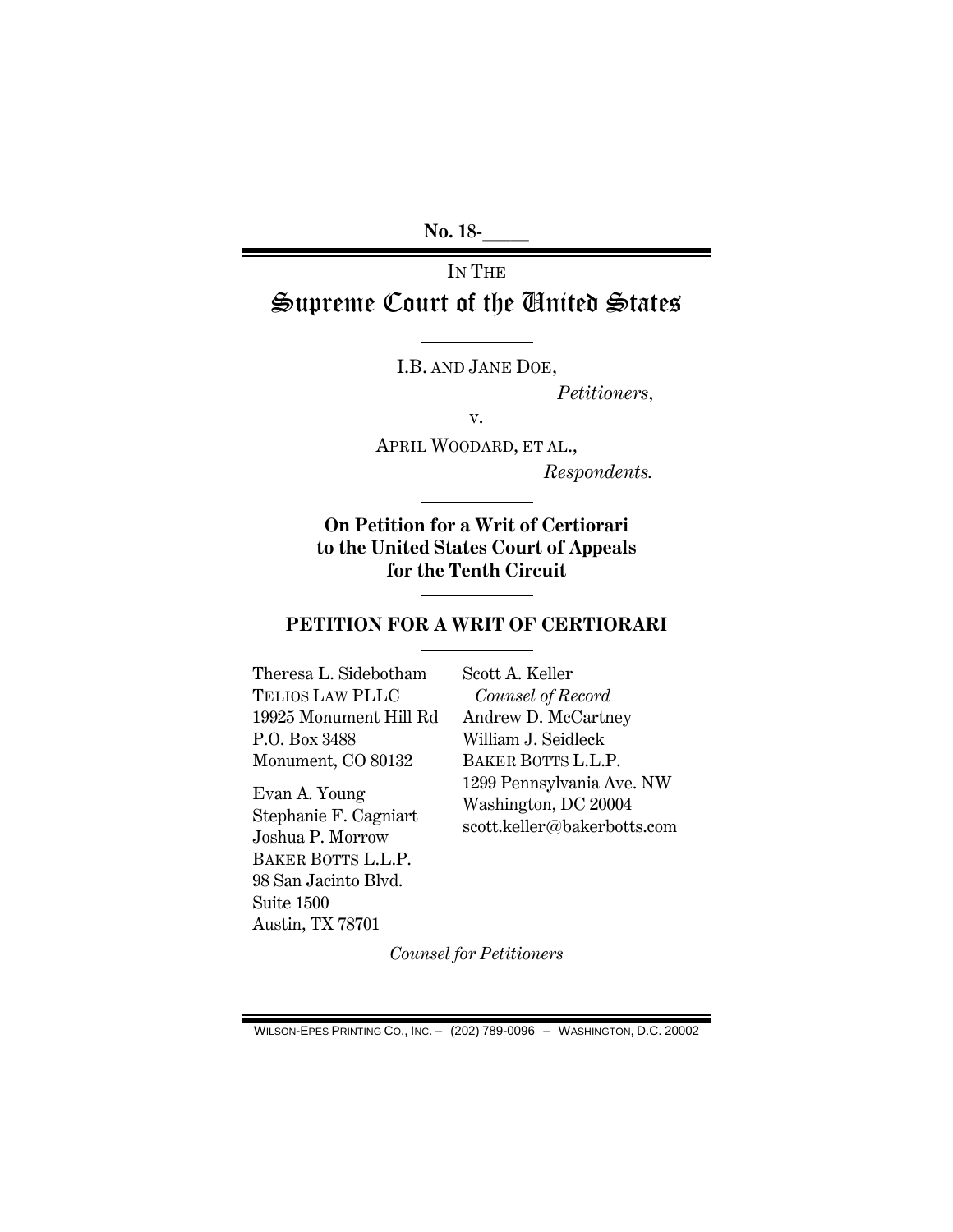### QUESTIONS PRESENTED

Petitioner I.B. was four years old when respondent Woodard, a state caseworker, strip-searched and photographed her at preschool. Woodard had neither a warrant nor parental consent. All she had was a report making unfounded abuse allegations—specifically, of various marks or bruises on I.B. And a narrower, initial search of I.B. (or even looking at areas of I.B.'s body in plain view) readily would have disproven these allegations. Woodard eventually acknowledged that no marks on I.B.'s body were consistent with the unfounded allegations. Woodard then lied about the incident to I.B.'s mother, petitioner Jane Doe, for weeks.

A divided Tenth Circuit panel affirmed the dismissal of petitioners' Fourth Amendment claims on qualified-immunity grounds. The questions presented are:

1. Whether the Fourth Amendment requires a caseworker who suspects abuse to obtain a warrant to stripsearch a child, an issue that has produced an acknowledged 4-2 circuit split—and is nearly identical to the issue this Court granted certiorari on but did not resolve in Camreta v. Greene, 563 U.S. 692, 698 (2011).

2. Even if a warrant is not required in this context, whether clearly established law prohibits conducting warrantless strip searches of children at school where there are no "specific suspicions" of danger or wrongdoing justifying the "categorically extreme intrusiveness of a search down to the body." Safford Unified Sch. Dist. No. 1 v. Redding, 557 U.S. 364, 376-377 (2009).

3. Whether this Court should reconsider its qualifiedimmunity jurisprudence to accord with historical commonlaw practice and to eliminate the widespread confusion plaguing current qualified-immunity doctrine.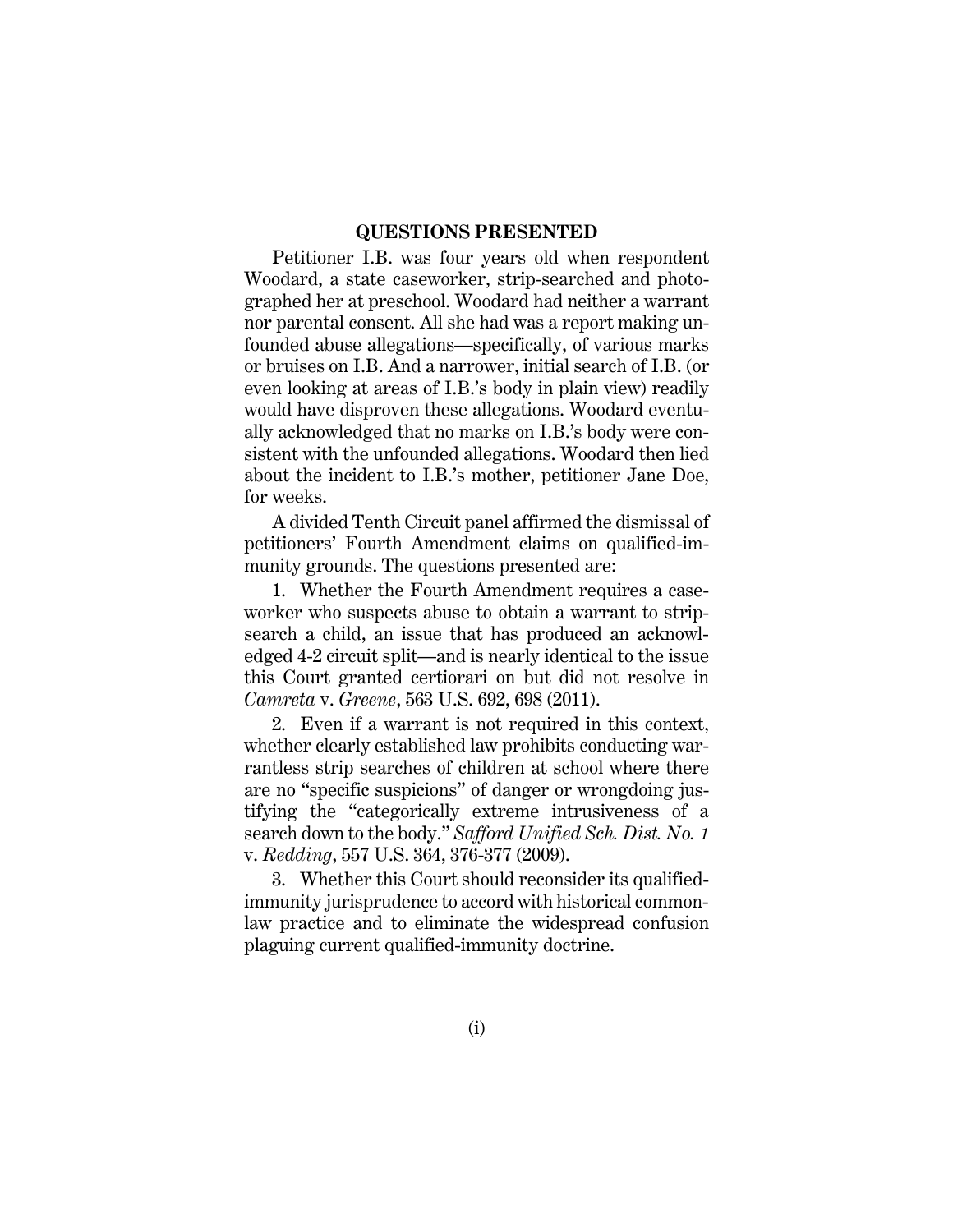# PARTIES TO THE PROCEEDING BELOW

Petitioners I.B. and Jane Doe were plaintiffs in the U.S. District Court for the District of Colorado and appellants in the U.S. Court of Appeals for the Tenth Circuit.

Respondents April Woodard, Christina Newbill, Shirley Rhodus, and Richard Bengtsson were defendants in the district court and appellees in the Tenth Circuit.

The El Paso County Board of County Commissioners was a defendant in the district court. Petitioners did not appeal the district court's ruling dismissing their claims against the Board.

Reggie Bicha and Julie Krow were defendants in the district court but were not parties to the Tenth Circuit appeal. The parties stipulated to the dismissal of petitioners' claims against these defendants in the district court.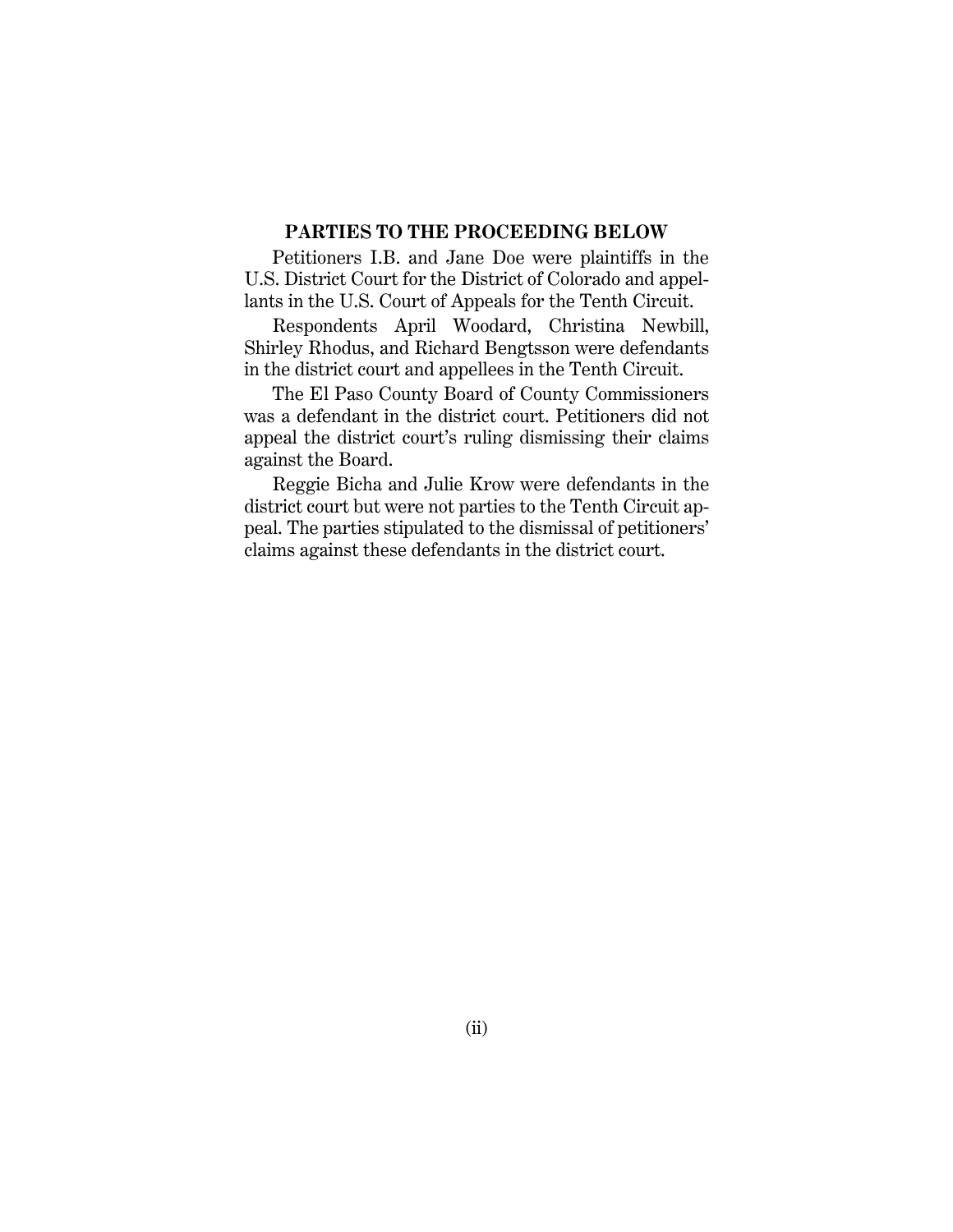# TABLE OF CONTENTS

|     |           | <b>Constitutional and Statutory Provisions</b>                                                                                                                                                                       |  |  |  |
|-----|-----------|----------------------------------------------------------------------------------------------------------------------------------------------------------------------------------------------------------------------|--|--|--|
|     |           |                                                                                                                                                                                                                      |  |  |  |
|     | A.        |                                                                                                                                                                                                                      |  |  |  |
|     | B.        |                                                                                                                                                                                                                      |  |  |  |
|     |           |                                                                                                                                                                                                                      |  |  |  |
| I.  | The       | Court Should Grant Review Of<br>Whether A Warrant Is Generally Required<br>For A Caseworker To Strip-Search A Child                                                                                                  |  |  |  |
|     | A.        | There is an acknowledged 4-2 circuit                                                                                                                                                                                 |  |  |  |
|     | <b>B.</b> | A caseworker must have a warrant<br>based on probable cause before strip-<br>searching a child on suspicion of abuse                                                                                                 |  |  |  |
|     | C.        | This Court should refine <i>Pearson</i> v.<br><i>Callahan</i> and require lower courts to<br>address threshold constitutional ques-<br>tions implicating an existing circuit<br>split in qualified-immunity cases 13 |  |  |  |
| II. |           | The Court Should Grant Review To Add-<br>ress Widespread Circuit Confusion Over<br>The Clearly-Established-Law Test And<br>Resolve A Separate Circuit Split Regarding<br>What Law Safford Clearly Established 15     |  |  |  |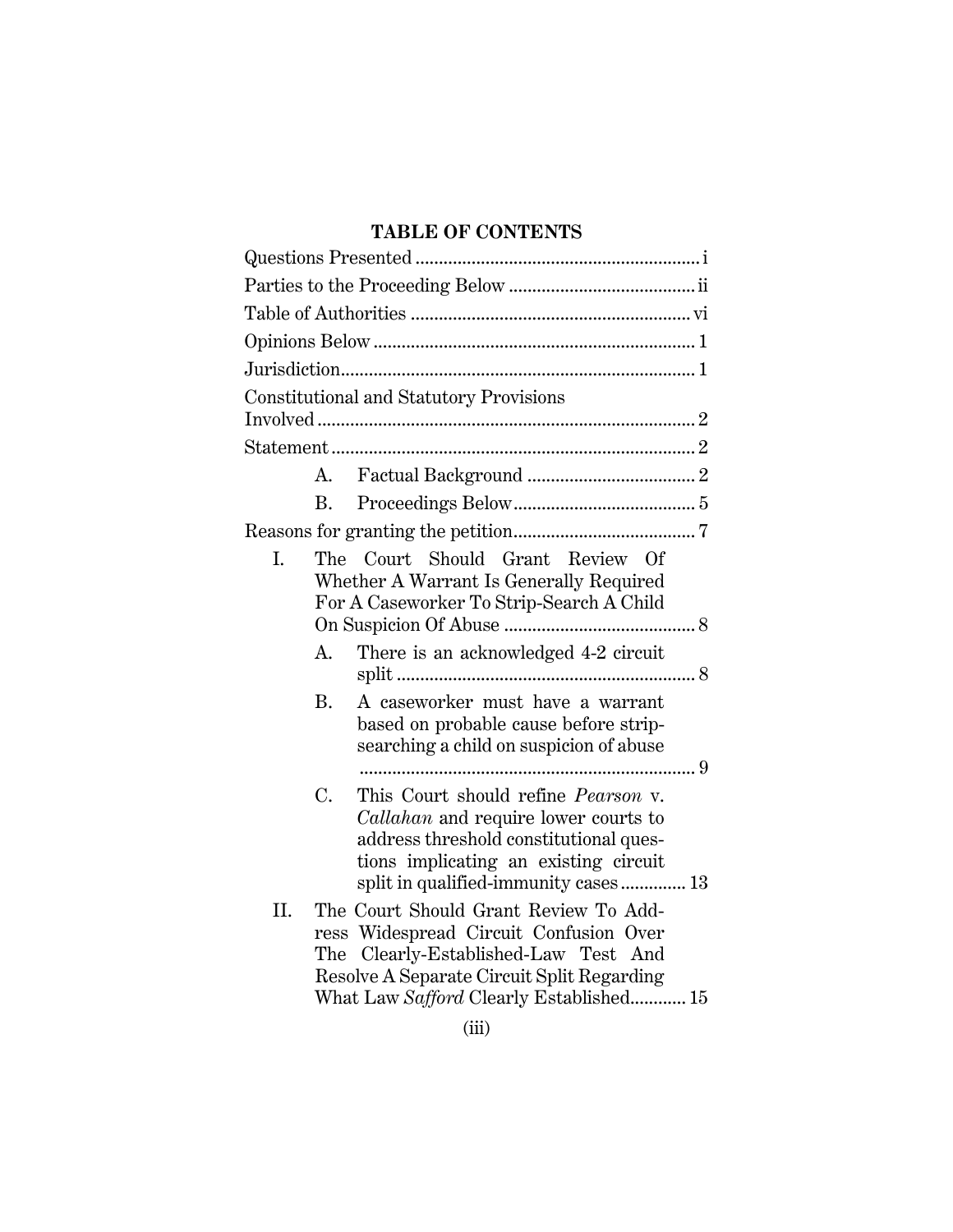|      | A. | There is widespread confusion among                                                                                                             |
|------|----|-------------------------------------------------------------------------------------------------------------------------------------------------|
|      |    | the circuits about what constitutes                                                                                                             |
|      | В. | The decision below is irreconcilable<br>with the law that Safford clearly esta-<br>blished and creates a new circuit split 20                   |
| III. |    | This Case Provides A Valuable Opportunity<br>For This Court To Reconsider Its Quali-                                                            |
| IV.  |    | This Case Presents An Ideal Vehicle To<br>Consider The Important And Recurring                                                                  |
|      |    |                                                                                                                                                 |
|      |    | Appendix A – Opinion of the Tenth Circuit                                                                                                       |
|      |    |                                                                                                                                                 |
|      |    | Appendix B - Judgment of the Tenth Circuit                                                                                                      |
|      |    | Appendix C – Memorandum Opinion and Order<br>of the District Court Granting In Part Defend-<br>ants' Motion to Dismiss (September 30, 2016) 58a |
|      |    | Appendix D – Order of the District Court Deny-<br>ing Plaintiffs' Motion to Amend First Amended                                                 |
|      |    | Appendix E – Parties' Stipulation of Dismissal<br>of Remaining Pending Claims With Prejudice                                                    |
|      |    | Appendix $F$ – Amended Final Judgment of the                                                                                                    |
|      |    | Appendix G – Constitutional Provision                                                                                                           |
|      |    | Appendix H - Statutory Provision Involved  110a                                                                                                 |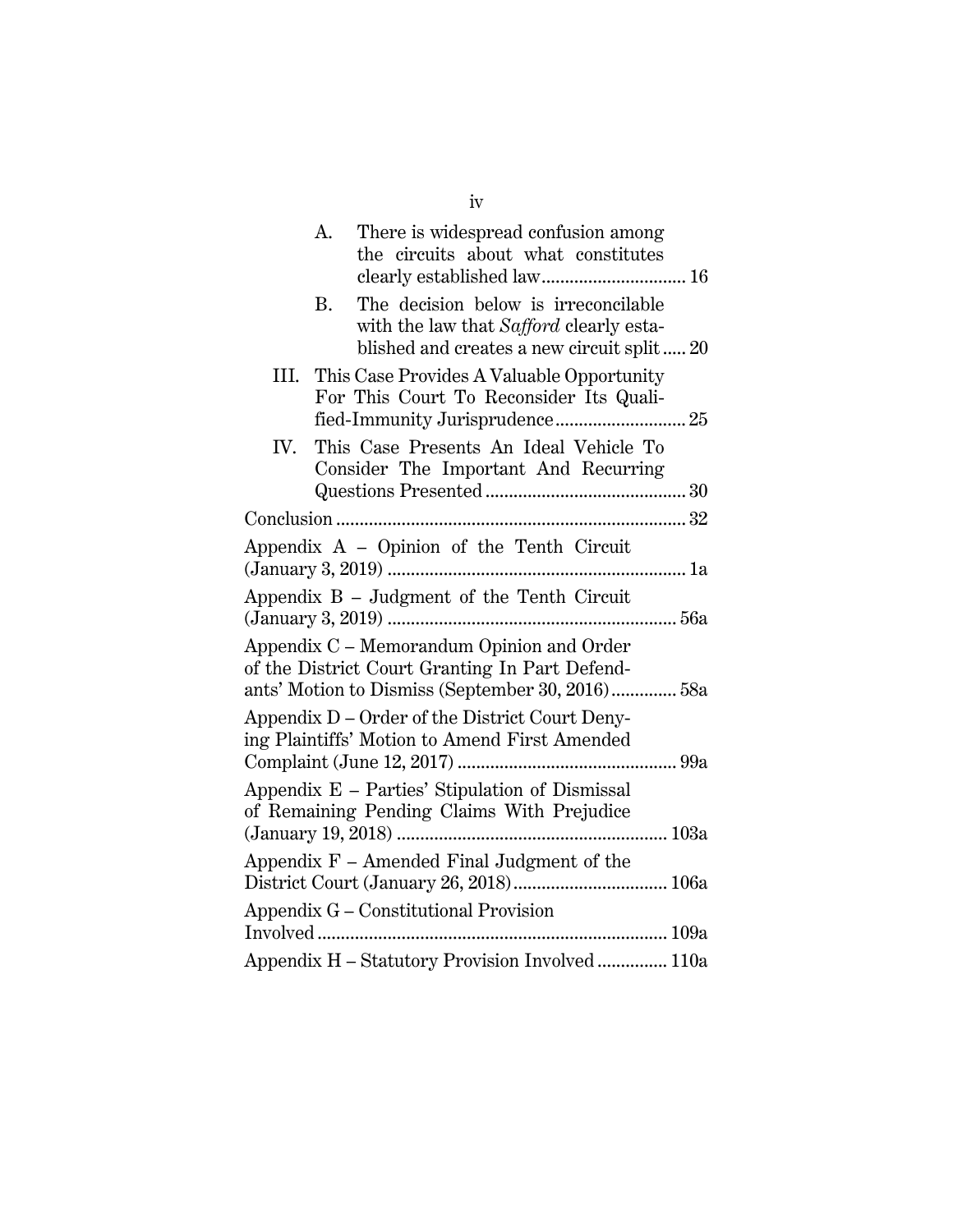| Appendix I – First Amended Complaint (August) |  |
|-----------------------------------------------|--|
| Appendix J – Proposed Second Amended Com-     |  |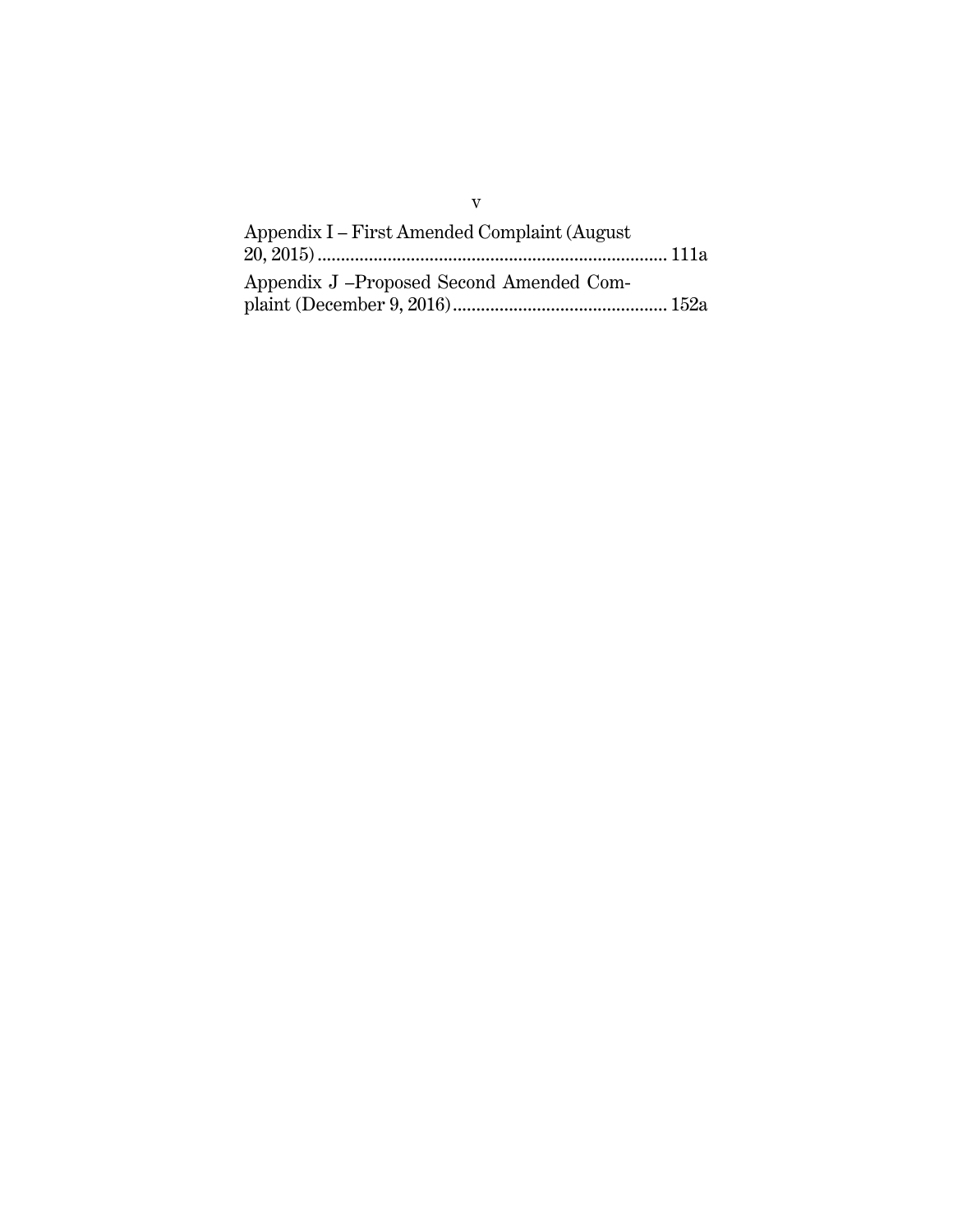## TABLE OF AUTHORITIES

**CASES** 

Page(s)

# Ashcroft v. al-Kidd, 563 U.S. 731 (2011) ............................................ 13, 14, 18 Ashcroft v. Iqbal, 556 U.S. 662 (2009) ....................................................... 29 Calabretta v. Floyd, 189 F.3d 808 (9th Cir. 1999) ........................................... 9 Camreta v. Greene, 563 U.S. 692 (2011) ............................................... passim Casey v. City of Federal Heights, 509 F.3d 1278 (10th Cir. 2007) ................................ 16, 17 Celotex Corp. v. Catrett, 477 U.S. 317 (1986) .................................................. 25, 28 Cornfield by Lewis v. Consolidated High School District No. 230, 991 F.2d 1316 (7th Cir. 1993) ....................................... 24 Crawford-El v. Britton, 523 U.S. 574 (1998) ....................................................... 25 D.H. by Dawson v. Clayton County School District, 830 F.3d 1306 (11th Cir. 2016) ..................................... 24 Darryl H. v. Coler, 801 F.2d 893 (7th Cir. 1986) ................................ 9, 11, 23 District of Columbia v. Wesby, 138 S. Ct. 577 (2018) ..................................................... 18 Doe v. Bagan, 41 F.3d 571 (10th Cir. 1994) ......................................... 13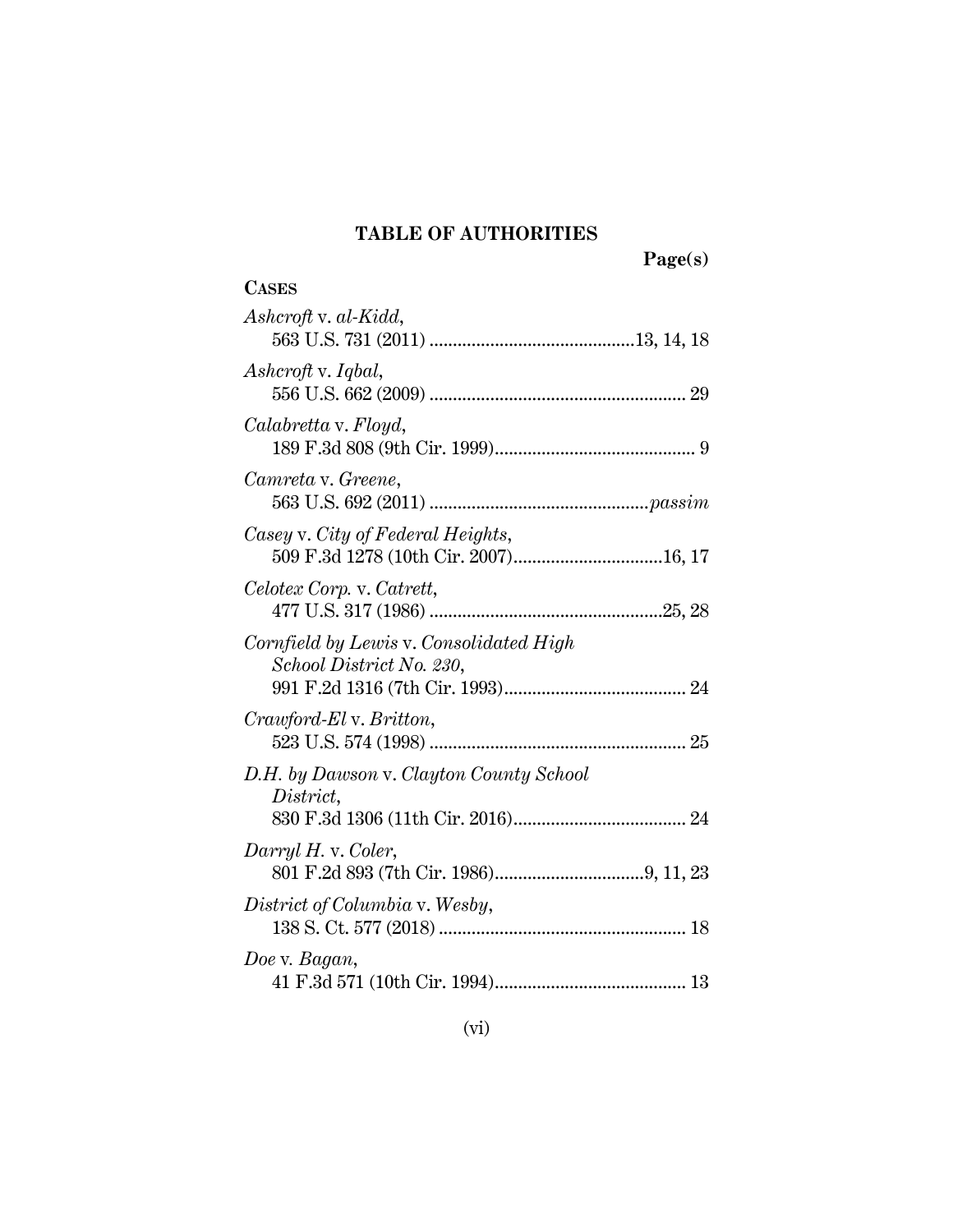| Doe v. Krow,<br>No. 15-cv-001165-KLM, 2017 WL                   |
|-----------------------------------------------------------------|
|                                                                 |
| Doe v. Woodard,                                                 |
| Echols v. Lawton,                                               |
| Ferguson v. City of Charleston,                                 |
| <i>Franz v. Lytle,</i>                                          |
| Golodner v. Berliner,                                           |
| Good v. Dauphin County Social Services<br>for Children & Youth, |
| Graham v. Connor,                                               |
| Gray v. Bostic,                                                 |
| Greene v. Camreta,                                              |
| Harlow v. Fitzgerald,                                           |
| Hernandez v. Mesa,                                              |
| Hope v. Pelzer,                                                 |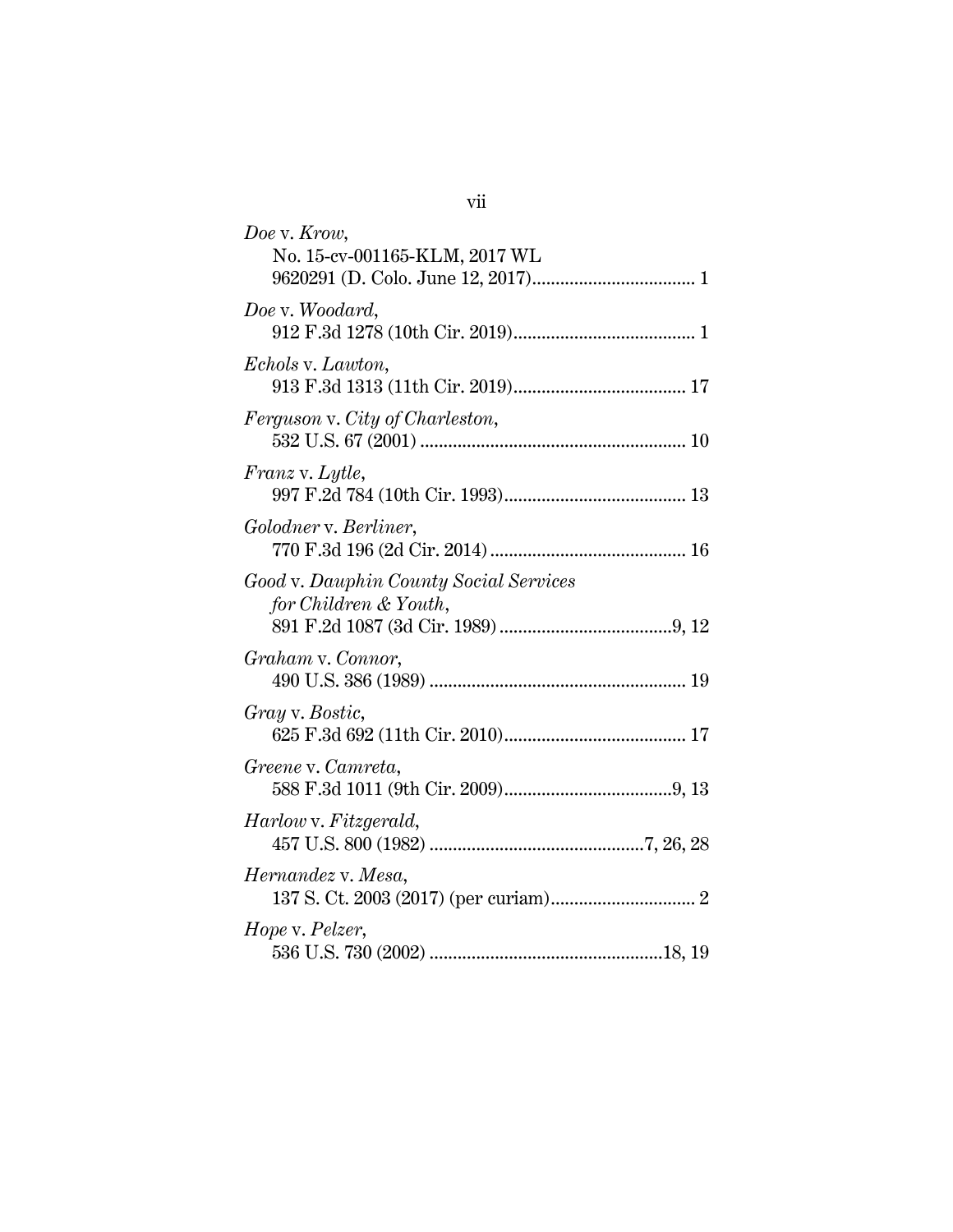| <i>Imbler v. Pachtman,</i>                                      |
|-----------------------------------------------------------------|
| Jermosen v. Smith,                                              |
| Kisela v. Hughes,                                               |
| Littell v. Houston Independent School<br>District,              |
| Monell v. Department of Social Services of<br>City of New York, |
| Monroe v. Pape,                                                 |
| Moran v. Washington,                                            |
| Morse v. Frederick,                                             |
| Mountain Pure, LLC v. Roberts,                                  |
| Mullenix v. Luna,                                               |
| New Jersey v. T.L.O.,                                           |
| Owen v. City of Independence,                                   |
| Pearson v. Callahan,                                            |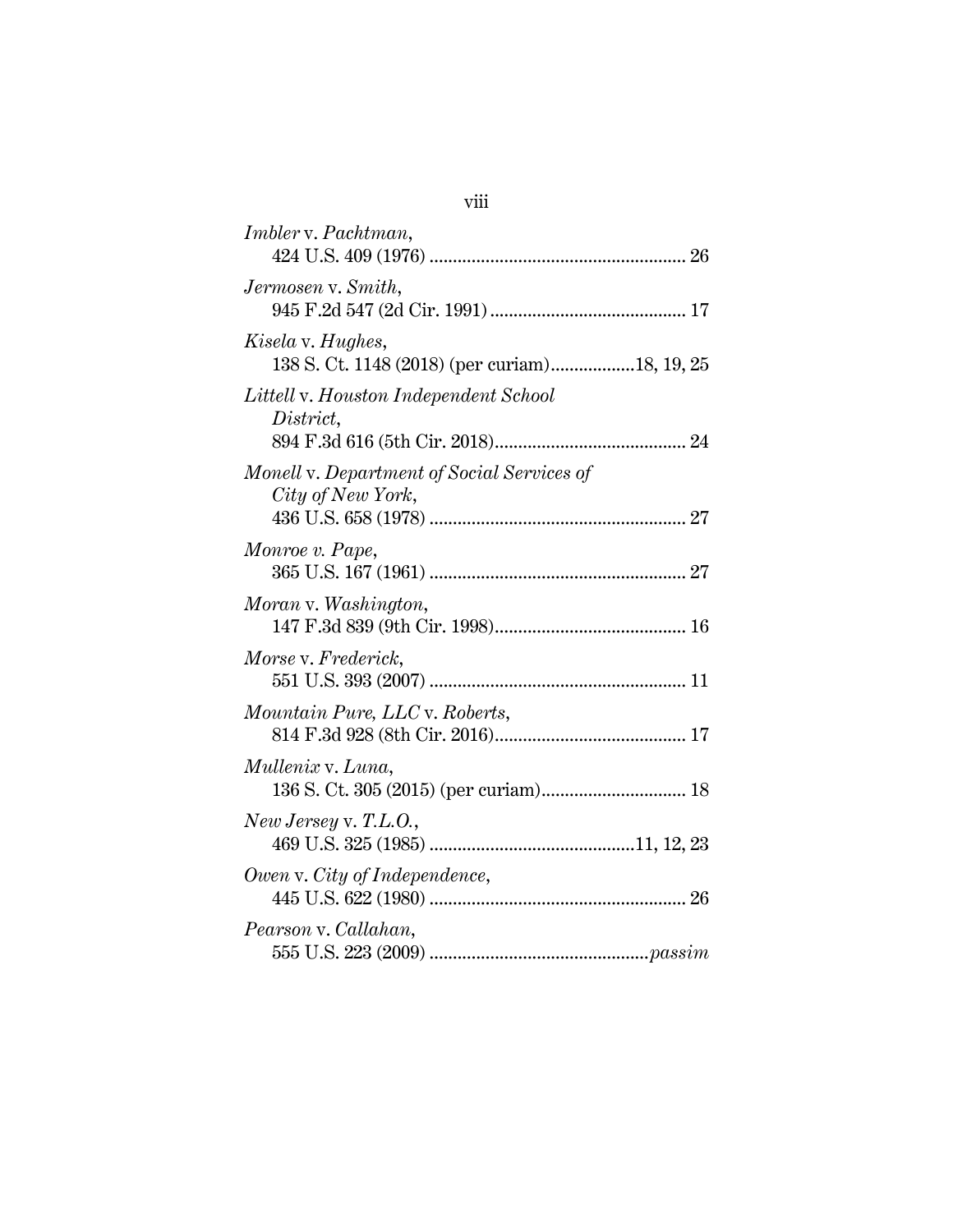| Phaneuf v. Fraikin,                                                    |
|------------------------------------------------------------------------|
| Pierson v. Ray,                                                        |
| Plumhoff v. Rickard,                                                   |
| Roe v. Texas Department of Protective &<br><i>Regulatory Services,</i> |
| Safford Unified School District No. 1 v.<br>Redding,                   |
| Saucier v. Katz,                                                       |
| Sause v. Bauer,<br>138 S. Ct. 2561 (2018) (per curiam) 18              |
| Scheuer v. Rhodes,                                                     |
| Scott v. Harris,                                                       |
| Stamps v. Town of Framingham,                                          |
| State v. Pendergrass,                                                  |
| Steagald v. United States,                                             |
| Tenenbaum v. Williams,                                                 |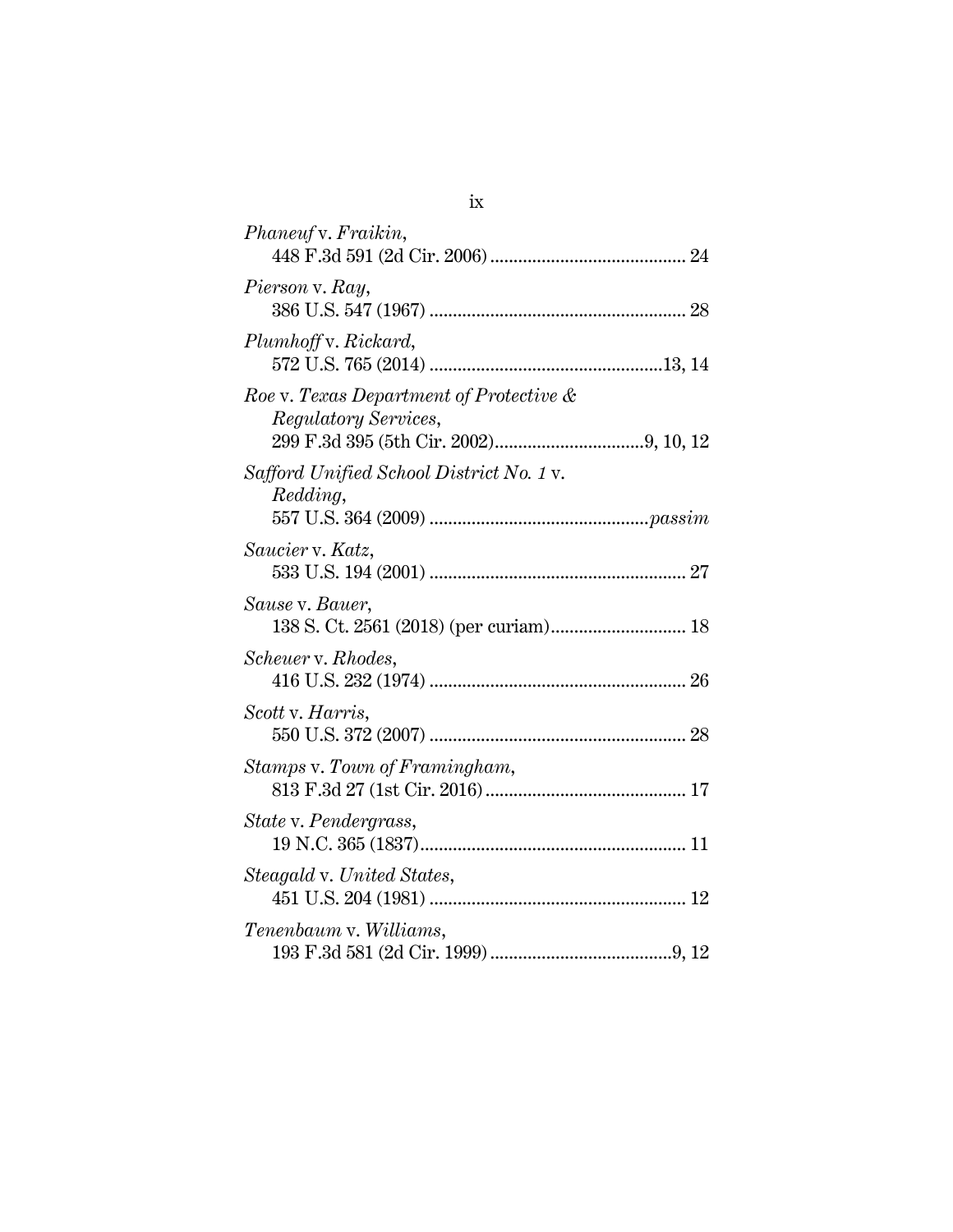| <i>Thomas ex rel. Thomas v. Roberts,</i>                     |
|--------------------------------------------------------------|
| Volkman v. Ryker,                                            |
| White v. Pauly,                                              |
| Wildauer v. Frederick County,                                |
| Wilson v. Layne,                                             |
| Wood v. Strickland,                                          |
| <i>Wyatt</i> v. Cole,                                        |
| Zadeh v. Robinson,<br>902 F.3d 483 (5th Cir. 2018)16, 17, 29 |
| Ziglar v. Abbasi,                                            |
| <b>STATUTES</b>                                              |
|                                                              |
|                                                              |
|                                                              |
|                                                              |
| <b>SCHOLARLY AUTHORITIES</b>                                 |
| William Baude, Is Qualified Immunity                         |

|  |  |  | <i>Unlawful?</i> , 106 Calif. L. Rev. 45 (2018) 25, 26 |  |
|--|--|--|--------------------------------------------------------|--|

x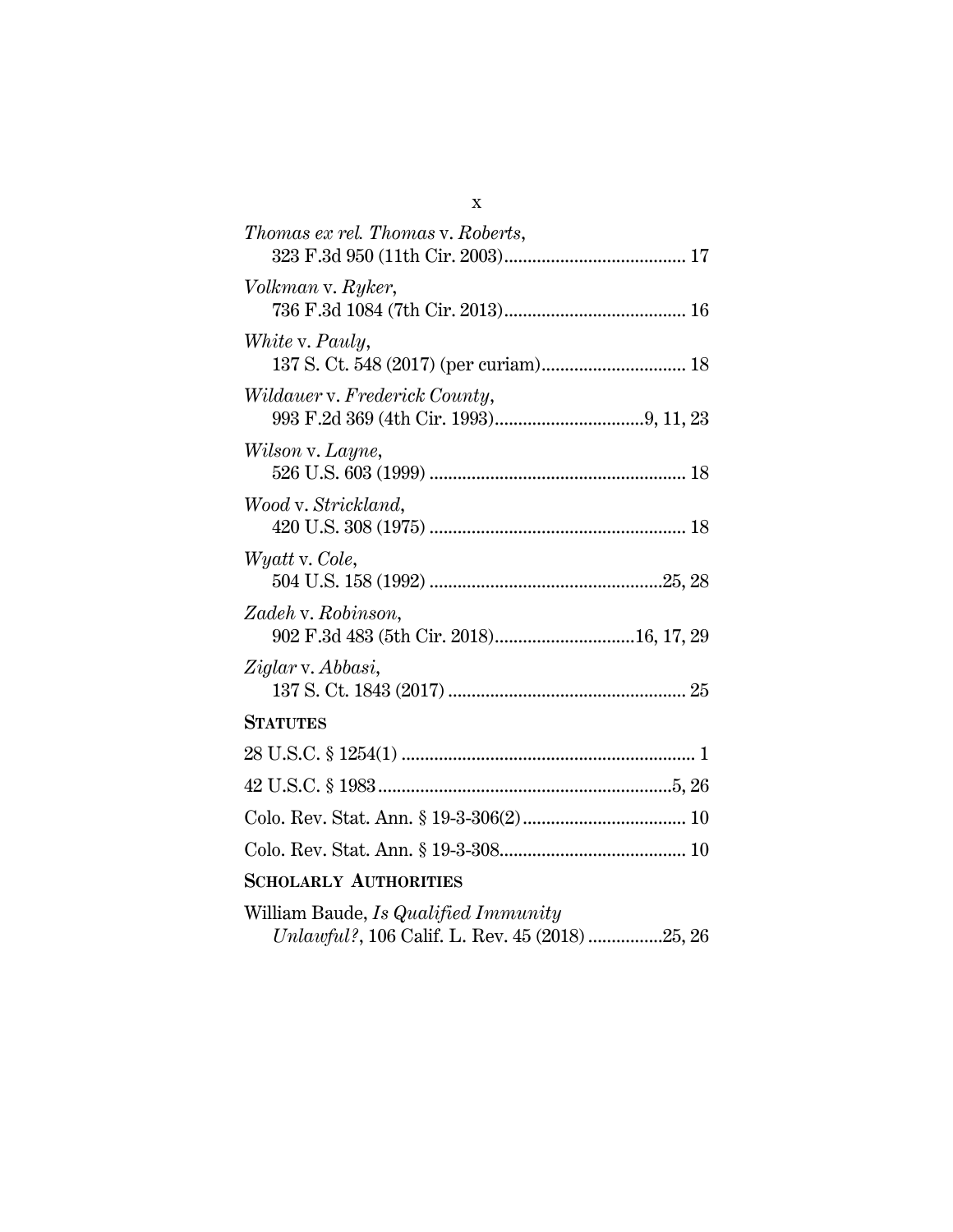| Karen M. Blum, Section 1983 Litigation:<br>The Maze, the Mud, and the Madness,                                                                                          |
|-------------------------------------------------------------------------------------------------------------------------------------------------------------------------|
| Erwin Chemerinsky, Federal Jurisdiction                                                                                                                                 |
| Alan K. Chen, The Ultimate Standard:<br>Qualified Immunity in the Age of<br>Constitutional Balancing Tests, 81                                                          |
| Doriane Lambelet Coleman, Storming the<br>Castle to Save the Children: The Ironic<br>Costs of a Child Welfare Exception to<br><i>the Fourth Amendment, 47 Wm. &amp;</i> |
| Richard Fallon, Jr., et al., Hart and<br>Wechsler's The Federal Courts and the                                                                                          |
| Scott Michelman, The Branch Best<br>Qualified to Abolish Immunity, 93<br>Notre Dame L. Rev. 1999 (2018) 26, 27                                                          |
| Aaron L. Nielson & Christopher J. Walker,<br>The New Qualified Immunity, 89 S.                                                                                          |
| James E. Pfander & Jonathan L. Hunt,<br><b>Public Wrongs and Private Bills:</b><br><b>Indemnification and Government</b><br>Accountability in the Early Republic,       |

xi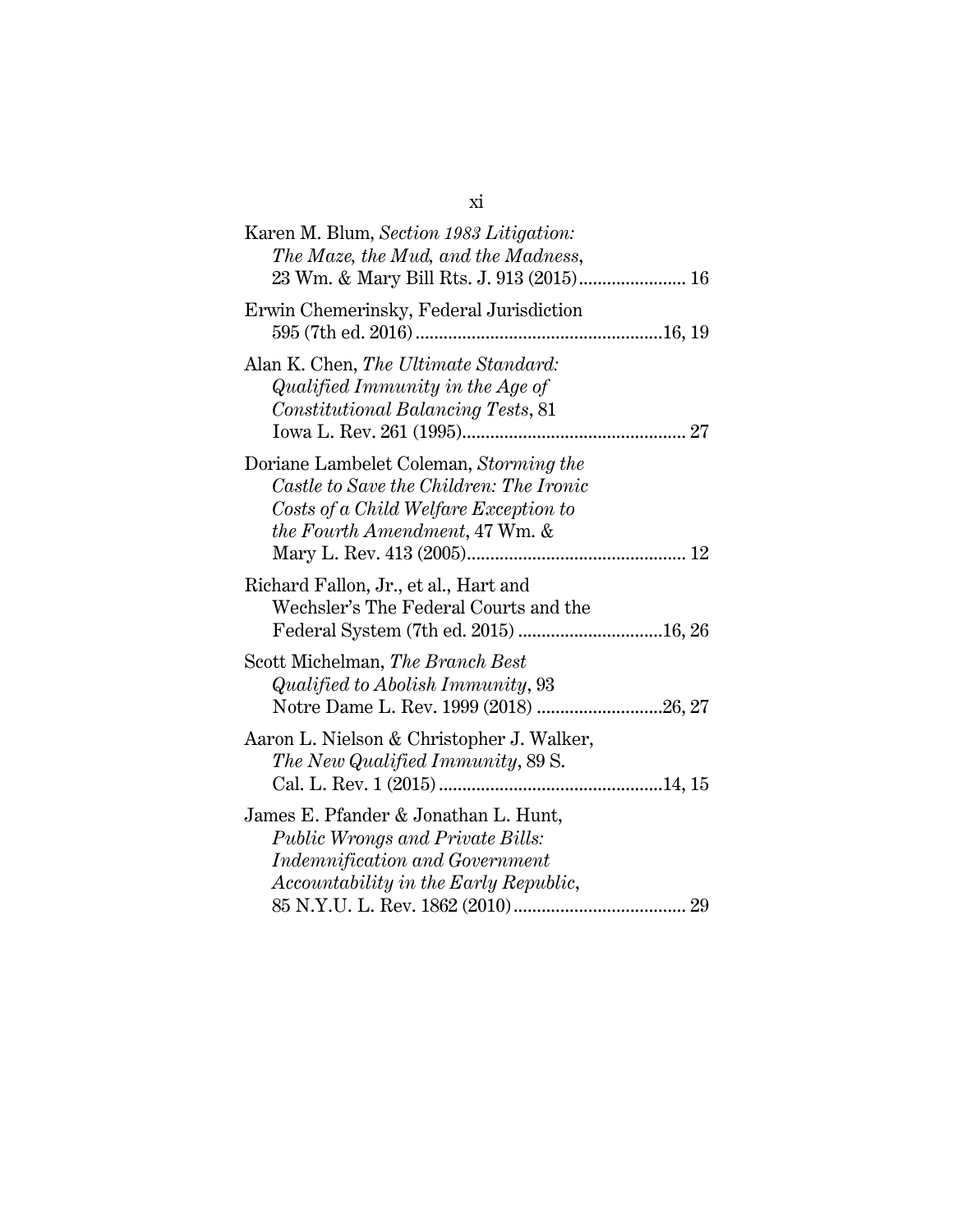| James E. Pfander, Resolving the Qualified<br><i>Immunity Dilemma: Constitutional</i><br>Tort Claims for Nominal Damages, 111 |
|------------------------------------------------------------------------------------------------------------------------------|
| John F. Preis, <i>Qualified Immunity and</i><br><i>Fault</i> , 93 Notre Dame L. Rev. 1969                                    |
| Joanna C. Schwartz, The Case Against<br><i>Qualified Immunity</i> , 93 Notre Dame L.                                         |
| Joanna C. Schwartz, How Qualified                                                                                            |
| Steven F. Shatz, et al., The Strip Search of<br>Children and the Fourth Amendment,                                           |
| Michael L. Wells, <i>Qualified Immunity</i><br>After Ziglar v. Abbasi: The Case for a<br>Categorical Approach, 68 Am. U. L.  |
| <b>OTHER AUTHORITIES</b>                                                                                                     |
| Petition for Writ of Certiorari, Camreta v.                                                                                  |

| Petition for writ of Certiorari, Camreta v. |  |
|---------------------------------------------|--|
|                                             |  |
|                                             |  |

xii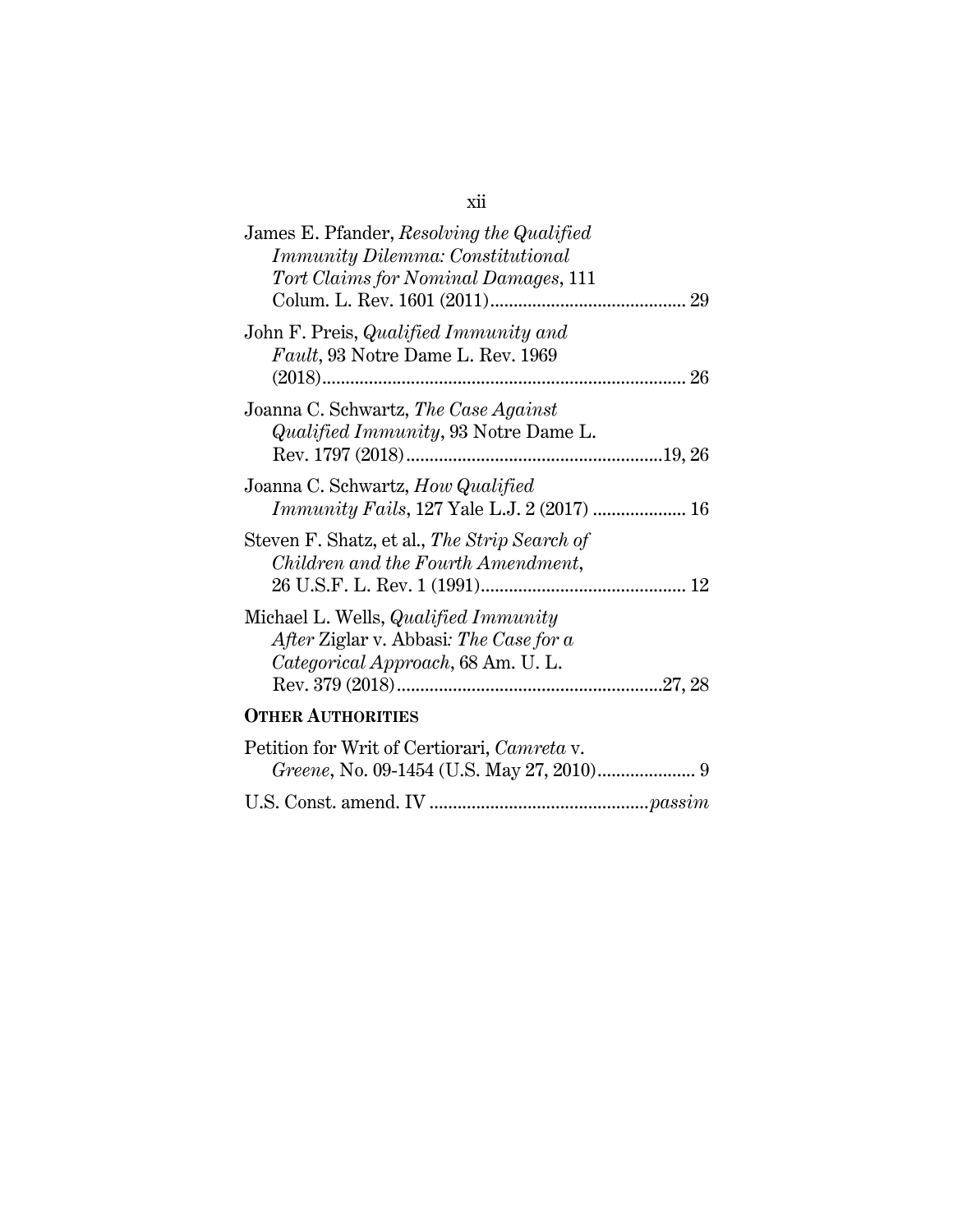# IN THE Supreme Court of the United States

I.B. AND JANE DOE,

Petitioners,

v.

APRIL WOODARD, ET AL.,

Respondents.

On Petition for a Writ of Certiorari to the United States Court of Appeals for the Tenth Circuit

## PETITION FOR A WRIT OF CERTIORARI

#### OPINIONS BELOW

The opinion of the court of appeals affirming the district court's judgment (App. A) is reported as Doe v. Woodard, 912 F.3d 1278 (10th Cir. 2019). The court of appeals' judgment (App. B) is unreported.

The district court's memorandum opinion and order (App. C) granting respondents' motion to dismiss is unreported and available as Doe v. Krow, No. 15-cv-001165- KLM, 2017 WL 9620291 (D. Colo. June 12, 2017). The district court's judgment (App. F) is unreported. The district court's order denying petitioners' motion for leave to amend their complaint (App. D) is unreported.

# **JURISDICTION**

The judgment of the court of appeals was entered on January 3, 2019. This Court has jurisdiction under 28 U.S.C. § 1254(1).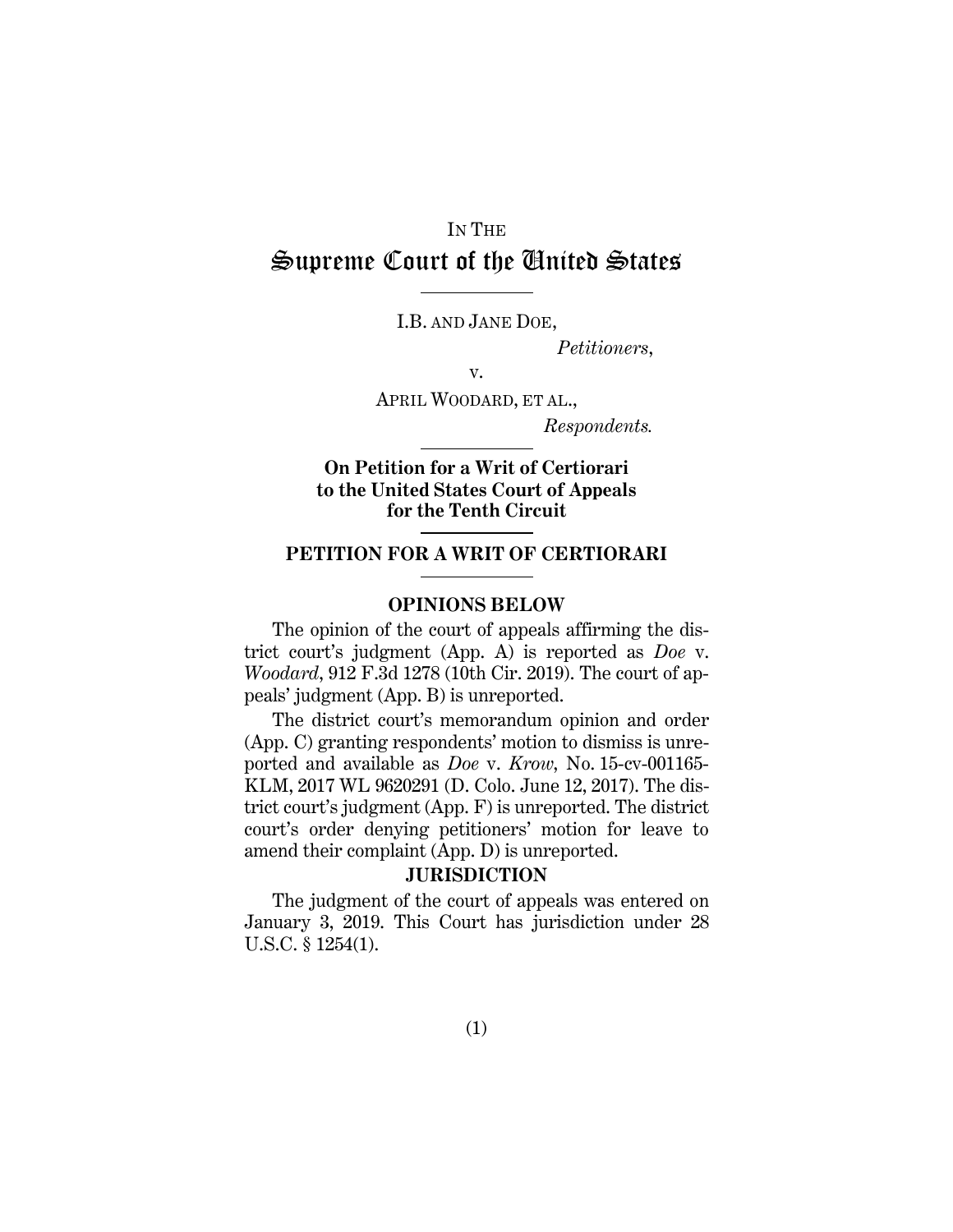## CONSTITUTIONAL AND STATUTORY PROVISIONS INVOLVED

Relevant constitutional and statutory provisions are reprinted in appendices to this petition. App. G; App. H.

#### STATEMENT

#### A. Factual Background

In this motion-to-dismiss posture, "the Court accepts the allegations in the complaint as true." Hernandez v. Mesa, 137 S. Ct. 2003, 2005 (2017) (per curiam).

1. A state official strip-searched and photographed four-year-old petitioner I.B. at her preschool, without a warrant or parental consent. App., *infra*, 112a.

In December 2014, the El Paso County Department of Human Services ("DHS"), a Colorado state agency, received a report that I.B. was being abused and had "little bumps on [her] face, a bruise about the size of a nickel on her neck, a small red mark on her lower back, two small cuts on her stomach, and bruised knees." App., infra, 117a.<sup>1</sup> The next day, DHS caseworker respondent April Woodard received permission from her supervisor, respondent Christina Newbill, to inspect I.B.'s buttocks, stomach, and back for marks and bruises. *Ibid.* 

Woodard went to Oak Creek Elementary School in Colorado Springs, where I.B. attended the preschool Head Start Program. App., infra, 115a, 117a. I.B. was

<sup>&</sup>lt;sup>1</sup> The First Amended Complaint (App. I) is the operative complaint. Petitioners' proposed Second Amended Complaint (App. J) indicates that the source of this report was someone at I.B.'s school. App., infra, 158a-159a. The courts below denied petitioners' motion for leave to file the Second Amended Complaint on the theory that respondents had qualified immunity because clearly established law did not prohibit their conduct. Id. at  $38a-39a \& n.28$ ; id. at  $101a-102a$ . Given the error on qualified immunity, it was also error to deny this motion for leave to amend—as the dissent below explained. Id. at 51a n.5; id. at 51a-52a.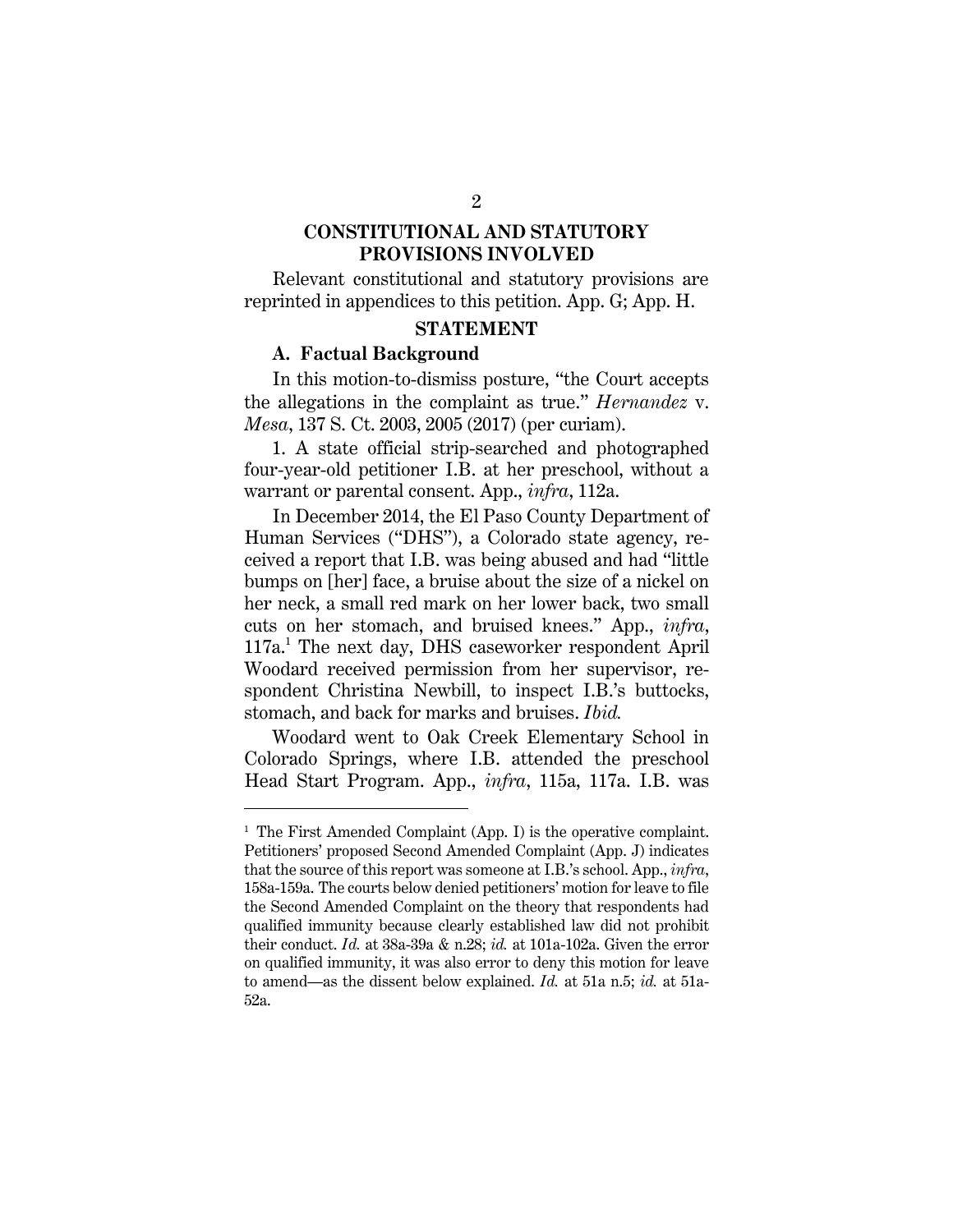taken to the school nurse's office. Id. at 117a. There, Woodard undressed I.B. without asking for permission. Id. at 117a, 119a.<sup>2</sup> Then, over I.B.'s protests, Woodard "took color photographs of private and unclothed areas of I.B.'s body" with a county-issued cellphone. Id. at 118a. Woodard did not find marks on I.B.'s body consistent with the report of abuse. Ibid. If the report had been true, multiple marks would have been visible without undressing I.B. or viewing her intimate parts. See id. at 117a.

Woodard also went to I.B.'s home to investigate the report. App., infra, 118a. Woodard discussed the case with I.B.'s mother—petitioner Jane Doe, a disabled Army veteran—but did not tell Doe that Woodard had strip searched and photographed her four-year-old daughter. Id. at 113a, 118a-119a.

Doe did not learn about the strip search until, about a week later, I.B. confided: "I hope she [Woodard] doesn't come again because I don't like it when she takes all my clothes off." App., infra, 119a. Doe immediately contacted I.B.'s school, but no one initially would admit that the strip search had occurred. *Ibid.* Eventually, school officials told Doe that a DHS caseworker had strip searched I.B. *Ibid.* Doe then sought to contact DHS officials, and she eventually reached Woodard, who denied having strip searched I.B. Ibid.

A few weeks later, Doe learned that her daughter had been photographed during the strip search. I.B. told Doe that someone had taken pictures of her with her clothes off, "even though she told them not to." App., infra, 119a. For weeks, Doe attempted to contact DHS. Ibid. The

<sup>2</sup> In their proposed Second Amended Complaint, petitioners allege that before she was strip searched, I.B. told Woodard that, while she gets red dots on her face when she cries, she did not have any other "owies." App., infra, 184a.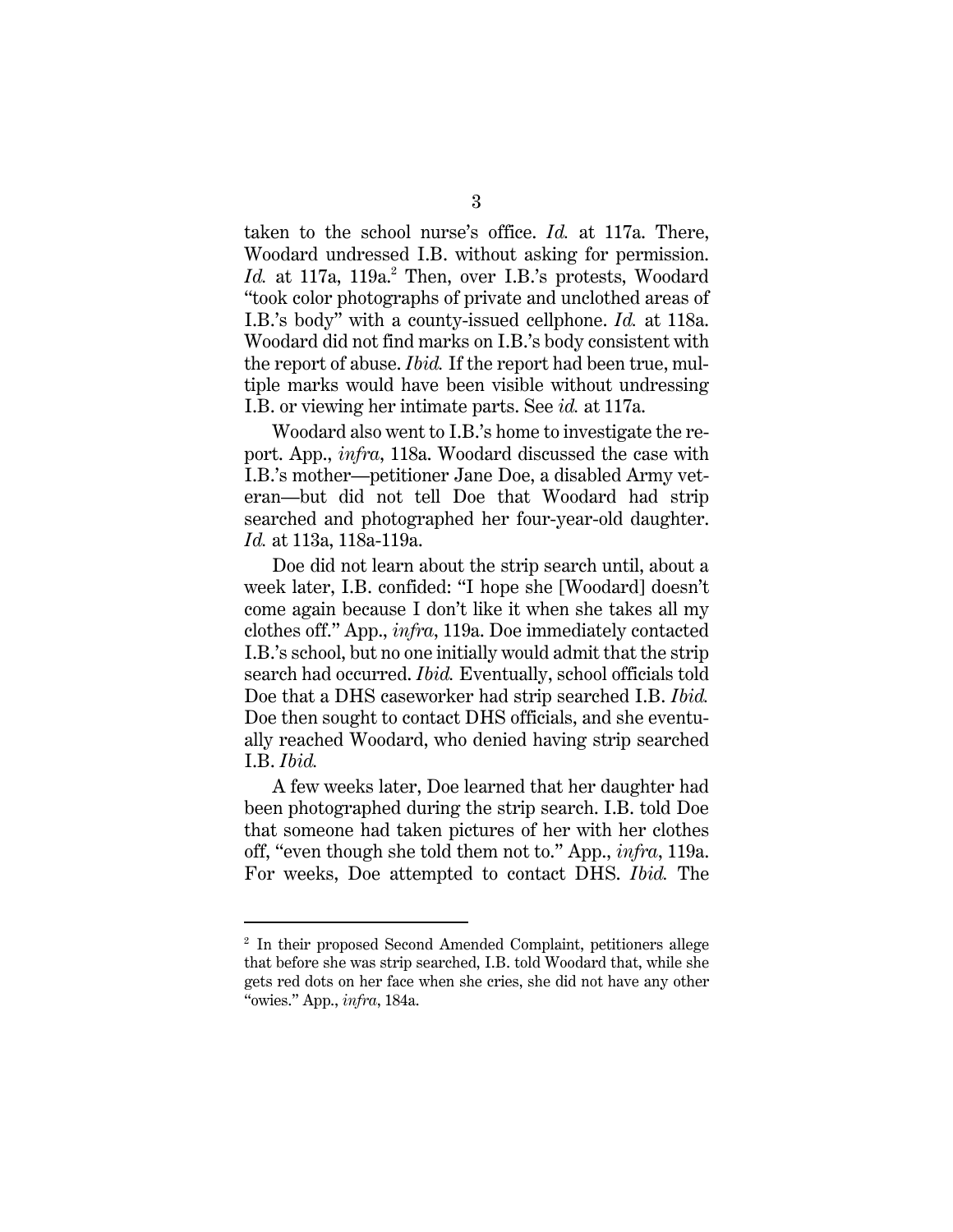agency ignored her. *Ibid.* 

At the end of January 2015, Woodard contacted Doe and told her that the case had been closed. App., infra, 119a. In fact, it had been terminated as unfounded three weeks earlier. Id. at 118a. During this conversation, Woodard finally admitted that she had undressed and then photographed I.B. Id. at 119a-120a. Doe told Woodard that Doe had contacted an attorney. Id. at 120a.

The very next day, another DHS caseworker visited Doe's home—this time claiming a report of abuse had been made regarding I.B.'s younger brother. App., infra, 120a. Like the other reports, this report was also unfounded. Id. at 121a. Doe later requested records of this visit under the Colorado Open Records Act, but none were produced. Id. at 120a.

2. The invasive strip search caused I.B. to suffer trauma similar to that suffered by children who are sexually abused. App.,  $\text{infra}$ , 121a. She was angry and upset about the strip search and talked about it frequently. Ibid. After the strip search, I.B. said she did not want to attend school and did not feel safe, and she left the school where the strip search occurred. *Ibid.* Like others similarly traumatized, I.B. has also suffered an erosion of her natural protective boundaries, including an inappropriate willingness to remove her clothes for strangers and in front of peers. Ibid. Petitioners have used pseudonyms in this lawsuit because of the "humiliation and trauma" I.B. has experienced. Dist. Ct. Doc. 27 at 2.

3. Unfortunately, this was not the first time I.B. had been strip searched at preschool based on unfounded allegations.

A November 2013 report to DHS—apparently from I.B.'s school—alleged "marks that resembled a hand print on [I.B.'s] bottom" and a "bruise the size of a dollar bill" on I.B.'s lower back. App., infra, 116a. A DHS caseworker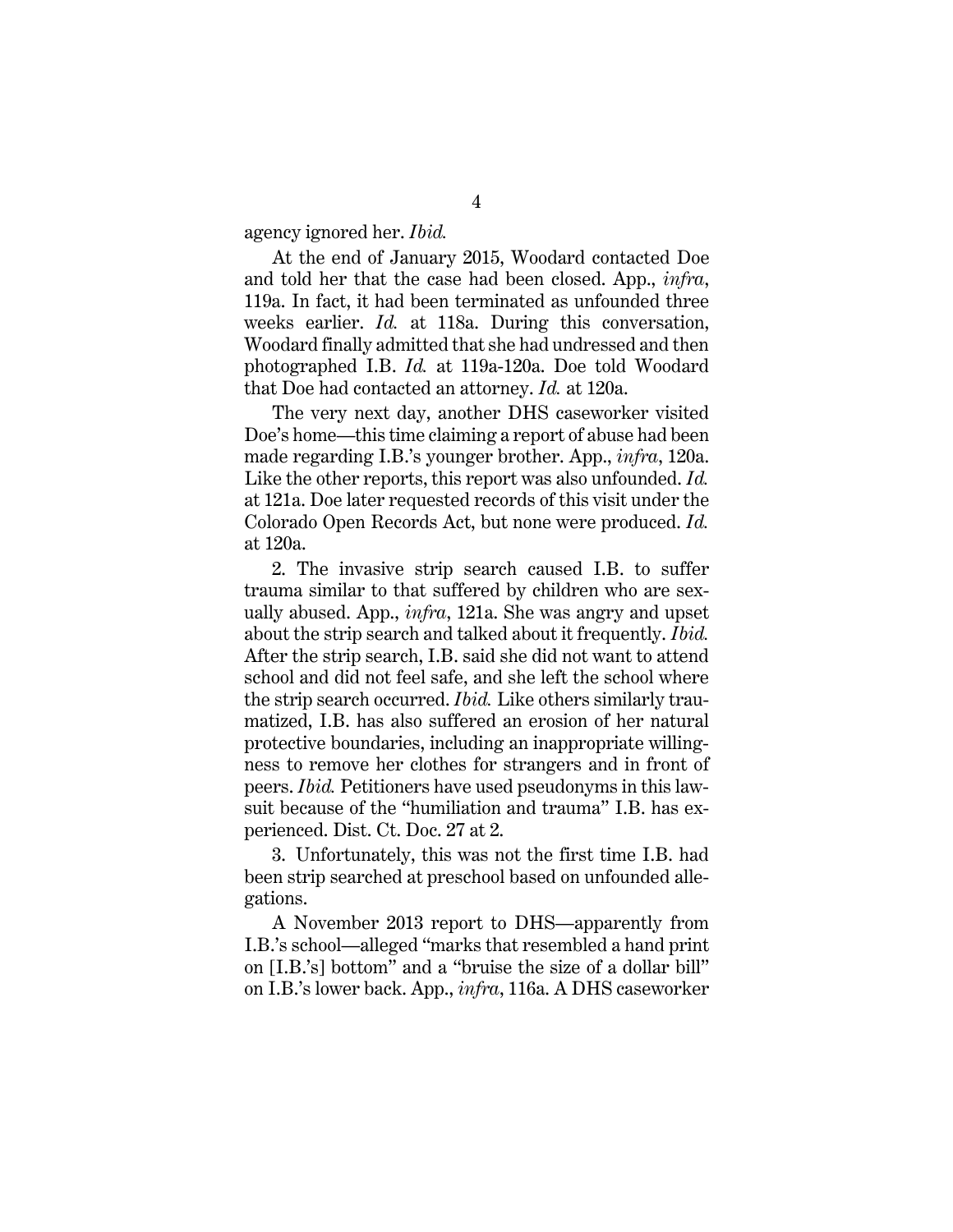performing the investigation observed I.B.'s buttocks. Ibid. I.B. was then just three years old. Ibid. The caseworker found no evidence of abuse, and DHS closed the investigation as unfounded. Id. at 116a-117a. Doe was cooperative in these DHS investigations, and each of these reports ultimately proved unfounded. Id. at 116a, 118a, 121a.

#### B. Proceedings Below

I.B. and Doe filed suit, and two of the five claims they raised remain live for purposes of this certiorari petition.<sup>3</sup> Both claims allege violations of the Fourth Amendment and 42 U.S.C. § 1983 based on the unlawful strip search and photographing of I.B.<sup>4</sup>

The district court granted respondents' motion to dismiss both Fourth Amendment claims on qualified-immunity grounds. App., infra, 80a, 83a. Petitioners then moved to amend their First Amended Complaint, but the district court denied that motion, holding that any amendment would be futile because Woodard's strip search did not violate clearly established law. Id. at 101a-102a.

A divided panel of the Tenth Circuit affirmed. App., infra, 2a-3a. On the first question presented regarding whether a warrant was needed to strip-search I.B., the

<sup>3</sup> Petitioners do not seek certiorari review of their substantive-dueprocess claims (Claims 3 and 4) and never appealed the dismissal of their claim against the Board of County Commissioners (Claim 5). App., infra, 9a n.10.

<sup>4</sup> Claim 1 raises an individual-capacity claim against Woodard, and Claims 1 and 2 raise supervisory-liability, individual-capacity claims against respondent DHS officials Newbill, Rhodus, and Bengtsson. App., infra, 134a-141a. The court below rejected the supervisory-liability claims because it concluded that Woodard's strip search did not violate clearly established law. Id. at 32a. As the dissent below recognized, reinstating the Fourth Amendment claim against Woodard would require reinstating these supervisory-liability claims as well. Id. at 40a-41a.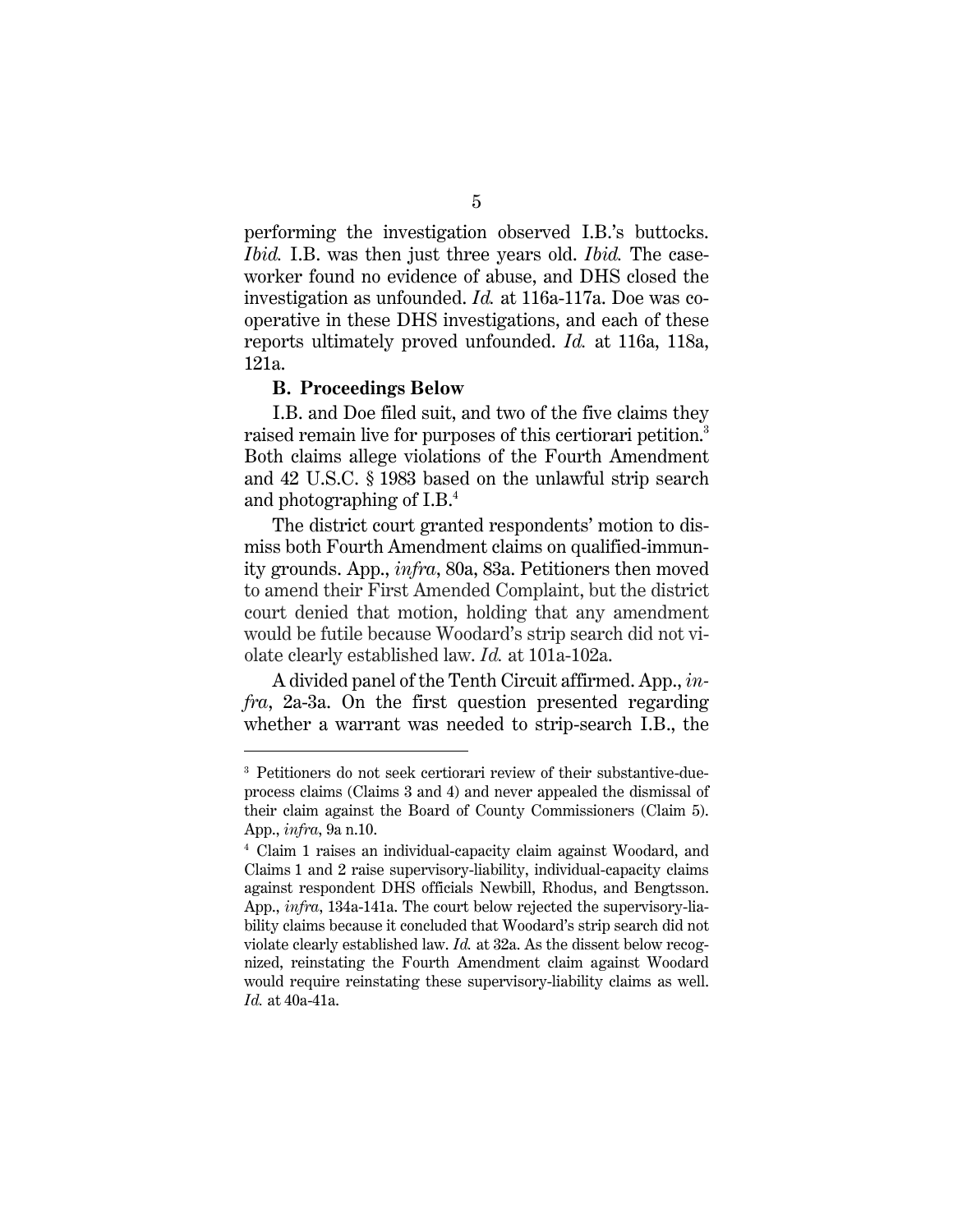majority acknowledged an entrenched inter-circuit conflict. Id. at 18a-19a. It then reasoned there could be no clearly established law because of the circuit split. Id. at 23a-24a. Rather than address this important constitutional question and clearly establish the law within the Tenth Circuit, the majority skipped this threshold issue without further explanation. *Id.* at 24a-32a.

The panel then considered the second question presented: whether petitioners could show that the strip search violated clearly established Fourth Amendment standards applicable to warrantless strip searches. This Court addressed that issue in Safford Unified School District No. 1 v. Redding, 557 U.S. 364 (2009). The Court sought "to make it clear" that an intrusive strip search of a child was justifiable only with "specific suspicions" that evidence of danger or wrongdoing will be found in the area searched. The majority below nevertheless refused to apply Safford, dismissing it as involving a search for "medications" rather than for evidence of "abuse." App., infra, 28a-29a.

Judge Briscoe concurred in part and dissented in part. Unlike the majority, she would have ruled for petitioners on the second question presented, because "[a]ny reasonable person would have known, based on [Safford], that Ms. Woodard's search violated the Fourth Amendment." App., infra, 40a. "The report of abuse was limited to I.B.'s neck, back, stomach, and knees—all non-private, or at least less private, areas of I.B.'s body." Id. at 50a. There was thus only a "general background possibilit[y]" that stripping I.B. of her clothes would uncover evidence of abuse—a type of suspicion that Safford held "'fall[s] short' when 'the categorically extreme intrusiveness of a search down to the body of a' child is at issue." *Ibid.* (first alteration in original) (quoting Safford, 557 U.S. at 376). It made no difference that Safford involved a search for medications rather than abuse, as a child-abuse investigation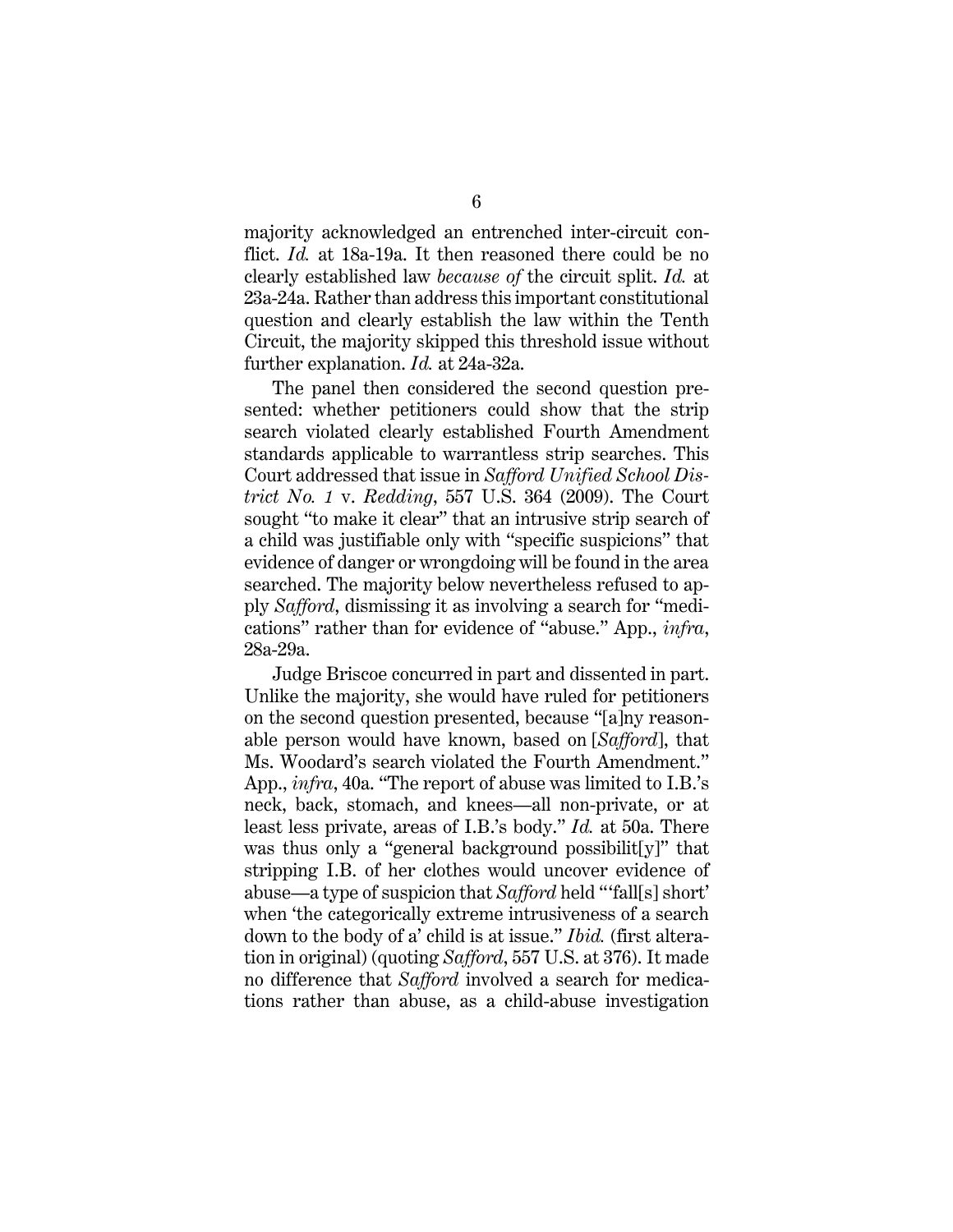"does not relieve a social worker of her obligation to justify the search of a child's intimate areas with 'facts,' not 'general possibilities." Id. at 46a-47a (quoting Safford, 557 U.S. at 376).

#### REASONS FOR GRANTING THE PETITION

This petition presents three independently certiorariworthy questions. On the first question, the majority opinion below acknowledged the entrenched 4-2 circuit split on whether caseworkers need a warrant before strip-searching a child on suspicion of abuse. This Court previously granted certiorari to determine what Fourth Amendment standard applies to caseworkers' child-abuse investigations in Camreta v. Greene, 563 U.S. 692, 698 (2011). Mootness prevented the Court from resolving that important question, *ibid.*, and this case squarely presents this recurring issue. This case also provides the Court an ideal opportunity to refine Pearson v. Callahan, 555 U.S. 223, 236 (2009). The Court should clarify that courts should exercise their Pearson discretion to reach the merits question when it implicates a circuit split—or at least provide sufficient reasons for leaving the law undeveloped.

The second question presented offers this Court an ideal vehicle to resolve widespread confusion among the circuits on what constitutes "clearly established law" for purposes of qualified immunity. Existing qualified-immunity jurisprudence requires a plaintiff to show: (1) a constitutional violation and (2) that the right violated was "clearly established." Harlow v. Fitzgerald, 457 U.S. 800, 818 (1982). But many jurists and commentators have recognized that this second inquiry creates intractable difficulties for lower courts—particularly regarding how factually similar one case must be to clearly establish the law in the next.

Indeed, the Tenth Circuit's divided decision creates a separate split—with at least the Fifth and Eleventh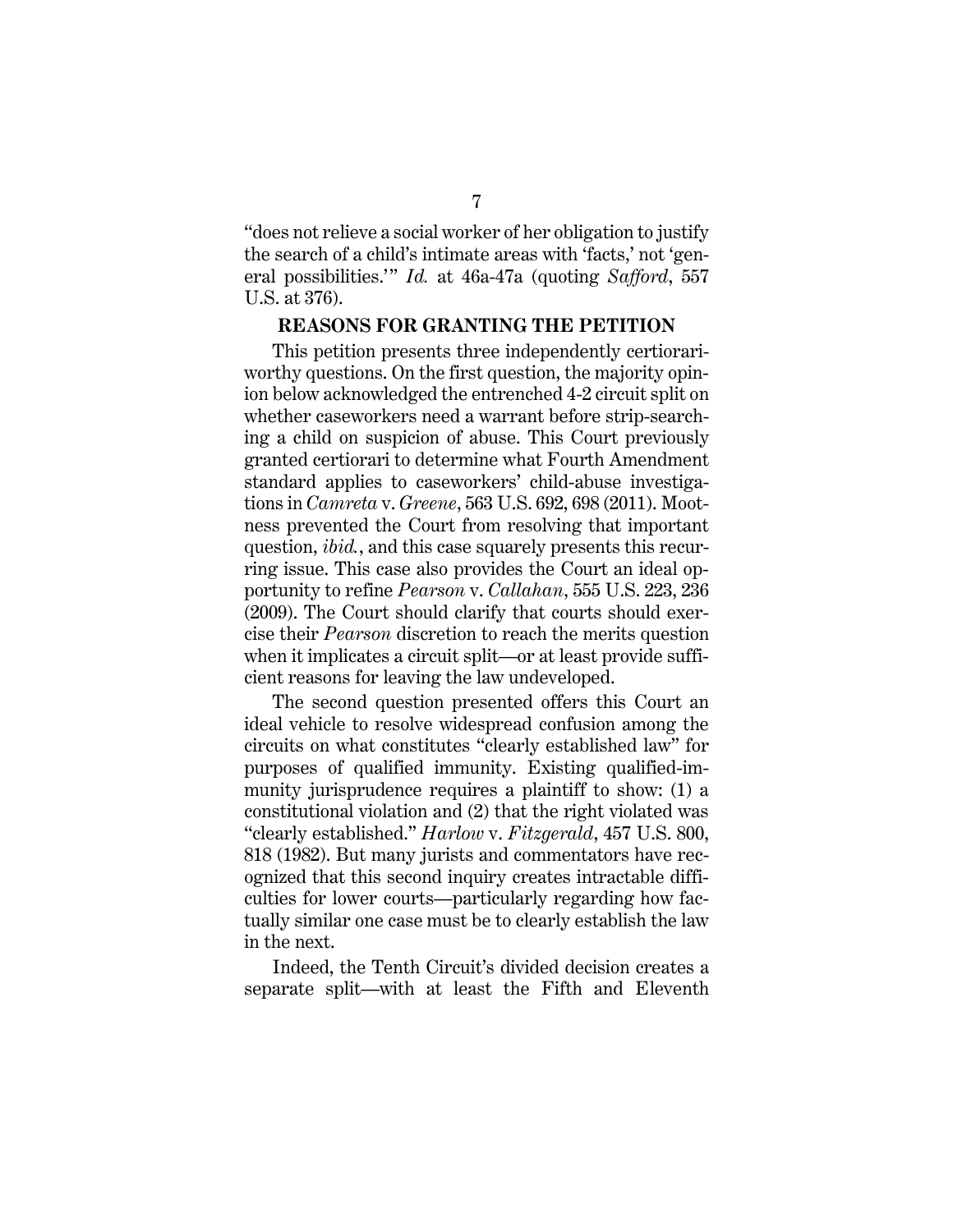Circuits—on what law Safford Unified School District No. 1 v. Redding clearly established. 557 U.S. 364 (2009). There, this Court "ma[d]e it clear" that the Fourth Amendment prohibits warrantless searches when no "specific suspicions" of danger or wrongdoing justify the "categorically extreme intrusiveness of a search down to the body" of a child. Id. at 376-377. The majority below, however, narrowly cabined Safford to its precise facts—a search for medications. The debate between the majority and the dissent below regarding Safford is a prime example of the circuit confusion regarding the clearly-established-law test.

The third question presented asks this Court to reconsider its qualified-immunity jurisprudence. Members of this Court and other jurists have raised significant concerns about the existing doctrine; so have commentators from across the ideological spectrum. This growing chorus demonstrates that modern qualified-immunity doctrine is not grounded in the common law and may no longer effectively serve its stated purposes.

# I. THE COURT SHOULD GRANT REVIEW OF WHETHER A WARRANT IS GENERALLY REQUIRED FOR A CASE-WORKER TO STRIP-SEARCH A CHILD ON SUSPICION OF ARUSE

The Tenth Circuit below acknowledged an entrenched circuit split on the first question presented, and this Court in Camreta v. Greene previously granted certiorari on a nearly identical issue. 563 U.S. at 698. The Court should grant review again here.

#### A. There is an acknowledged 4-2 circuit split

As the court of appeals below recognized, "[f]our other circuits \* \* \* have held that social worker examinations of children based on abuse suspicions are not candidates for special needs analysis." App., *infra*, 19a. In other words, the Second, Third, Fifth, and Ninth Circuits have held that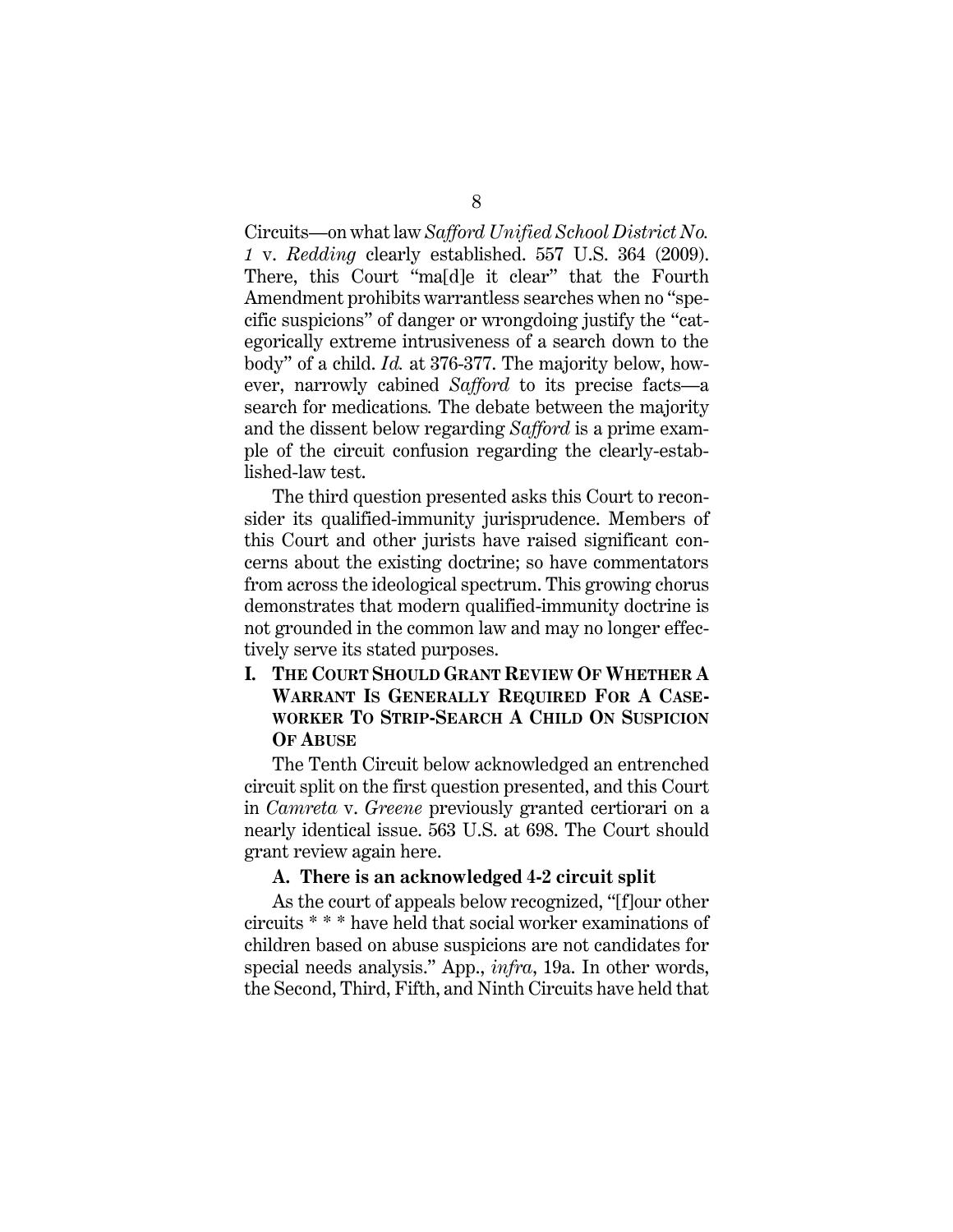caseworker searches of children based on abuse suspicions require a warrant. Id. at 19a-20a (citing Tenenbaum v. Williams, 193 F.3d 581, 606 (2d Cir. 1999); Good v. Dauphin Cty. Soc. Servs. for Children & Youth, 891 F.2d 1087, 1094-1095 (3d Cir. 1989); Roe v. Texas Dep't of Protective & Regulatory Servs., 299 F.3d 395, 407-408 (5th Cir. 2002); Calabretta v. Floyd, 189 F.3d 808, 820 (9th Cir. 1999)).

By contrast, two other circuits—the Fourth and Seventh—require neither a warrant nor probable cause under these circumstances. Instead, they apply a "special needs balancing test." App., infra, 18a-19a (citing Wildauer v. Frederick Cty., 993 F.2d 369, 373 (4th Cir. 1993); Darryl H. v. Coler, 801 F.2d 893, 904 (7th Cir. 1986)).

This Court in Camreta previously granted certiorari to resolve whether the Fourth Amendment's traditional warrant requirement applies in the context of a child-abuse investigation.<sup>5</sup> Both the *Camreta* certiorari petition and the Ninth Circuit's vacated decision there cited many of the same cases identified by the Tenth Circuit here as establishing this circuit split.<sup>6</sup> See Greene v. Camreta, 588 F.3d 1011, 1026 n.11 (9th Cir. 2009). But this Court was unable to resolve this important constitutional question in Camreta because the case became moot. 563 U.S. at 698. Without this Court's guidance, the circuits have been unable to resolve their disagreement.

# B. A caseworker must have a warrant based on probable cause before strip-searching a child on suspicion of abuse

The majority position in the circuit conflict is correct: The Fourth Amendment generally requires a state caseworker to obtain a warrant before strip-searching a child

<sup>&</sup>lt;sup>5</sup> Petition for Writ of Certiorari at i, Camreta v. Greene, No. 09-1454 (U.S. May 27, 2010).

 $6$  *Id.* at \*23-25.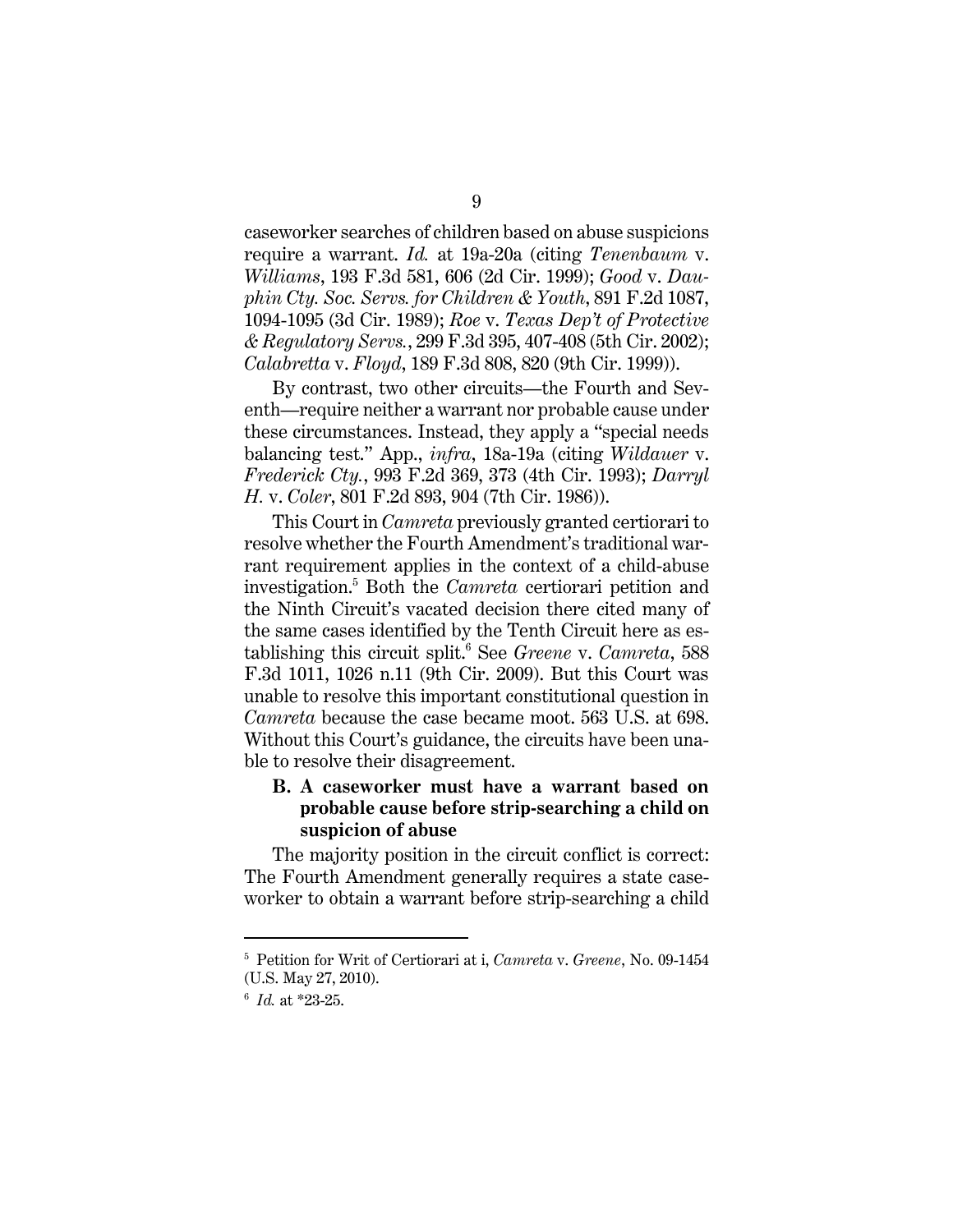on suspicion of abuse. That standard applies because a strip search on suspicion of abuse is entangled with law enforcement, requiring a neutral judicial officer to issue a warrant or an equivalent court order helps protect children against unnecessarily invasive searches that can cause grave and permanent harm, and the separate exigent-circumstances exception would still allow warrantless searches where a child is in imminent danger.

1. A state-initiated search conducted by an official investigating abuse is too entangled with law enforcement to fall within the special-needs exception to the warrant requirement. Searches that are not "divorced from the State's general interest in law enforcement" generally require warrants. Ferguson v. City of Charleston, 532 U.S. 67, 79 (2001). The mere fact that a caseworker, rather than a police officer, performs a search with the intent to protect a child's welfare does not eliminate the need for a warrant—particularly if the search results are shared, or the investigation is performed, with law enforcement. Id. at 81-86 (holding the warrant requirement applied to hospital drug tests of pregnant women whose results were shared with police for prosecution).

Child-abuse investigations and law enforcement are inexorably linked. Child abuse—the suspected conduct under investigation—is a serious crime. DHS must provide notifications to law enforcement and conduct certain investigations in conjunction with or at the direction of local law enforcement agencies. E.g., Colo. Rev. Stat. Ann. §§ 19-3-306(2), 19-3-308(4) & (5)-(5.5). As the Fifth Circuit has explained, because "disentangling [the goal of protecting a child's welfare in child-abuse investigations] from general law enforcement purposes is difficult," such investigations must proceed under "traditional Fourth Amendment analysis." Roe, 299 F.3d at 407.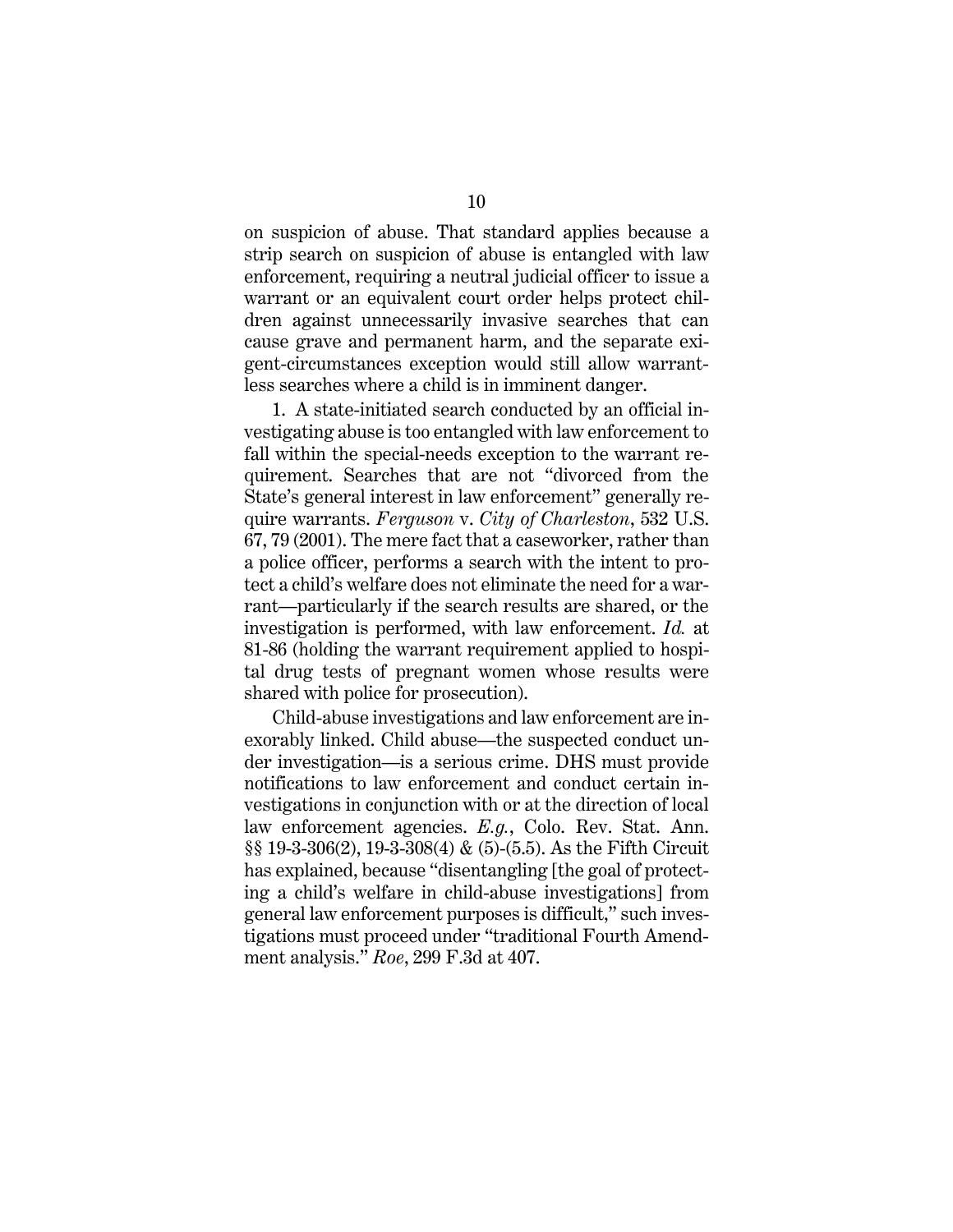Moreover, a state-initiated abuse investigation—even when conducted at a school—is not enforcing school policies or maintaining classroom order. The two circuits that have allowed caseworkers to strip-search a child without a warrant relied on *New Jersey* v. T.L.O., 469 U.S. 325 (1985). See Wildauer, 993 F.2d at 372; Darryl H., 801 F.2d at 901, 903-904. And this Court in T.L.O. held that "requiring a teacher to obtain a warrant before searching a child suspected of an infraction of school rules (or of the criminal law) would unduly interfere with the maintenance of the swift and informal disciplinary procedures needed in the schools." 469 U.S. at 340 (emphasis added). But the lower Fourth Amendment standard based on the need to maintain school order should not control. The mere fact that Woodard chose to go to I.B.'s school, instead of I.B.'s home, to perform the invasive strip search does not transform the abuse investigation into one related to school order and discipline.<sup>7</sup>

2. The warrant requirement is also indispensable because without judicial oversight, investigators may perform unnecessarily invasive searches with grievous consequences on the searched children. A strip search is not a minor intrusion; it is a massively invasive ordeal that can inflict the very harm it is intended to stop and "result in serious emotional damage." Safford, 557 U.S. at 375

<sup>&</sup>lt;sup>7</sup> Similarly, the common-law doctrine of in loco parentis would not have shielded respondents here, either. Abuse investigations by state caseworkers are not the "routine business of school administration," which concerns how to "set and enforce rules and to maintain order." Safford, 557 U.S. at 383 (Thomas, J., concurring in the judgment in part and dissenting in part) (quoting Morse v. Frederick, 551 U.S. 393, 414 (2007) (Thomas, J., concurring)). In all events, this doctrine did not shield bad faith or excessively injurious actions. See, e.g., State v. Pendergrass, 19 N.C. 365, 366 (1837) ("[T]eachers exceed the limits of their authority when they cause lasting mischief [to a child's welfare].").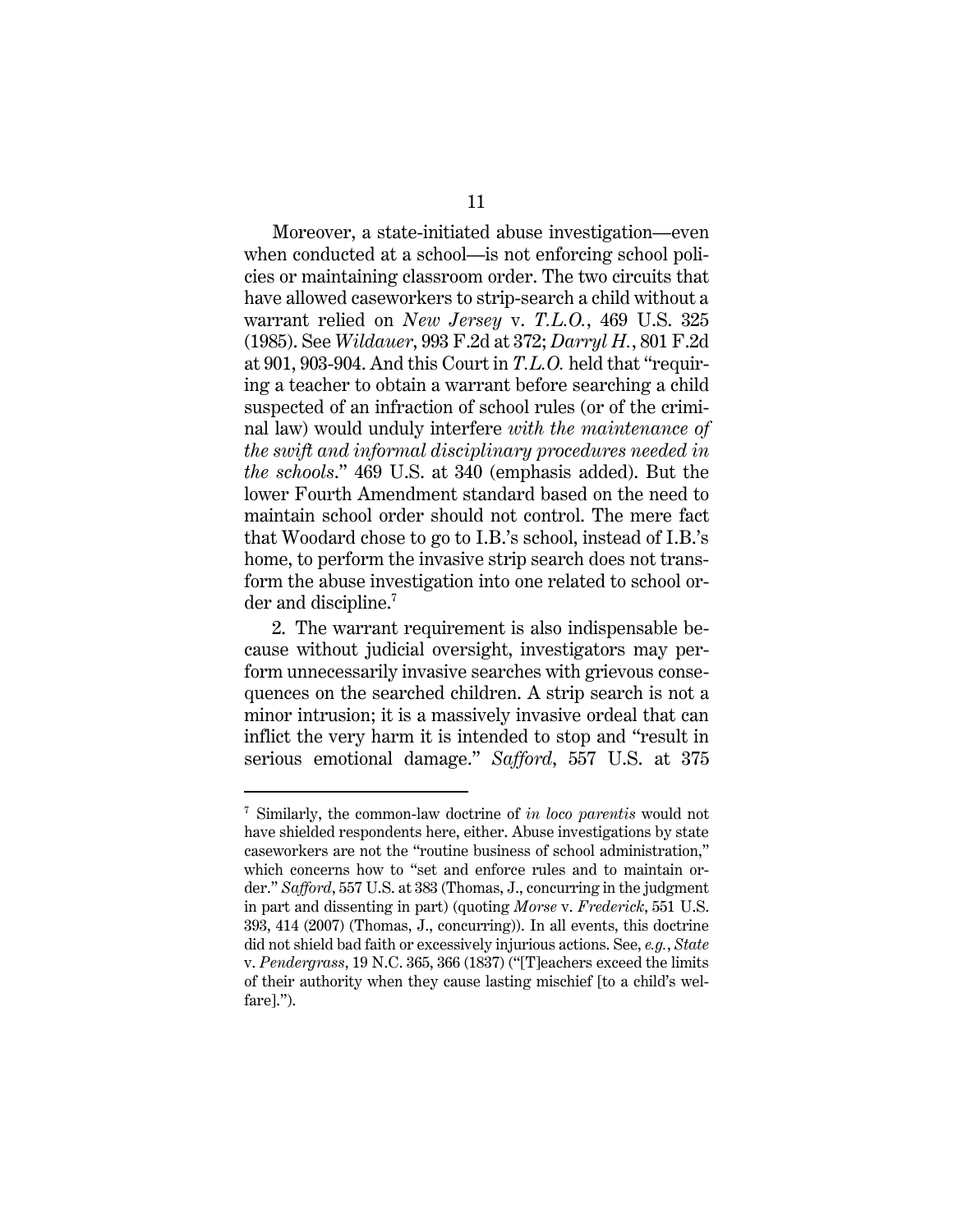(quotation marks and citation omitted); accord T.L.O., 469 U.S. at 337-338 ("A search of a child's person \* \* \* is undoubtedly a severe violation of subjective expectations of privacy."). "[E]ven though the strip search might be a onetime occurrence, it can be traumatic and have a long-term negative impact on the child." Steven F. Shatz, et al., The Strip Search of Children and the Fourth Amendment, 26 U.S.F. L. Rev. 1, 12-13 (1991). Affected children may "suffer from a range of responses including trauma, anxiety, fear, shame, guilt, stigmatization, powerlessness, selfdoubt, depression, and isolation." Doriane Lambelet Coleman, Storming the Castle to Save the Children: The Ironic Costs of a Child Welfare Exception to the Fourth Amendment, 47 Wm. & Mary L. Rev. 413, 520 (2005).

Concern for child welfare requires balancing the severe harms that strip searches can cause with the state's legitimate interest in protecting children from potential abuse. But a person performing an investigation "may lack sufficient objectivity to weigh correctly the strength of the evidence supporting the contemplated action against the individual's interests in protecting his own liberty and the privacy of his home." Steagald v. United States, 451 U.S. 204, 212 (1981). Thus, "[i]njecting a neutral arbiter into the equation enhances the likelihood if not assures that these two competing values [of exhaustive investigation and child privacy] will be more properly balanced." Coleman, 47 Wm. & Mary L. Rev. at 526.

3. The gravity of child abuse cannot justify sacrificing the Fourth Amendment's traditional protections. If there is reason to believe a child is in immediate danger, the exigent-circumstances exception can still allow a warrantless search. See Roe, 299 F.3d at 407; Good, 891 F.2d at 1093- 1094; Tenenbaum, 193 F.3d at 605.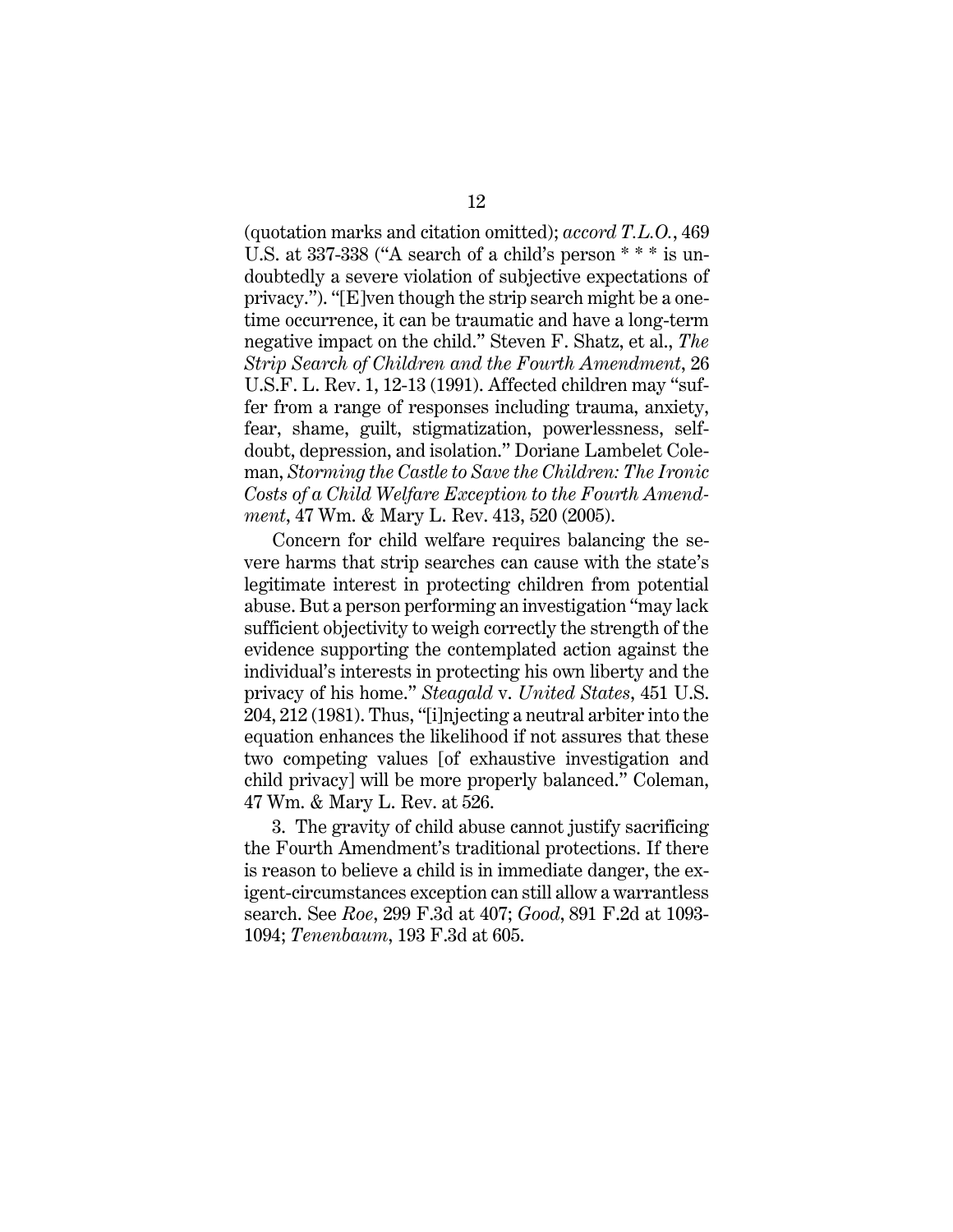# C. This Court should refine Pearson v. Callahan and require lower courts to address threshold constitutional questions implicating an existing circuit split in qualified-immunity cases

1. This case also presents an opportunity for this Court to refine Pearson v. Callahan. Pearson gives courts "sound discretion" in certain cases to skip the threshold constitutional issue and resolve a qualified-immunity case based on a lack of clearly established law. 555 U.S. at 236. But exercised indiscriminately, that discretion can cause constitutional law to stagnate. To eliminate this problem without sacrificing the benefits of *Pearson*, the Court should direct lower courts to address threshold constitutional issues that are the basis of an existing circuit split or at the very least provide persuasive and reviewable reasons for skipping these important constitutional issues.

The Tenth Circuit's decision below, invoking Pearson to skip the important Fourth Amendment warrant question here (App., infra, 11a-12a, 20a-24a), only further contributed to the disarray among the lower courts on this issue. Previous Tenth Circuit decisions have fallen on different sides of the acknowledged circuit split, as the Ninth Circuit's vacated decision in Camreta recognized. 588 F.3d at 1026 n.11 (comparing *Franz v. Lytle*, 997 F.2d 784, 791 (10th Cir. 1993), with Doe v. Bagan, 41 F.3d 571, 575 n.3 (10th Cir. 1994)). The lower court's refusal to address the recurring warrant question only heightens the need for this Court's review. This Court has repeatedly reviewed and provided needed guidance on threshold Fourth Amendment questions—even if the particular plaintiff cannot rely on that holding due to the clearly-establishedlaw prong of the qualified-immunity inquiry. See, e.g., Plumhoff v. Rickard, 572 U.S. 765, 774 (2014); Ashcroft v. al-Kidd, 563 U.S. 731, 735 (2011); Safford, 557 U.S. at 377- 379. Providing that guidance here will finally resolve a circuit split that has persisted for decades and implicates the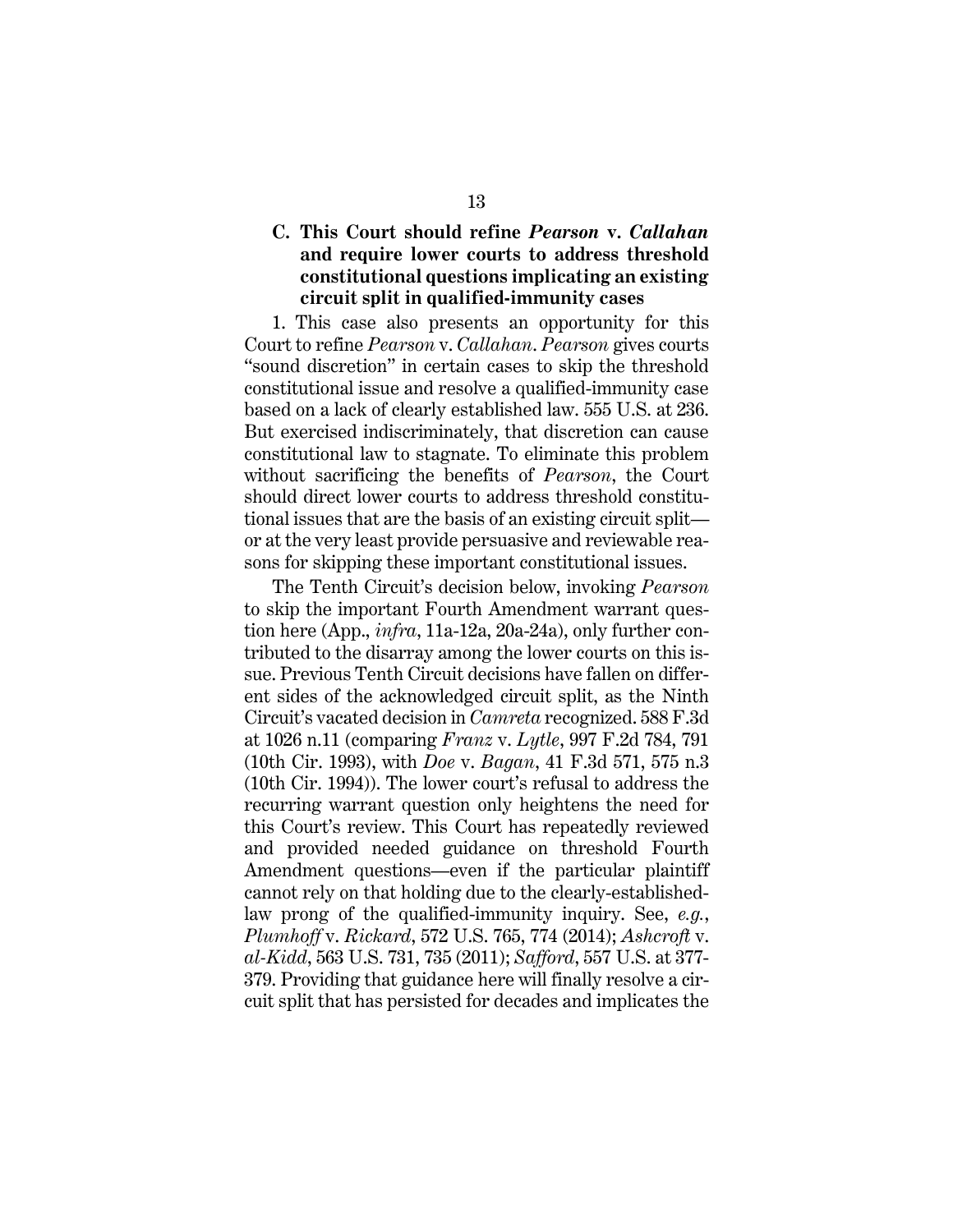safety and privacy of some of society's most vulnerable members.

That is also why this Court should make a narrow, but important, clarification to Pearson: It should require lower courts in qualified-immunity cases to address constitutional merits questions that implicate a circuit split. As the Court has explained, it is "'often beneficial'" for courts to address the threshold constitutional question, "because it 'promotes the development of constitutional precedent \* \* \* .'" Plumhoff, 572 U.S. at 774 (quoting Pearson, 555 U.S. at 236); see al-Kidd, 563 U.S. at 735. Unfettered Pearson discretion, in contrast, can encourage "law stagnation"—even when guidance is most needed. Aaron L. Nielson & Christopher J. Walker, The New Qualified Immunity, 89 S. Cal. L. Rev. 1, 23-24 (2015).

Addressing threshold constitutional questions that implicate a circuit split provides heightened benefits. Difficult and recurring questions generate splits—precisely the kinds of issues that justify spending "scarce judicial resources" to resolve. Pearson, 555 U.S. at 236. A circuit split also indicates that the issue has crystallized, mitigating concerns that an issue would be "prematurely and incorrectly decided." Id. at 239 (citation omitted).

Indeed, in Camreta—confronting a nearly identical Fourth Amendment issue and the same circuit split—this Court specifically approved of addressing the constitutional merits question, even though the law was not clearly established. See 563 U.S. at 706-707 (calling this "advantageous," as it did not "leave standards of official conduct permanently in limbo" and instead provided "guidance to those charged with the difficult task of protecting child welfare within the confines of the Fourth Amendment"). The panel below should have done the same, rather than leaving this recurring question unresolved in the Tenth Circuit.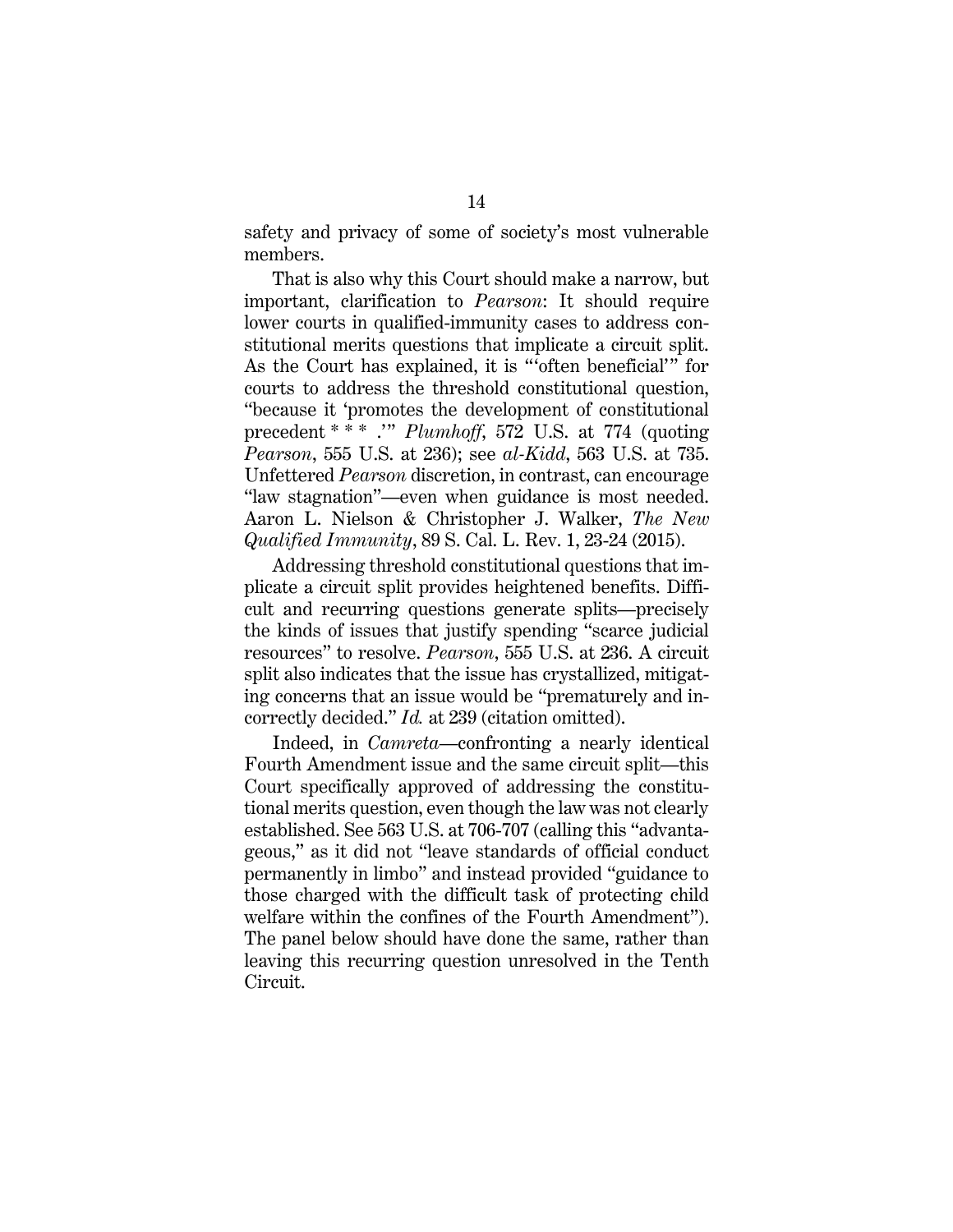2. Alternatively, at a minimum this Court should require lower courts to provide reviewable reasons for their decisions not to address the constitutional merits question in qualified-immunity cases. See Nielson & Walker, 89 S. Cal. L. Rev. at 7. One recent empirical study discovered that "[w]hen deciding whether to exercise discretion [under Pearson], the courts provided reasons in about one in ten instances." Ibid.

But as Nielson and Walker have argued, requiring an explanation would entail a small expenditure of judicial resources while producing many procedural benefits—including promoting rational decision-making, limiting the exercise of discretion, aiding further judicial review, enhancing the decision's legitimacy, and helping develop manageable standards. Id. at 56-60. A reason-giving requirement would help discourage the tendency towards the path of least resistance (and thus law stagnation) "by ensuring that all the relevant pros and cons for exercising Pearson discretion are considered." Id. at 60.

II. THE COURT SHOULD GRANT REVIEW TO ADDRESS WIDESPREAD CIRCUIT CONFUSION OVER THE CLEAR-LY-ESTABLISHED-LAW TEST AND RESOLVE A SEPA-RATE CIRCUIT SPLIT REGARDING WHAT LAW SAF-FORD CLEARLY ESTABLISHED

The disagreement between the majority and dissent below exemplifies the widespread inter-circuit confusion over how to identify clearly established law in qualifiedimmunity cases. Furthermore, the Tenth Circuit's decision below creates a separate circuit split with the Fifth and Eleventh Circuits regarding what law Safford clearly established.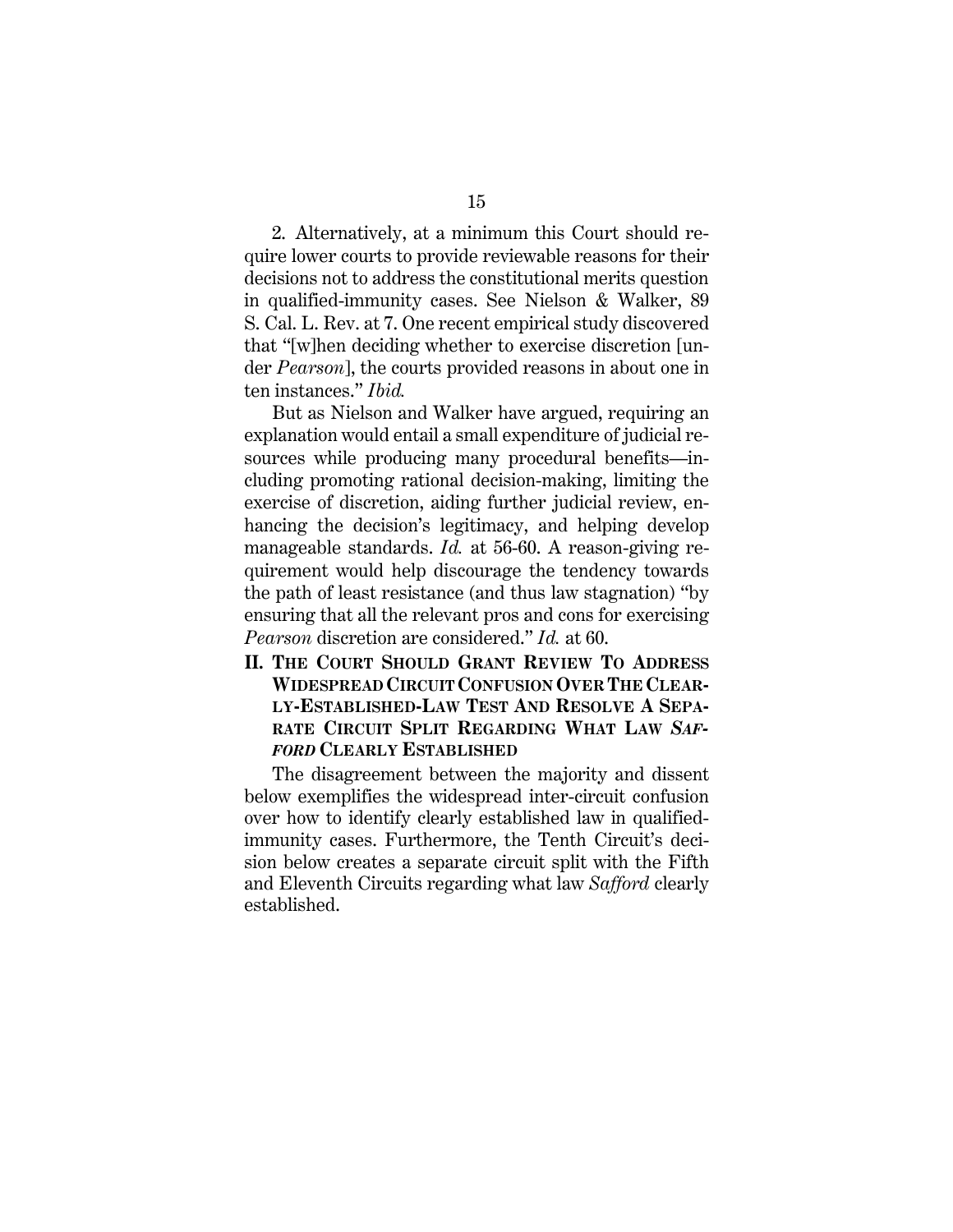# A. There is widespread confusion among the circuits about what constitutes clearly established law

1. Jurists have recognized the confusion plaguing the lower courts on what constitutes clearly established law. See, e.g., Zadeh v. Robinson, 902 F.3d 483, 498 (5th Cir. 2018) (Willett, J., concurring *dubitante*) ("[T]he 'clearly established' standard [is] neither clear nor established among our Nation's lower courts."); Golodner v. Berliner, 770 F.3d 196, 205 (2d Cir. 2014) ("Few issues related to qualified immunity have caused more ink to be spilled than whether a particular right has been clearly established."); Volkman v. Ryker, 736 F.3d 1084, 1090 (7th Cir. 2013) ("Typically, '[t]he difficult part of this inquiry is identifying the level of generality at which the constitutional right must be clearly established.'" (alteration in original) (quoting Casey v. City of Fed. Heights, 509 F.3d 1278, 1284 (10th Cir. 2007))); Moran v. Washington, 147 F.3d 839, 847 (9th Cir. 1998) ("[T]his court has itself acknowledged \* \* \* the difficulty of divining clearly established legal principles from multifactor balancing tests.").

Commentators, too, have repeatedly identified this confusion. See, e.g., Richard Fallon, Jr., et al., Hart and Wechsler's The Federal Courts and the Federal System 1047-1050 (7th ed. 2015) (Hart and Wechsler) (discussing the difficult issues that arise when applying the clearly-established-law test); Erwin Chemerinsky, Federal Jurisdiction 595 (7th ed. 2016) ("[T]here is great confusion in the lower courts as to whether and when cases on point are needed to overcome qualified immunity."); Joanna C. Schwartz, How Qualified Immunity Fails, 127 Yale L.J. 2, 75 (2017) ("[T]he restrictive manner in which [the Court] defines 'clearly established law' \* \* \* creates confusion in the lower courts."); Karen M. Blum, Section 1983 Litigation: The Maze, the Mud, and the Madness, 23 Wm. & Mary Bill Rts. J. 913, 925 n.68 (2015) ("[W]hether a right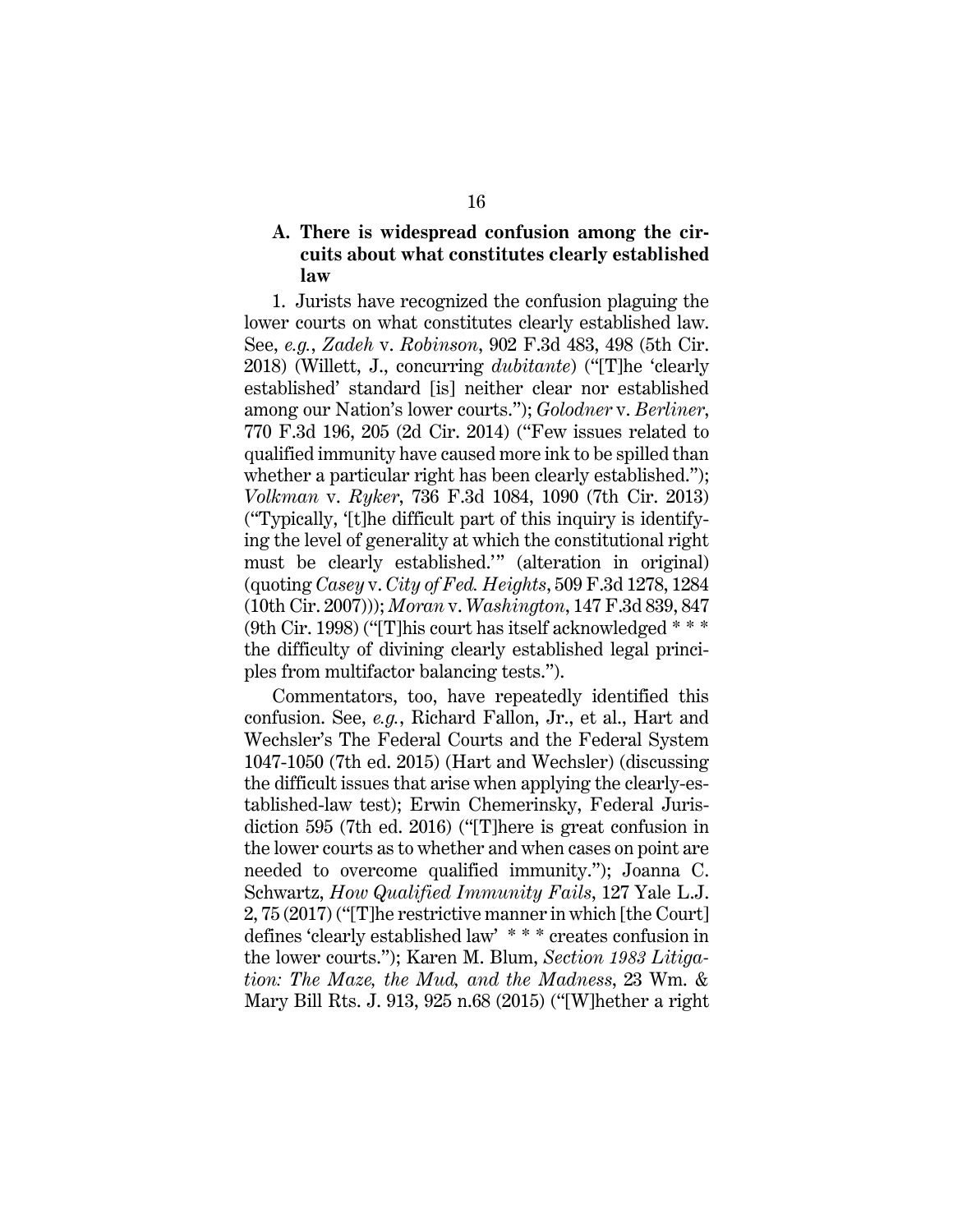is found to be 'clearly established' is very much a function of which circuit (and I would add, which judge) is asking the question  $***$ .").

The most significant area lacking clarity is that "courts of appeals are divided—intractably—over precisely what degree of *factual similarity* must exist" for one case to clearly establish the law in a later case. Zadeh, 902 F.3d at 498 (Willett, J., concurring dubitante) (emphasis added). The Eighth Circuit, for example, uses "a flexible standard, requiring some, but not precise factual correspondence with precedent, and demanding that officials apply general, well-developed legal principles." Mountain Pure, LLC v. Roberts, 814 F.3d 928, 932 (8th Cir. 2016) (quotation omitted). By contrast, in the Eleventh Circuit, "preexisting case law that has applied general law to specific circumstances will almost always be necessary." Gray v. Bostic, 625 F.3d 692, 706 (11th Cir. 2010) (Wilson, J., dissenting from denial of rehearing en banc) (quoting Thomas ex rel. Thomas v. Roberts, 323 F.3d 950, 954 (11th Cir. 2003)).

Circuits have also created diverging tests for determining whether the law is clearly established. See, *e.g.*, Stamps v. Town of Framingham, 813 F.3d 27, 34 (1st Cir. 2016) (the "clearly established" test has "two elements"); Jermosen v. Smith, 945 F.2d 547, 550 (2d Cir. 1991) (the test has "three factors"); Echols v. Lawton, 913 F.3d 1313, 1324 (11th Cir. 2019) (plaintiffs can "demonstrate that the contours of the right were clearly established in one of three ways") (citation omitted). The Tenth Circuit has purportedly "adopted a sliding scale to determine when law is clearly established." Casey, 509 F.3d at 1284. But the majority below did not apply this test—or even mention it. See App., infra, 11a-13a.

2. This circuit confusion owes its origin to two diverging lines of this Court's precedents. This is not surprising, given that Members of this Court have criticized the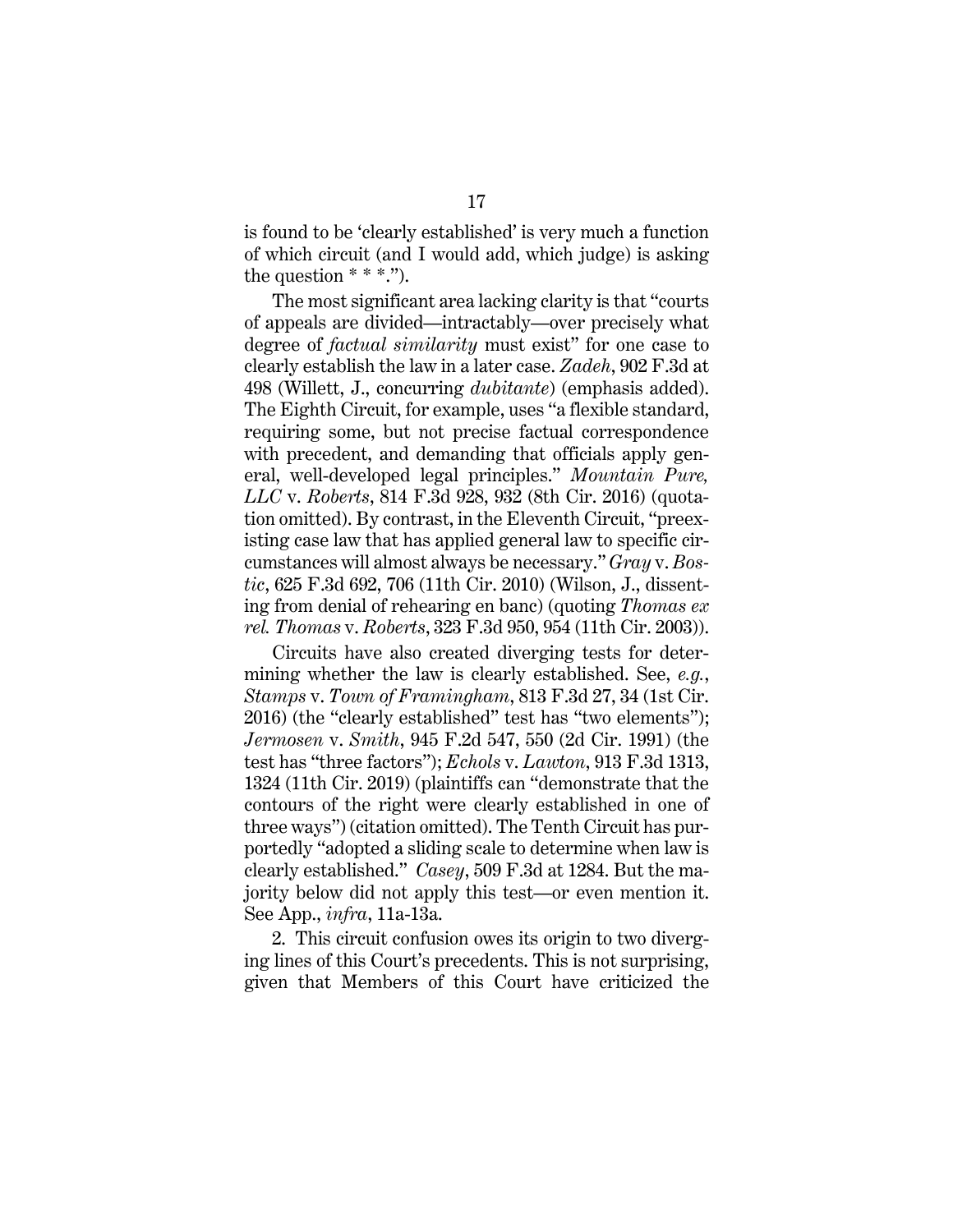clearly-established-law test from its inception: "One need only look to the decisions of this Court—to our reversals, our recognition of evolving concepts, and our five-to-four splits—to recognize the hazard of even informed prophecy as to what are 'unquestioned constitutional rights.'" Wood v. Strickland, 420 U.S. 308, 329 (1975) (Powell, J., joined by Burger, C.J., and Blackmun and Rehnquist, JJ., concurring in part and dissenting in part).

One line of authority holds that the "salient question" is whether the law gives an official "fair warning" that his actions are unconstitutional. Hope v. Pelzer, 536 U.S. 730, 741 (2002). Fair warning requires that it should be apparent a particular action is unlawful, but it is unnecessary that "the very action in question [have] previously been held unlawful." Wilson v. Layne, 526 U.S. 603, 615 (1999) (citation omitted)). "[O]fficials can still be on notice that their conduct violates established law even in novel factual circumstances." Hope, 536 U.S. at 741; accord, e.g., Sause v. Bauer, 138 S. Ct. 2561, 2562-2563 (2018) (per curiam). The dissent below followed this approach, recognizing that Safford clearly established the law that dictates the outcome in this case.

The majority below, however, relied on a second line of this Court's precedent imposing a far higher hurdle to meet the clearly-established-law test. These decisions hold that "[t]he dispositive question is 'whether the violative nature of particular conduct is clearly established.'" Mullenix v. Luna, 136 S. Ct. 305, 308 (2015) (per curiam) (quoting al-Kidd, 563 U.S. at 742). Almost every case in this second line involves claims about either (1) a police officer's split-second decision to use force or (2) a high-level official's discretionary decision-making. See App., infra, 29a-31a (citing White v. Pauly, 137 S. Ct. 548, 550 (2017) (per curiam) (use-of-force); Mullenix, 136 S. Ct. at 306 (use-of-force); District of Columbia v. Wesby, 138 S. Ct. 577, 587-589 (2018) (false arrest); Kisela v. Hughes, 138 S.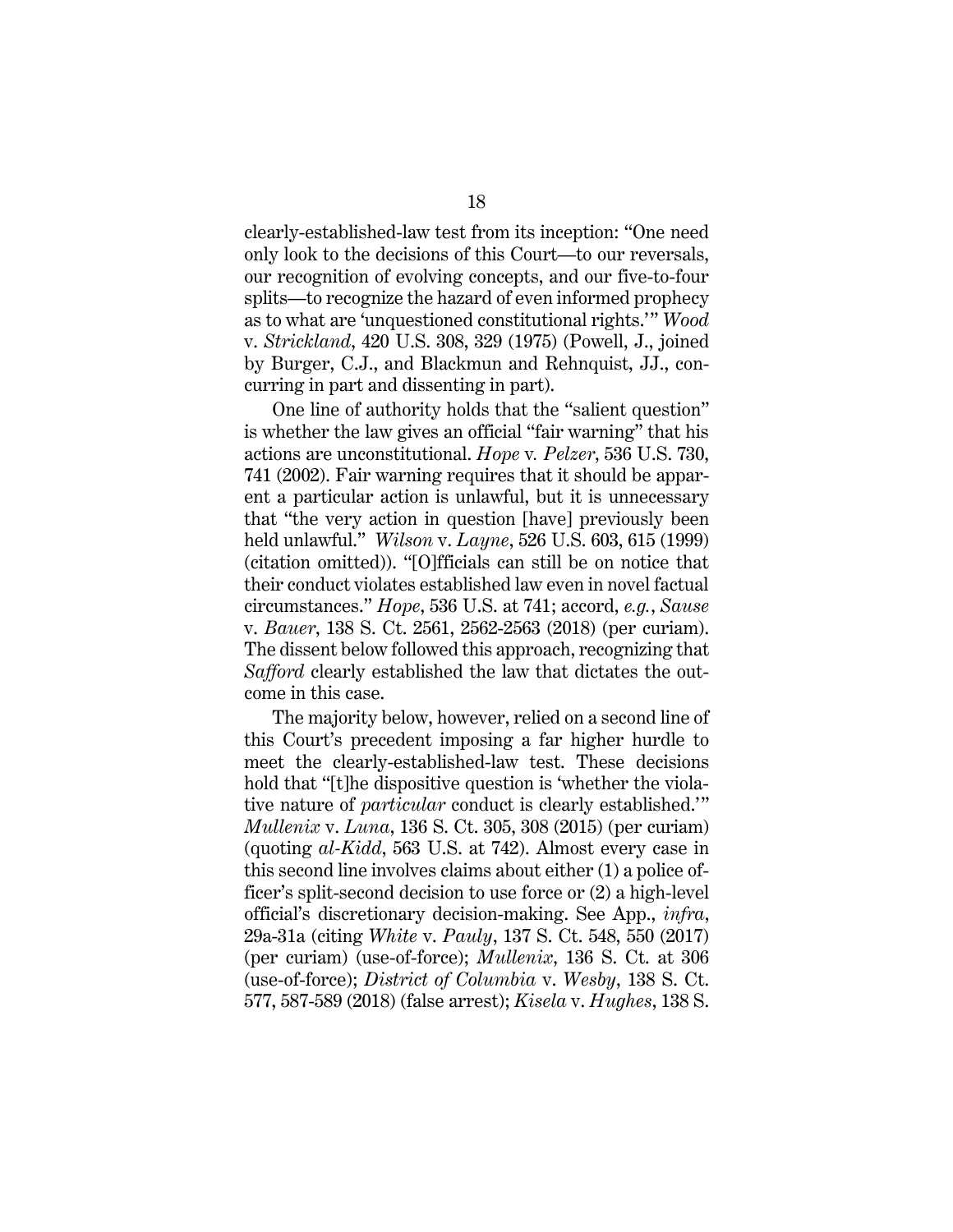As commentators have noted, these decisions "require that the prior precedent clearly establishing the law have facts exceedingly similar to those in the instant case." Joanna C. Schwartz, The Case Against Qualified Immunity, 93 Notre Dame L. Rev. 1797, 1815 (2018) (emphasis added). The majority below required near-absolute similarity here, relying on recent decisions from this Court "stress[ing]" that clearly established law "'must be particularized to the facts of the case.'" App., infra, 30a (quoting White, 137 S. Ct. at 552).

"There is an obvious tension between Hope v. Pelzer, declaring that there need not be a case on point \* \* \* and the subsequent cases, finding qualified immunity based on the lack of a case on point." Chemerinsky, Federal Jurisdiction 595. Since both lines of this Court's precedent are still good law, only this Court can resolve that tension.

3. One refinement the Court could consider is distinguishing the factual similarity demanded for split-second decisions to use force versus other contexts where government officials make non-exigent decisions with ample time for more considered judgment. This Court has emphasized that "'[t]he calculus of reasonableness must embody allowance for the fact that police officers are often forced to make split-second judgments—in circumstances that are tense, uncertain, and rapidly evolving—about the amount of force that is necessary in a particular situation.'" Kisela, 138 S. Ct. at 1152 (quoting Graham v. Con*nor*, 490 U.S. 386, 396 (1989)). The same level of protection, however, may not be necessary or even beneficial in cases like this one, where a state official was addressing a nonexigent situation that allowed for more time to decide how to proceed.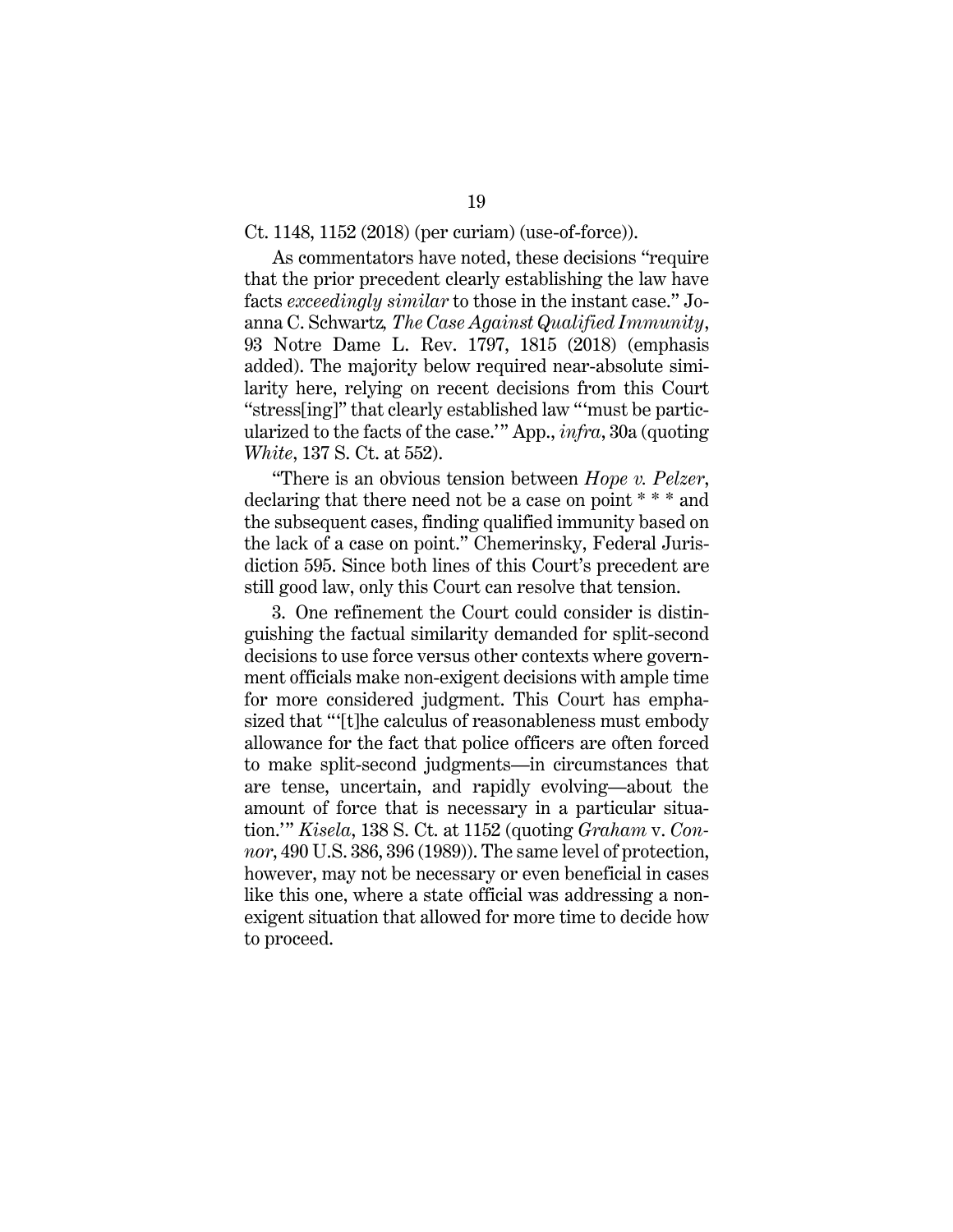# B. The decision below is irreconcilable with the law that Safford clearly established and creates a new circuit split

The Tenth Circuit concluded that Safford did not clearly establish that Woodard needed specific suspicions of danger or wrongdoing before conducting a warrantless strip search of I.B. Safford, it opined, merely set forth a test "at a high level of generality" that applies only to strip searches "to prevent a student from distributing medications." App., infra, 28a, 29a-30a. This myopic conclusion was erroneous and creates a separate circuit split that this Court should resolve.

1. Even if no warrant is required in this context (but see *supra* Part I), Safford has already clearly established the law for such warrantless strip searches:

We do mean  $***$  to make it clear that the T.L.O. concern to limit a school search to reasonable scope requires the support of reasonable suspicion of danger or of resort to underwear for hiding evidence of wrongdoing before a search can reasonably make the quantum leap from outer clothes and backpacks to exposure of intimate parts. The meaning of such a search, and the degradation its subject may reasonably feel, place a search that intrusive in a category of its own demanding its own specific suspicions.

557 U.S. at 377 (emphasis added).

That paragraph from Safford—alone—is enough to clearly establish that an official must have "specific suspicions" of danger or wrongdoing to justify a highly intrusive warrantless strip search. But Safford removed any doubt by reiterating the heightened standard that applies to these invasive searches. The Court repeated that a strip search is "categorically distinct, requiring distinct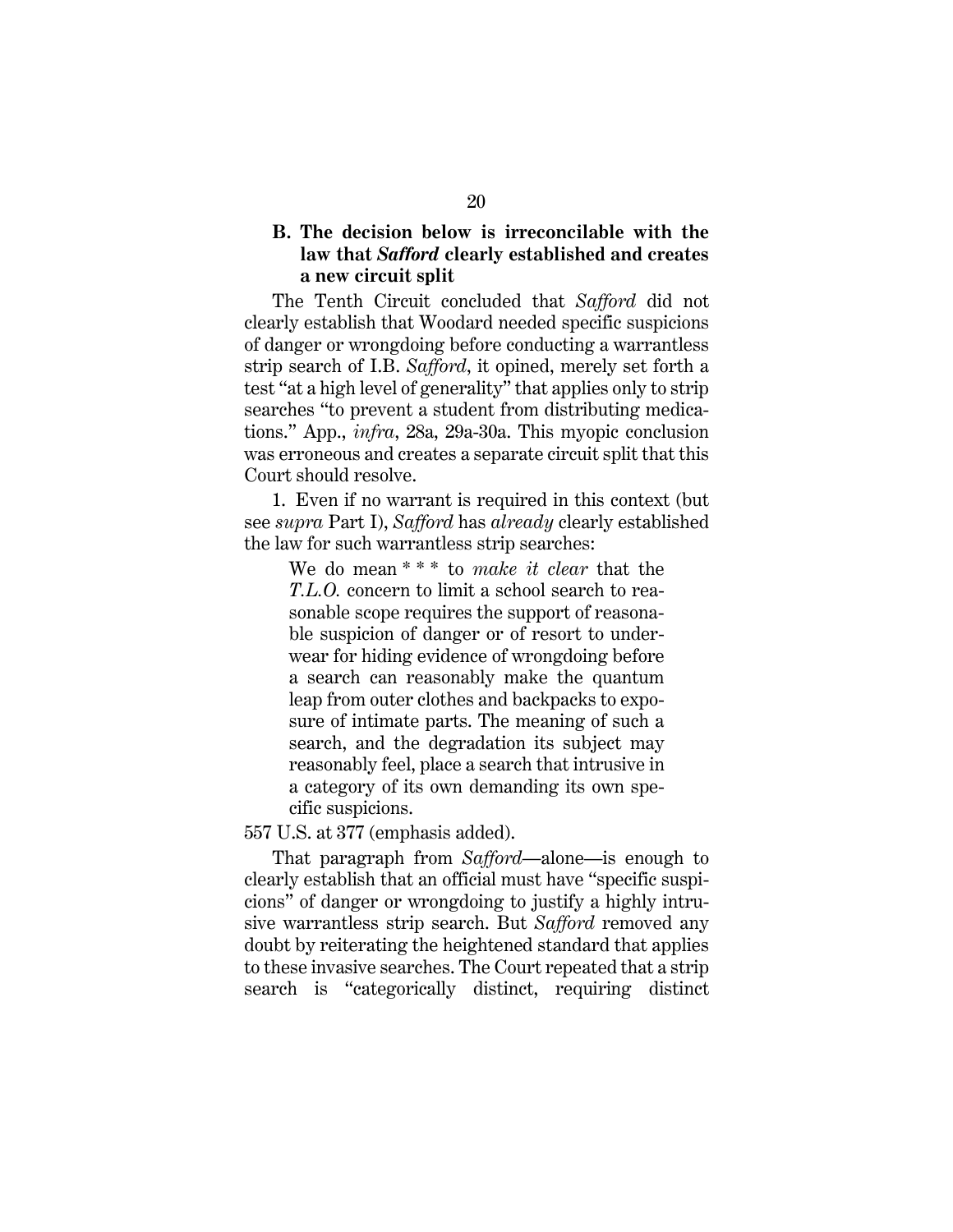elements of justification." Id. at 374. Put another way, "when the categorically extreme intrusiveness of a search down to the body of an adolescent requires some justification in suspected facts, general background possibilities fall short; a reasonable search that extensive calls for suspicion that it will pay off." Id. at 376 (emphasis added).

Additionally, Safford made clear that whether a warrantless strip search is permissible can turn on the results of a narrower, preliminary search. In Safford, the Court explained that there was not sufficient suspicion when a narrower, "preceding search \* \* \* yielded nothing." Ibid.

2. Yet here, Woodard made no attempt at a narrower, "preceding search" of the areas of I.B.'s body referenced in the report. Ibid. Thus, as in Safford, "the content of the suspicion failed to match the degree of intrusion." Id. at 375.

And as pleaded here, nothing close to "specific suspicions" of danger or wrongdoing justified a massively invasive strip search of a four-year-old child. As the dissent below noted, just like in Safford, the search was "conducted by multiple adults, on school property, without parental notification, consent, or presence." App., infra, 45a. At best, the abuse report Woodard was investigating created a mere "general background possibilit[y]" that a strip search would uncover evidence of abuse, beyond what the report specifically alleged and on the private areas of I.B.'s body. Safford, 557 U.S. at 376. That lower degree of suspicion is exactly what Safford held "fall[s] short" of the justification required for an intrusive strip search. Ibid.

As the dissent below explained, given the allegations actually made in the report, Woodard could not "have had a 'specific suspicion[]' that evidence of abuse would be found in the private areas of I.B.'s body." App., infra, 50a (alteration in original) (quoting Safford, 557 U.S. at 377). The report claimed a few bumps, bruises, and small cuts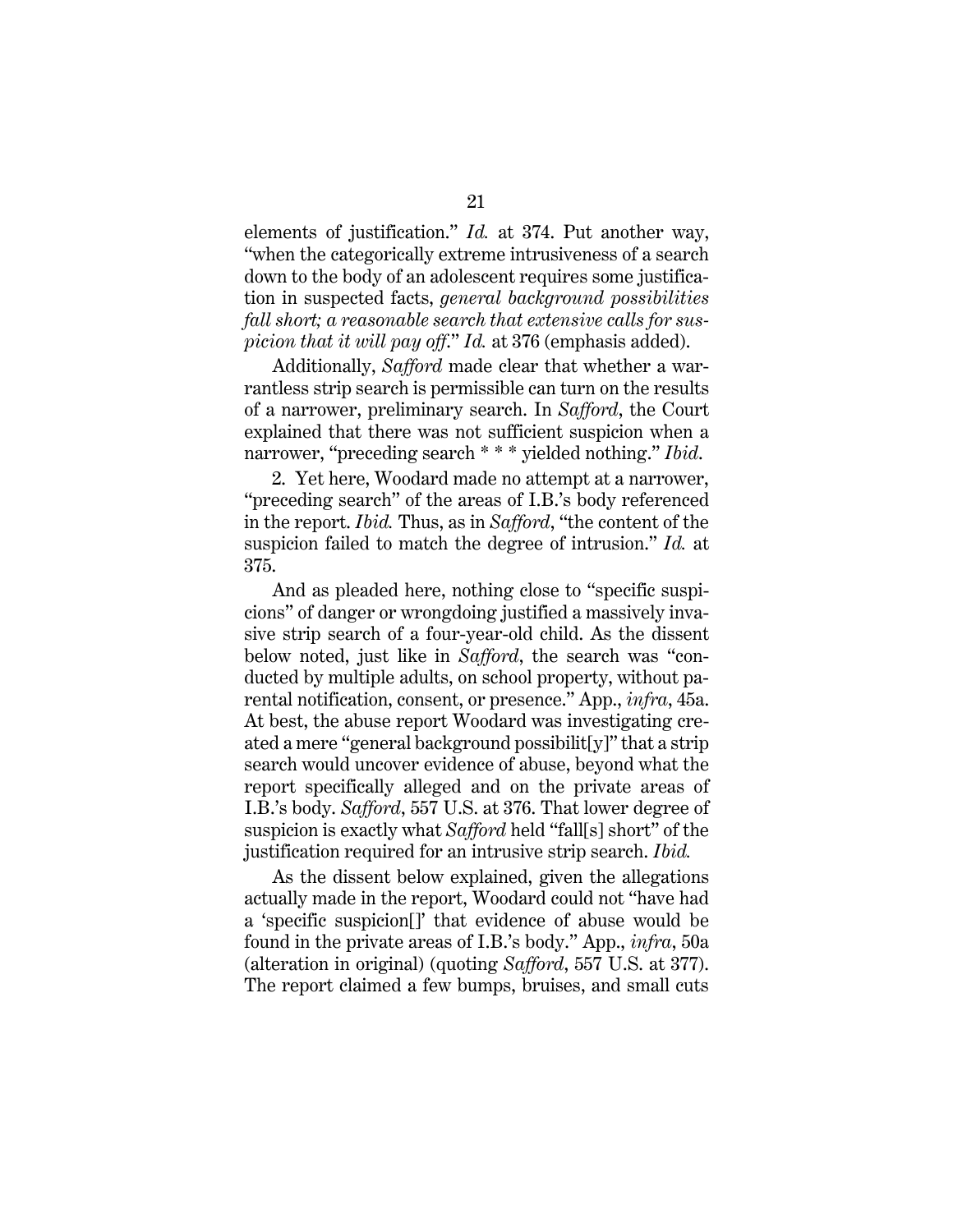or red marks—and mainly in areas visible without disrobing I.B. The allegations may have justified (1) asking I.B. questions, (2) examining I.B.'s skin that was in plain view, and (3) performing a targeted search of any skin areas the report specifically mentioned. Instead, Woodard skipped any narrower search to corroborate the report and took the "quantum leap" to a strip search—with photographs that Safford clearly prohibits. 557 U.S. at 377. Woodard even later admitted that the marks she observed "were not consistent with" the report, App., infra, 118a—meaning that a narrower search here would have avoided the traumatic escalation causing long-term harm to a young girl.

3. The majority's main error below was treating Safford as a medication-contraband case rather than a case establishing the Fourth Amendment law for warrantless school strip searches—as if this Court must decide a case about every last possible rationale for a strip search at a highly granular level before the law can be clear. Under the proper standard, I.B.'s strip search violated clearly established Fourth Amendment law.

Safford unambiguously declared that it was "mak[ing] it clear" that the "specific suspicions" standard—"requiring distinct elements of justification"—governs warrantless strip searches of children. 557 U.S. at 374, 377. Safford did not limit the requisite "specific suspicions" based on the purpose of the particular search at issue in that case finding medications. See id. at 377. Instead, Safford stated there must be specific suspicions that the private area to be searched would have evidence of "danger" or "wrongdoing." Ibid. The Court explained that the heightened "specific suspicions" justification was necessary because of the "categorically extreme intrusiveness of a search down to the body," id. at 376-377—a characteristic that all strip searches share.

In other words, the underlying Fourth Amendment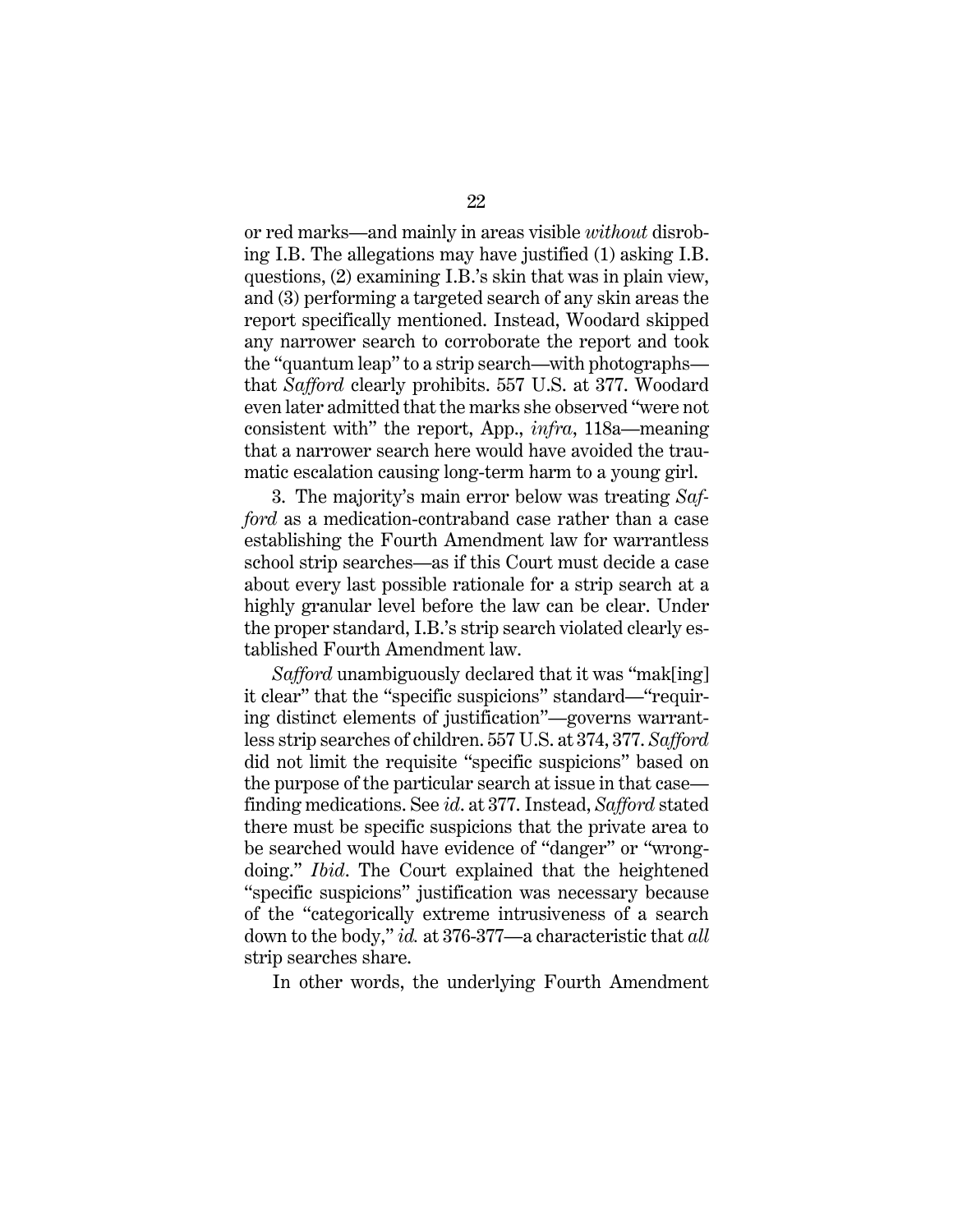doctrine does not turn on whether the warrantless strip search aims to uncover evidence of abuse, theft, possession of contraband, or some other danger or wrongdoing. The dissent below thus correctly concluded that Safford clearly established the "specific suspicions" requirement for Woodard's strip search—even though the strip search I.B. endured sought evidence of abuse rather than contraband. App., infra, 44a-46a. This requirement of distinct justification applies to searches that seek to prevent "danger" or to uncover "evidence of wrongdoing." 557 U.S. at 377.

In cabining Safford as a mere medication case, the majority below relied on a distinction without a difference. As a result, children in the Tenth Circuit lack even a minimal established level of protection against warrantless school strip searches—unless the search is for medication. That is remarkable when the established majority position among the circuits is that a warrant backed by probable cause is required for caseworker strip searches of children on suspicion of abuse. See supra p. 8. And even the Fourth and Seventh Circuits—which do not require a warrant in this context—both recognized decades ago that there are still some established Fourth Amendment protections over warrantless strip searches. Wildauer, 993 F.2d at 372 ("In determining whether a search and seizure is reasonable [under the Fourth Amendment], we must balance the government's need to search with the invasion endured by the plaintiff." (citing  $T.L.O., 469$  U.S. at 337)); Darryl H., 801 F.2d at 900 ("'A search of a child's person \* \* \* is undoubtedly a severe violation of subjective expectations of privacy.'" (quoting T.L.O., 469 U.S. at 740-741)).

4. The Tenth Circuit's refusal to apply Safford as clearly established law creates a separate circuit split. In contrast to the decision below, the Fifth and Eleventh Circuits have held that Safford clearly established that officials must have heightened, distinct justification before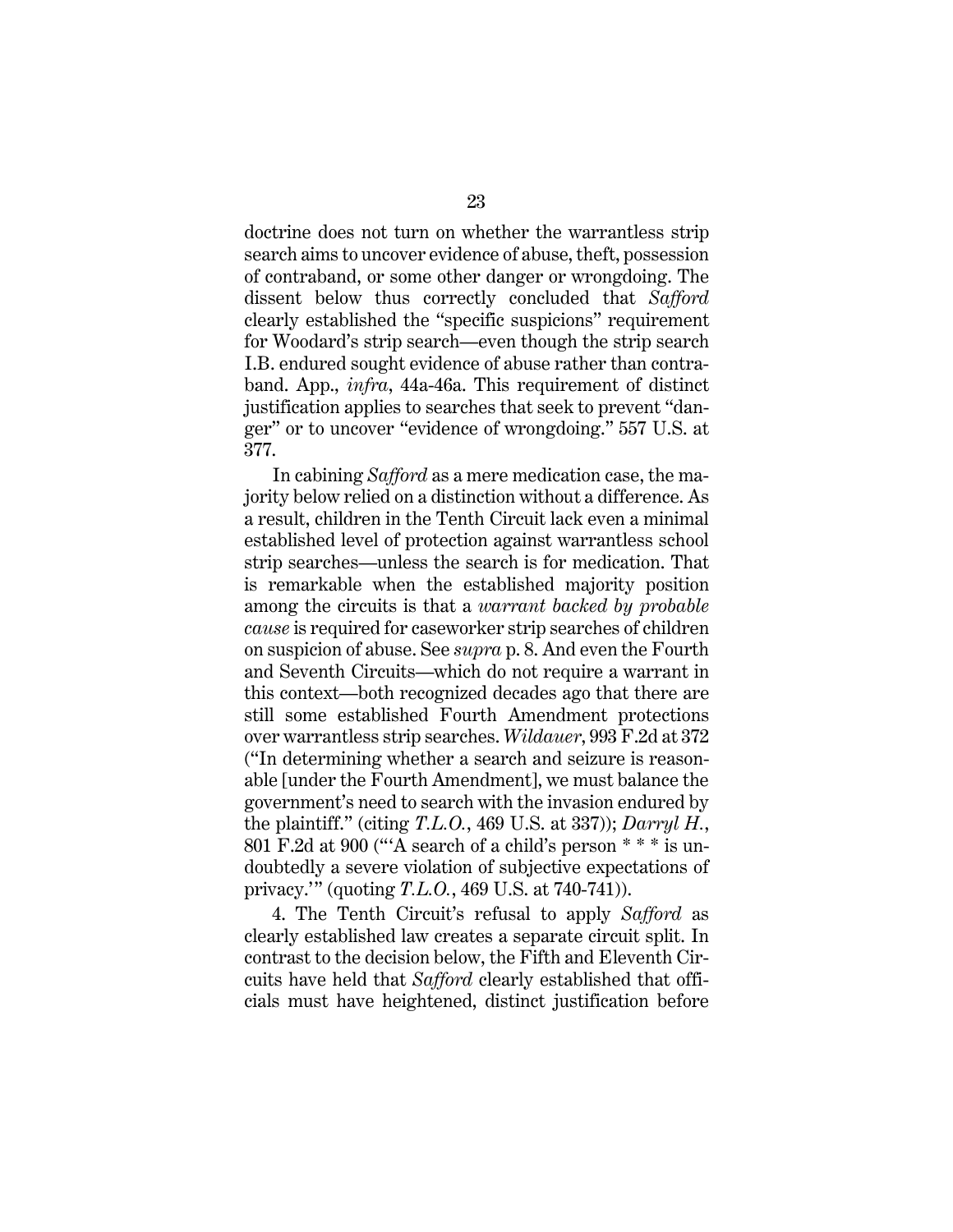conducting a warrantless strip search of a child—and not just for those searches seeking hidden medication.

The Fifth Circuit held that officials who strip-searched middle-school girls on suspicion of stolen money violated the clearly established law that "additional requirements apply" to warrantless strip searches. Littell v. Houston Indep. Sch. Dist., 894 F.3d 616, 623 (5th Cir. 2018). And the Eleventh Circuit recognized that clearly established law required "distinct elements of justification" to justify a strip search of a seventh-grade student suspected of likely possessing marijuana hidden under his clothes. D.H. by Dawson v. Clayton Cty. Sch. Dist., 830 F.3d 1306, 1316 (11th Cir. 2016) (quoting Safford, 557 U.S. at 374).

And even before Safford, the Second and Seventh Circuits correctly recognized that T.L.O. and the Fourth Amendment require heightened justification for a warrantless strip search. See Phaneuf v. Fraikin, 448 F.3d 591, 596 (2d Cir. 2006) ("[T]he very intrusive nature of a strip search[] require[es] for its justification a high level of suspicion.") (internal citation omitted); Cornfield by Lewis v. Consol. High Sch. Dist. No. 230, 991 F.2d 1316, 1321 (7th Cir. 1993) ("What may constitute reasonable suspicion for a search of a locker or even a pocket or pocketbook may fall well short of reasonableness for a nude search.").

After Safford clearly established the law for warrantless strip searches of children, officials have abundant fair notice that they need "specific suspicions" of danger or wrongdoing to conduct such a warrantless strip search. 557 U.S. at 377. The Court should grant review of this second question presented to address not only the widespread circuit confusion regarding the clearly-established-law test, but also to resolve this important circuit split over what law Safford clearly established.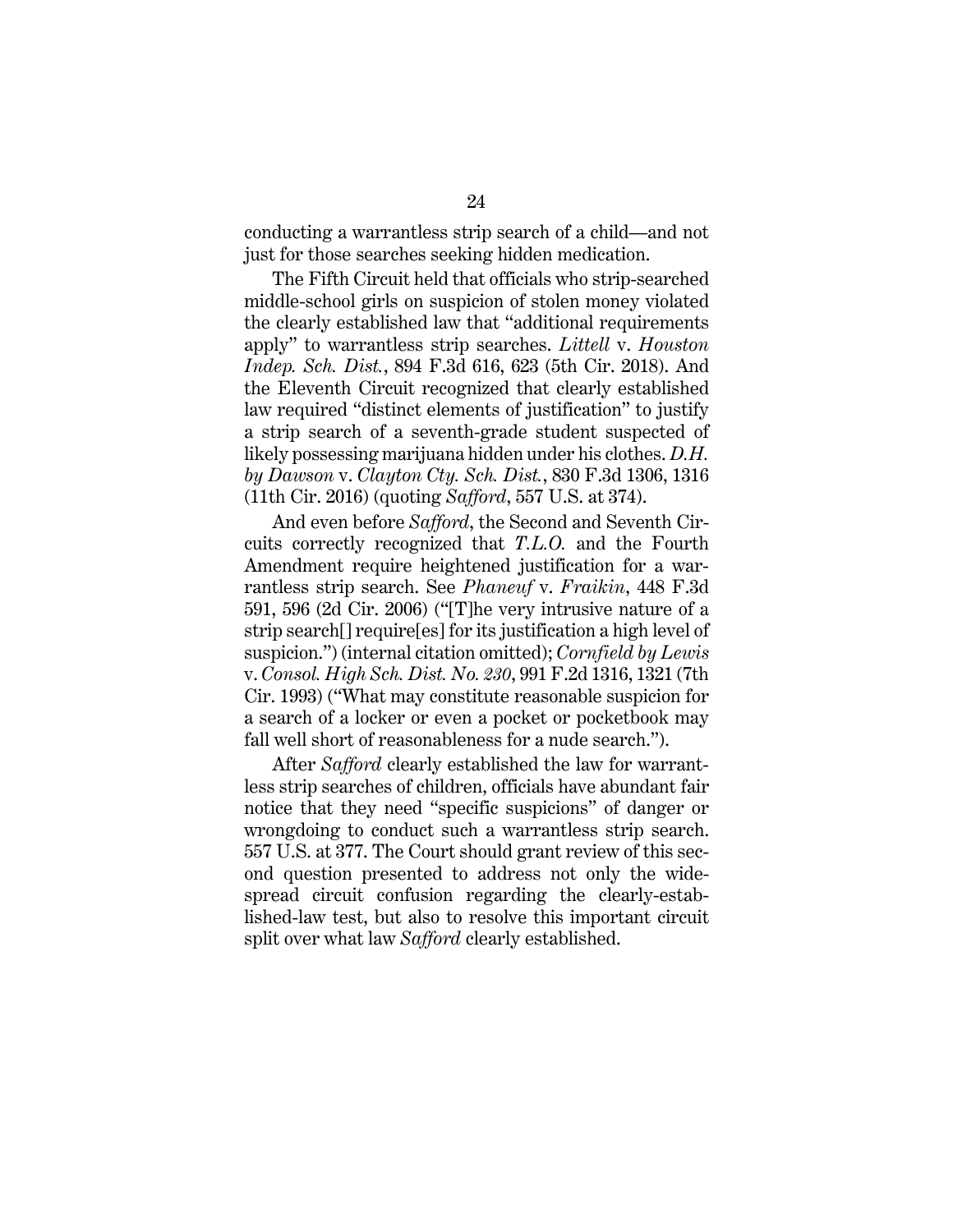# III.THIS CASE PROVIDES A VALUABLE OPPORTUNITY FOR THIS COURT TO RECONSIDER ITS QUALIFIED-IMMUNITY JURISPRUDENCE

The Court should also grant review to reconsider its qualified-immunity jurisprudence in general.

A. Several Members of this Court have acknowledged practical and doctrinal problems with existing qualifiedimmunity jurisprudence. See *Kisela*, 138 S. Ct. at 1162 (Sotomayor, J., joined by Ginsburg, J., dissenting) (emphasizing the increasing tendency of qualified-immunity jurisprudence to act as "an absolute shield" that "gut[s] the deterrent effect of the Fourth Amendment"); Ziglar v. Abbasi, 137 S. Ct. 1843, 1872 (2017) (Thomas, J., concurring in part and concurring in the judgment) ("In an appropriate case, we should reconsider our qualified immunity jurisprudence."); Camreta, 563 U.S. at 728 (Kennedy, J., joined by Thomas, J, dissenting) (inviting reconsideration of qualified-immunity jurisprudence regarding nominal damages to allow courts to reach the merits of claims without imposing massive personal liability); Crawford-El v. Britton, 523 U.S. 574, 611-612 (1998) (Scalia, J., joined by Thomas, J., dissenting) ("We find ourselves engaged, therefore, in the essentially legislative activity of crafting a sensible scheme of qualified immunities for the statute we have invented—rather than applying the common law embodied in the statute that Congress wrote."); Wyatt v. Cole, 504 U.S. 158, 171 (1992) (Kennedy, J., joined by Scalia, J., concurring) ("Under the principles set forth in Celotex and related cases, the strength of factual allegations such as subjective bad faith [in qualified-immunity cases] can be tested at the summary-judgment stage.").

Commentators have also urged this Court—with recent frequency—to reconsider its qualified-immunity jurisprudence. E.g., William Baude, Is Qualified Immunity Unlawful?, 106 Calif. L. Rev. 45, 55 (2018); Scott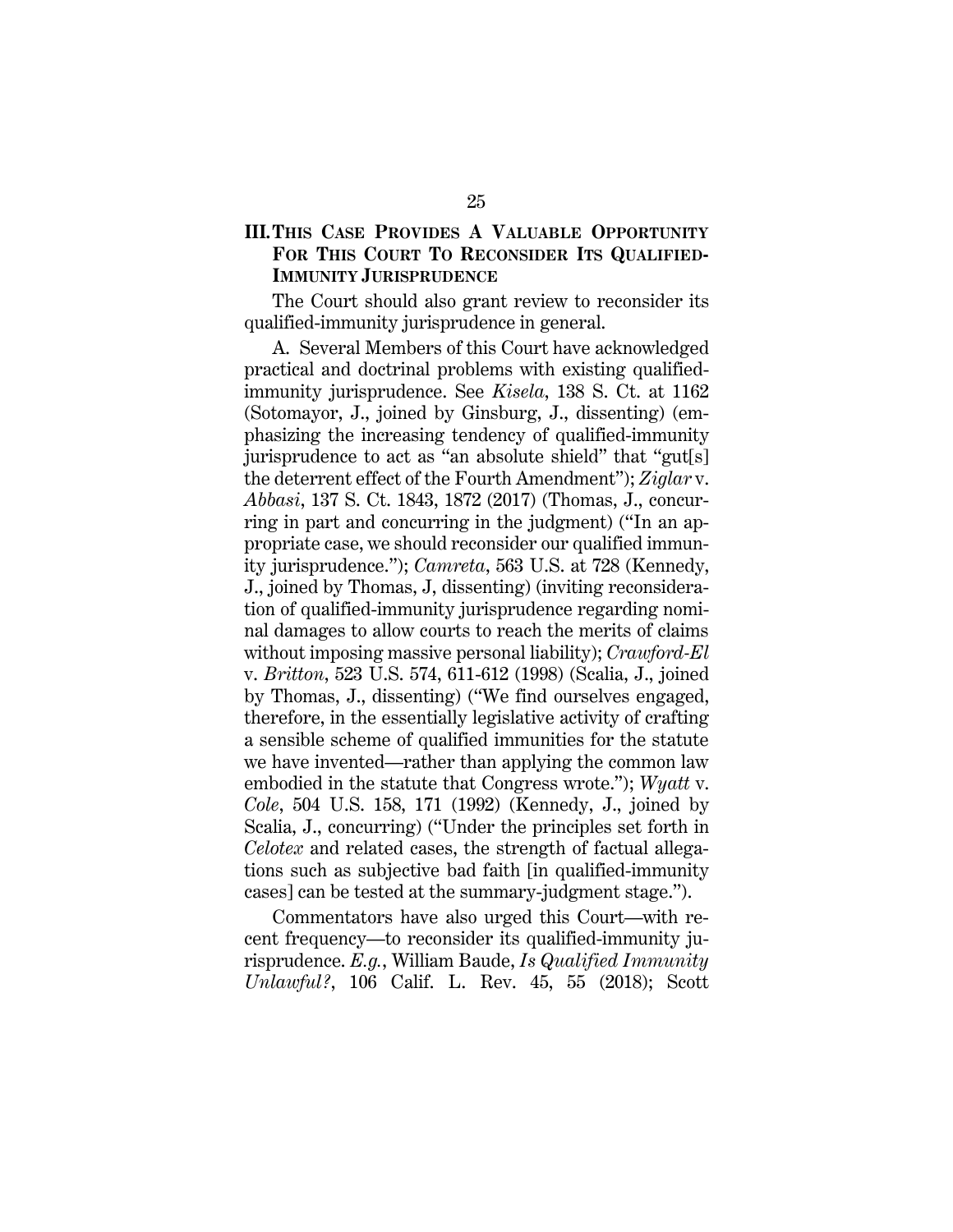Michelman, The Branch Best Qualified to Abolish Immunity, 93 Notre Dame L. Rev. 1999, 2007-2008 (2018); John F. Preis, *Qualified Immunity and Fault*, 93 Notre Dame L. Rev. 1969, 1980-1981 (2018); Schwartz, 93 Notre Dame L. Rev. at 1801-1802.

B. Modifying or repudiating current qualified-immunity jurisprudence finds substantial support from multiple perspectives. The text of 42 U.S.C. § 1983 makes "no mention" of qualified-immunity "defenses." Owen v. City of Independence, 445 U.S. 622, 635 (1980). Congress enacted § 1983 during Reconstruction to provide remedies for citizens when state officials violated their federal rights. But qualified immunity insulates officials from civil liability. And under the common law, "there was no well-established, good-faith defense in suits about constitutional violations when Section 1983 was enacted, nor in Section 1983 suits early after its enactment." Baude, 106 Calif. L. Rev. at 55; see also Hart and Wechsler 1041 (noting that the current qualified-immunity standard is "broader than that recognized at common law"). Yet, this Court has justified qualified immunity based on implying official immunities that existed at "common law." Imbler v. Pachtman, 424 U.S. 409, 421 (1976).

Existing qualified-immunity doctrine has also proven difficult to apply. As discussed above, see *supra* pp. 16-19, much of this consternation stems from the clearly-established-law test. The disarray has required repeated interventions by this Court. Since just 2012, the Court has issued 11 per curiam qualified-immunity decisions. And since 1985, the Court has heard 46 cases dealing with aspects of the doctrine after full briefing and argument.

Moreover, this Court has not hesitated to revisit its qualified-immunity and § 1983 cases when necessary. See, e.g., Pearson, 555 U.S. at 242 (abrogating Saucier v. Katz, 533 U.S. 194 (2001)); Harlow, 457 U.S. at 815-816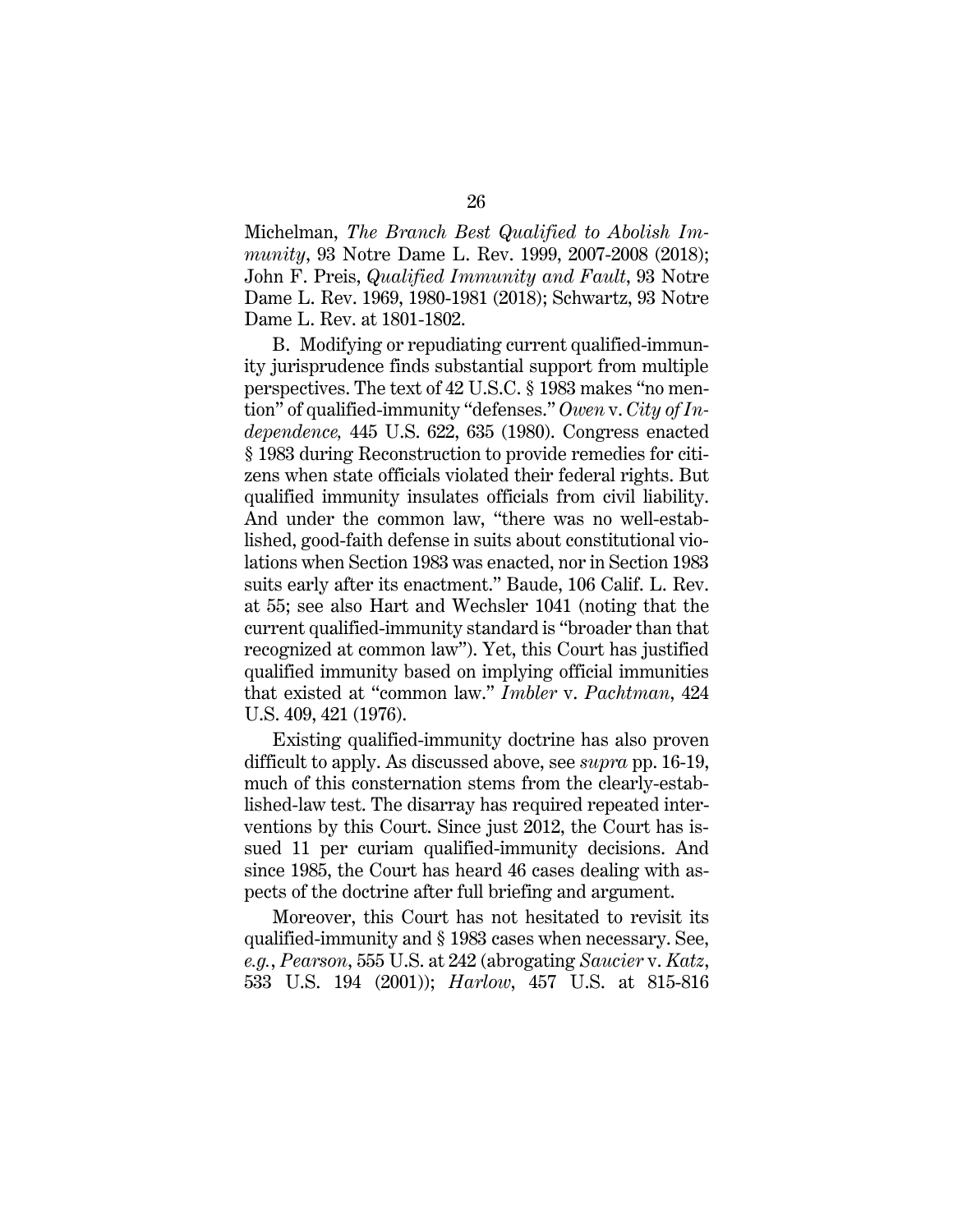(abrogating Scheuer v. Rhodes, 416 U.S. 232 (1974)); Monell v. Dep't of Soc. Servs. of City of New York, 436 U.S. 658, 695 (1978) (partially overruling Monroe v. Pape, 365 U.S. 167 (1961)). Stare decisis therefore has less force with qualified immunity, a judicially-created doctrine that has been altered several times. See, e.g., Michael L. Wells, Qualified Immunity After Ziglar v. Abbasi: The Case for a Categorical Approach, 68 Am. U. L. Rev. 379, 406-407 (2018); Michelman, 93 Notre Dame L. Rev. at 2007-2008.

C. As noted above, there are strong legal, historical, and practical arguments for reconsidering qualified immunity entirely. But this Court would also have numerous options for modifying or repudiating existing qualified-immunity jurisprudence without wholly jettisoning the doctrine. Full briefing can examine the options in detail, but several potential pathways are readily apparent:

1. Two valuable modifications have already been discussed. The Court can clarify what constitutes "clearly established" law. See *supra* p. 19. And it can refine *Pearson*. See *supra* pp. 13-15.

2. The Court also could confine qualified immunity (a) to contexts where split-second decisions are needed or (b) for high-ranking officials. Most of this Court's decisions granting qualified immunity fall into either one of these two categories. See *supra* pp. 18-19 (collecting such cases). Under this approach, qualified immunity would be limited to particular functions or officials—as is already true with absolute immunity. See, e.g., Alan K. Chen, The Ultimate Standard: Qualified Immunity in the Age of Constitutional Balancing Tests, 81 Iowa L. Rev. 261, 332 (1995).

3. This Court could additionally allow plaintiffs to present sufficient objective evidence of bad faith to overcome qualified immunity—even absent existing precedent with sufficient factual similarity to satisfy the clearly-estab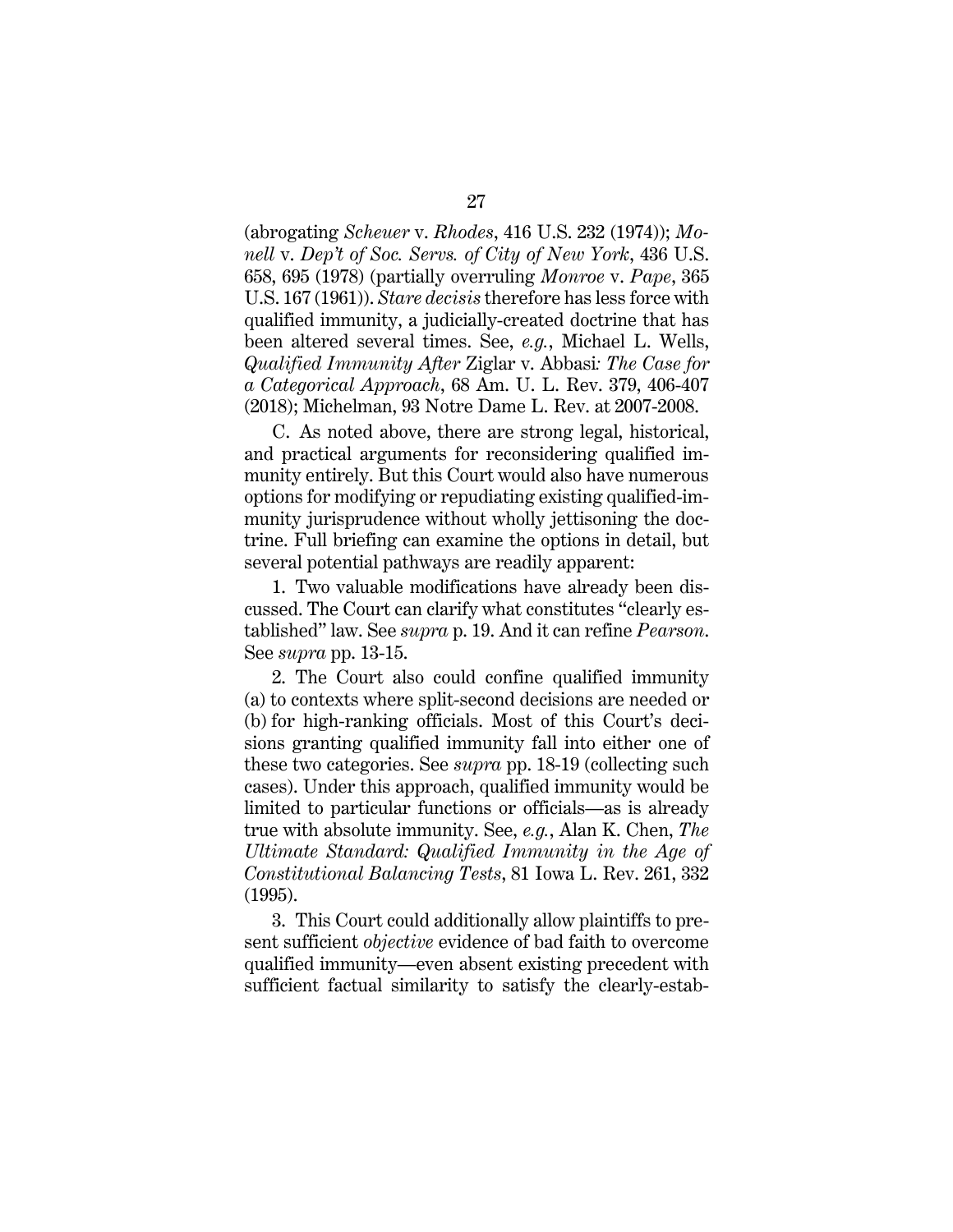lished-law test. Qualified immunity was initially recognized and justified as giving officials a "good faith" defense. Pierson v. Ray, 386 U.S. 547, 556-558 (1967). Objective evidence of bad faith, then, should overcome this immunity defense.

Harlow foreclosed plaintiffs from relying on subjective evidence of bad faith that would necessarily invite intrusive discovery into officials' motives. 457 U.S. at 815-816. But it appears Harlow did not intend to preclude plaintiffs from relying on objective evidence. See id. at 819 ("By defining the limits of qualified immunity essentially in objective terms, we provide no license to lawless conduct."). Clearly established law may be one form of objective evidence showing bad faith. But there are others. Here, petitioners pleaded that Woodard failed to conduct a narrower search to corroborate the allegations and then lied about having conducted the strip search and photographing. This is objective evidence of bad faith that does not require deposition testimony about Woodard's subjective state of mind.

In all events, the Court could consider cabining Harlow to the context of high-ranking officials—which was the fact pattern there. *Id.* at 802. After all, concerns about intrusive discovery would be at their zenith for apex depositions of high-ranking officials. Furthermore, in the more than 35 years since Harlow, the legal landscape has changed significantly. See, e.g., Wells, 68 Am. U. L. Rev. at 422-424 & n.256. For example, Celotex Corp. v. Catrett, 477 U.S. 317, 322-323 (1986), evaluates a subjective-badfaith allegation under a stringent test at the summaryjudgment stage, "alleviat[ing] th[e] problem" of weak claims proceeding to trial. Wyatt, 504 U.S. at 171 (Kennedy, J. concurring); see, e.g., Scott v. Harris, 550 U.S. 372, 380-381 (2007) (claim "blatantly contradicted by the record" cannot survive summary judgment). Likewise, this Court's recent decisions regarding pleading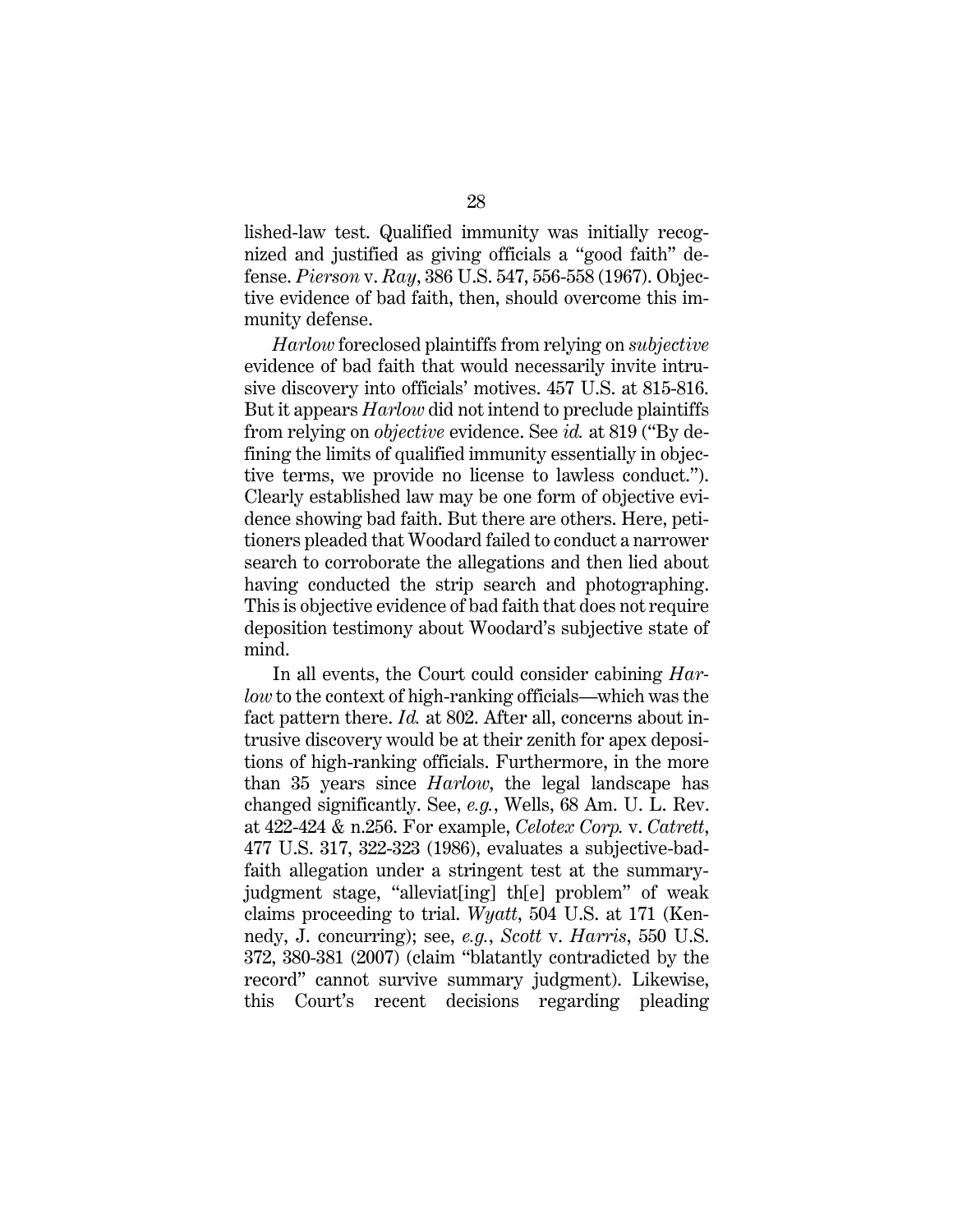requirements prevent implausible claims from getting to discovery. E.g., Ashcroft v. Iqbal, 556 U.S. 662, 680 (2009).

4. Finally, the Court could modify qualified-immunity doctrine to allow for nominal damages in certain circumstances or account for whether an official is indemnified. See Camreta, 563 U.S. at 728 (Kennedy, J., dissenting) ("[T]he objectives of qualified immunity might be satisfied if there were no bar to reaching the merits and issuing judgment when requested damages are nominal and substantial attorney's fees are waived or not allowed."); James E. Pfander, Resolving the Qualified Immunity Dilemma: Constitutional Tort Claims for Nominal Damages, 111 Colum. L. Rev. 1601, 1606-1607 (2011); James E. Pfander & Jonathan L. Hunt, Public Wrongs and Private Bills: Indemnification and Government Accountability in the Early Republic, 85 N.Y.U. L. Rev. 1862, 1870 (2010).

# This third question presented is directly implicated here. If petitioners prevail on the first question presented, they would not be able to overcome qualified immunity based on this constitutional merits holding unless the existing clearly-established-law test is modified or repudiated. Such a change would likewise permit petitioners to overcome qualified immunity if they could not show clearly established law for the second question presented. "[A] growing, cross-ideological chorus" is urging this Court to reconsider its qualified-immunity jurisprudence. Zadeh,  $902$  F.3d at 499 (Willett, J., concurring *dubitante*). This petition presents a significant opportunity for the Court to do so.

\* \* \*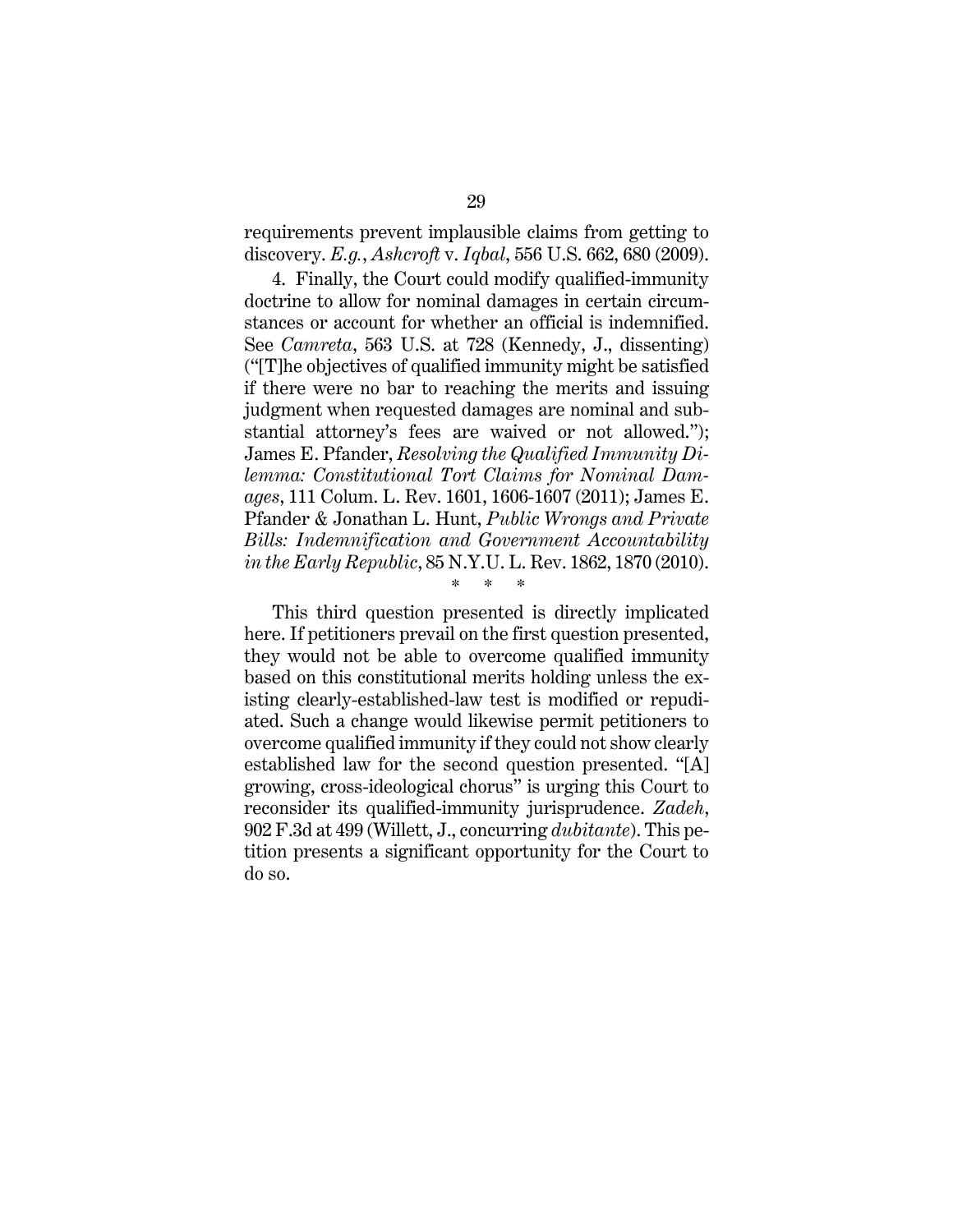# IV. THIS CASE PRESENTS AN IDEAL VEHICLE TO CONSI-DER THE IMPORTANT AND RECURRING QUESTIONS **PRESENTED**

This case is an ideal vehicle to consider each of the three certiorari-worthy questions presented. The court of appeals affirmed the granting of respondents' motion to dismiss, so a ruling for petitioners would provide them relief by reinstating their lawsuit. Moreover, this motion-todismiss posture presents clean facts, as the Court would simply take petitioners' pleaded facts as true instead of having to grapple with disputed facts. This vehicle thus presents poignant facts ideal for addressing the questions presented: four-year-old I.B. was strip searched and photographed at preschool by Woodard; the warrantless search occurred without consent or exigent circumstances; the report of abuse was unfounded and the injuries it reported were not consistent with those Woodard observed; a narrower preliminary search would have confirmed the allegations were unfounded; and Woodard lied to Doe for weeks about the incident. Supra pp. 2-4.

Given that the three questions presented have already percolated for some time, the Court has a wide array of lower court opinions and commentary to aid in resolving these important issues. On the first question regarding a warrant requirement in this context, a sizeable and intractable circuit split has produced many separate opinions thoroughly addressing this important Fourth Amendment issue. That the court below did not address this issue is actually an additional reason this Court should grant review: The Court can provide guidance to courts of appeals in light of Pearson that they must either address, or at a minimum explain why they are not addressing, a substantial merits issue that has produced a circuit split in a qualified-immunity case. On the second question presented, the lengthy dissent below and other circuits' analyses crystalize the issue about what warrantless strip-search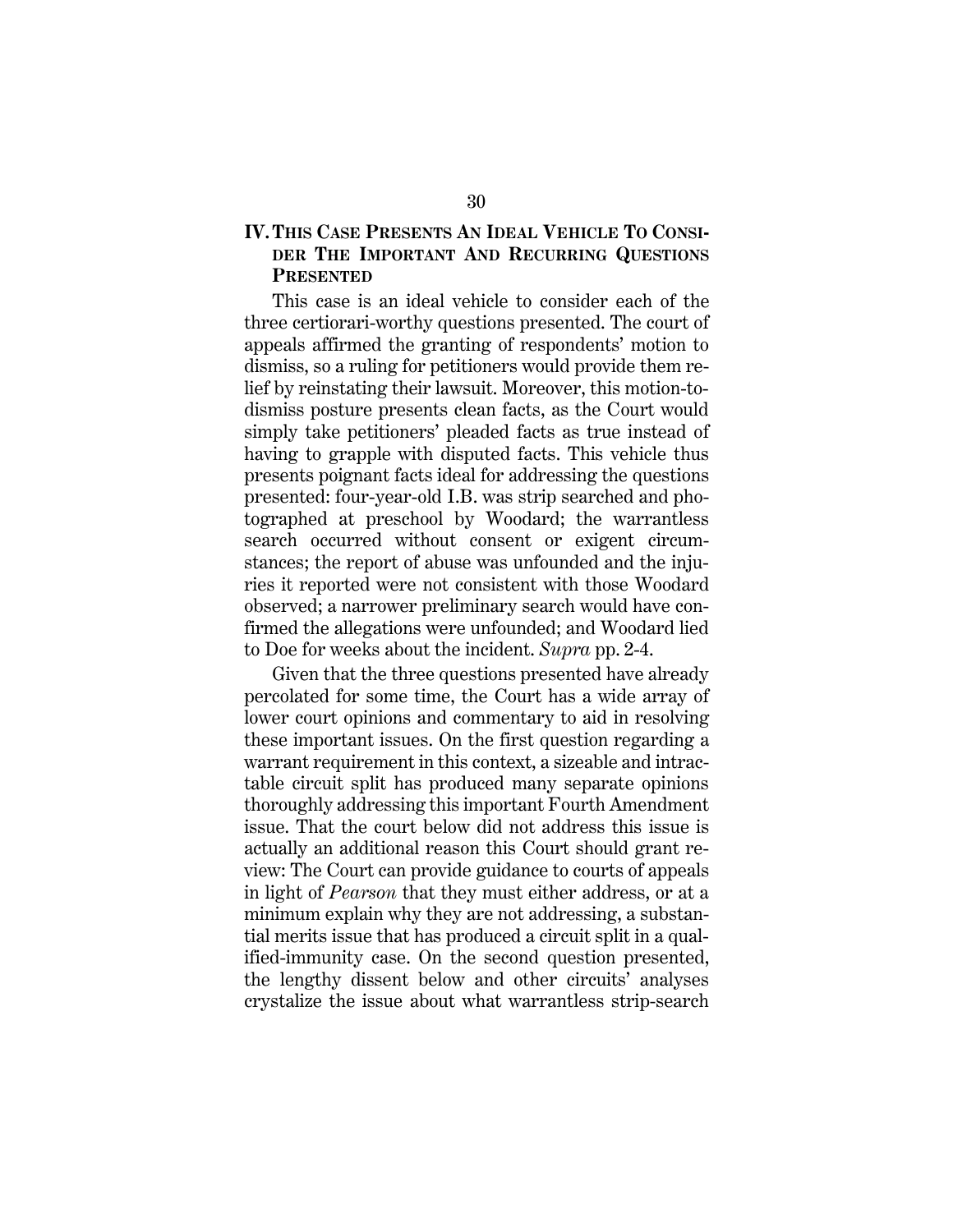law Safford clearly established. And while only this Court can address the third question, substantial commentary reevaluating qualified immunity in light of the common law and doctrinal developments makes that reconsideration ripe. Plus, the posture of this case well positions this Court to leverage that analysis. In short, there is no reason for the Court to let these exceptionally important issues percolate any further.

This case, in particular, is an excellent vehicle for the Court to review its qualified-immunity precedents. First, the existence of this Court's 2009 Safford opinion—which expressly said it was creating clear law—affords the Court a clean opportunity here to elucidate what counts as clearly established law. Second, petitioners pleaded significant allegations of bad faith—most importantly, Woodard lying for weeks about the strip search and photographs. If the Court were to return qualified immunity to a goodfaith defense, these allegations of bad faith would directly matter in this case—for both the warrant and clearly-established-law questions presented. Third, this case does not arise in the tense situation where officials—such as police officers—had to make split-second decisions. The Court could therefore refine its precedents outside that context, which could possibly call for different standards as discussed above. See supra p. 27.

Each of the three questions presented independently warrants this Court's review. Together, they present the ideal vehicle to address not only the important recurring question of what standards apply when government officials strip search children, but also to reconsider the Court's qualified-immunity doctrine in light of the significant concerns raised by Members of this Court, lower courts, and commentators from across the ideological spectrum.